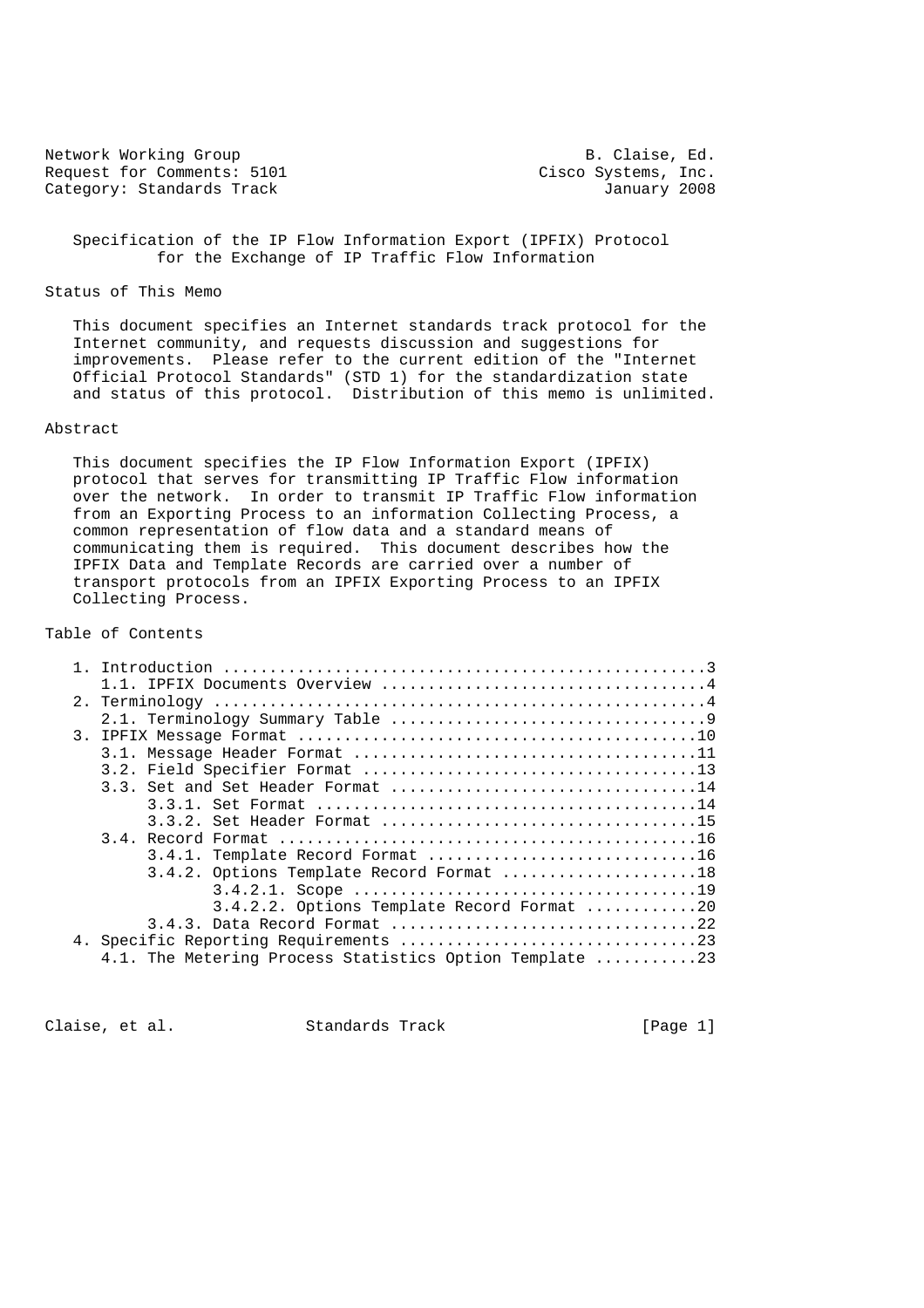| 4.2. The Metering Process Reliability Statistics Option                     |  |
|-----------------------------------------------------------------------------|--|
|                                                                             |  |
| 4.3. The Exporting Process Reliability Statistics                           |  |
|                                                                             |  |
| 4.4. The Flow Keys Option Template 26                                       |  |
| 5. IPFIX Message Header "Export Time" and Flow Record Time 27               |  |
| 6. Linkage with the Information Model 28                                    |  |
| 6.1. Encoding of IPFIX Data Types 28                                        |  |
| 6.1.1. Integral Data Types 28                                               |  |
|                                                                             |  |
|                                                                             |  |
|                                                                             |  |
|                                                                             |  |
|                                                                             |  |
|                                                                             |  |
|                                                                             |  |
| 6.1.9. dateTimeMicroseconds 29                                              |  |
| 6.1.10.dateTimeNanoseconds29                                                |  |
| 6.2. Reduced Size Encoding of Integer and Float Types 29                    |  |
| 7. Variable-Length Information Element 30                                   |  |
|                                                                             |  |
|                                                                             |  |
|                                                                             |  |
| 10.1. Transport Compliance and Transport Usage 36                           |  |
|                                                                             |  |
| 10.2.1. Congestion Avoidance 37                                             |  |
|                                                                             |  |
|                                                                             |  |
| 10.2.4. Exporting Process 38                                                |  |
| 10.2.4.1. Association Establishment 38<br>10.2.4.2. Association Shutdown 38 |  |
| 10.2.4.3. Stream 38                                                         |  |
| 10.2.4.4. Template Management 39                                            |  |
|                                                                             |  |
|                                                                             |  |
|                                                                             |  |
| 10.3.1. Congestion Avoidance 39                                             |  |
|                                                                             |  |
|                                                                             |  |
|                                                                             |  |
|                                                                             |  |
| 10.3.6. Template Management 40                                              |  |
|                                                                             |  |
|                                                                             |  |
|                                                                             |  |
| 10.4.1. Connection Management 42                                            |  |
| 10.4.1.1. Connection Establishment 42                                       |  |
| 10.4.1.2. Graceful Connection Release 43                                    |  |

Claise, et al. Standards Track [Page 2]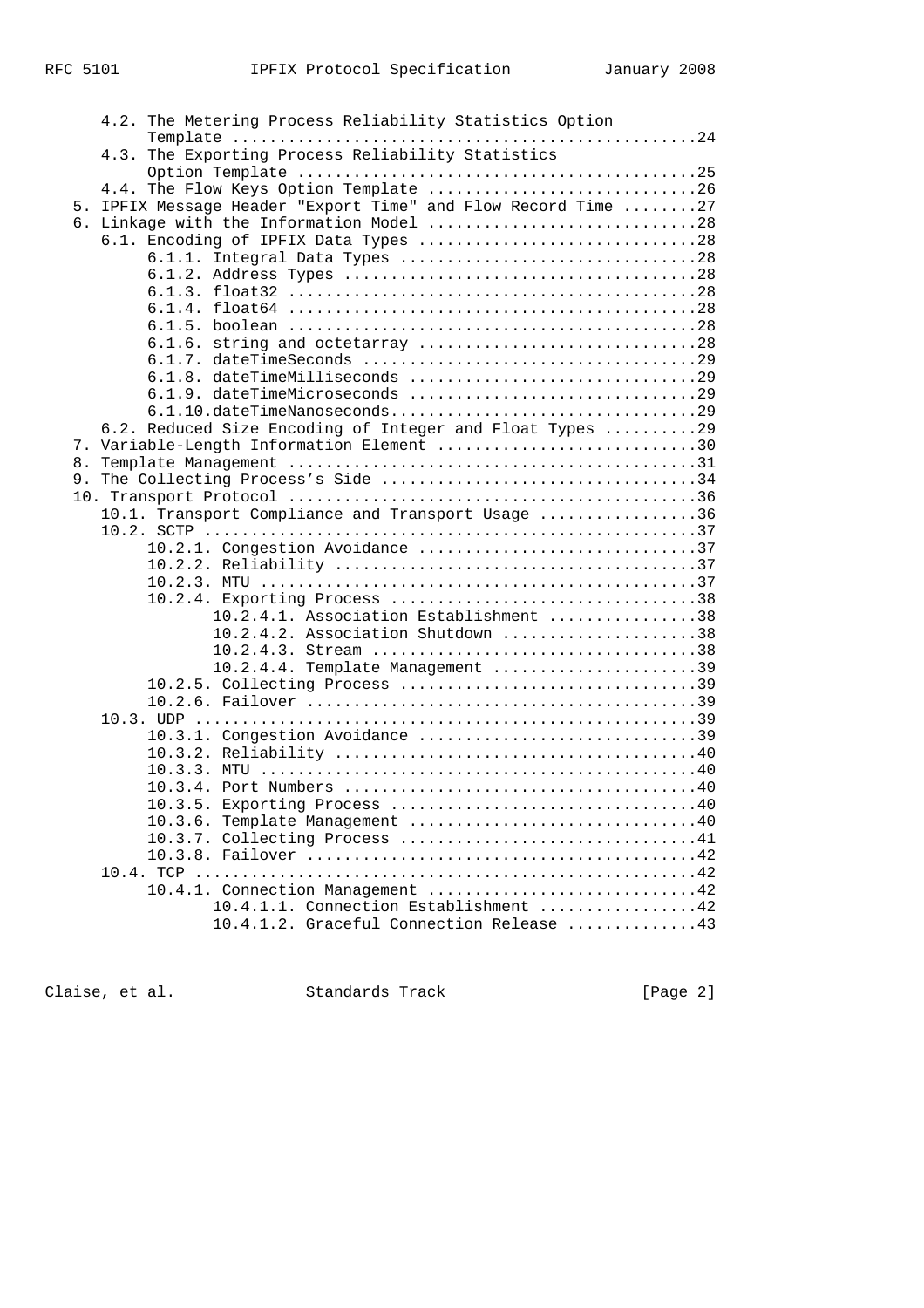| 10.4.1.3. Restarting Interrupted Connections 43           |
|-----------------------------------------------------------|
|                                                           |
|                                                           |
| 10.4.2.1. IPFIX Message Encoding 43                       |
| 10.4.2.2. Template Management 44                          |
| 10.4.2.3. Congestion Handling and Reliability 44          |
|                                                           |
|                                                           |
| 11.1. Applicability of TLS and DTLS 47                    |
|                                                           |
|                                                           |
| 11.4. Protection against DoS Attacks 48                   |
| 11.5. When DTLS or TLS Is Not an Option 50                |
|                                                           |
|                                                           |
|                                                           |
| Appendix A. IPFIX Encoding Examples 52                    |
|                                                           |
|                                                           |
| A.2.1. Template Set Using IETF-Specified Information      |
|                                                           |
| A.2.2. Template Set Using Enterprise-Specific Information |
|                                                           |
|                                                           |
|                                                           |
|                                                           |
| A.4.1. Options Template Set Using IETF-Specified          |
| Information Elements 56                                   |
| A.4.2. Options Template Set Using Enterprise-Specific     |
| Information Elements 56                                   |
| A.4.3. Options Template Set Using an Enterprise-Specific  |
|                                                           |
| A.4.4. Data Set Using an Enterprise-Specific Scope 58     |
| A.5. Variable-Length Information Element Examples 59      |
| A.5.1. Example of Variable-Length Information Element     |
| with Length Inferior to 255 Octets 59                     |
| A.5.2. Example of Variable-Length Information Element     |
| with Length 255 to 65535 Octets 59                        |
|                                                           |
|                                                           |
|                                                           |
|                                                           |

# 1. Introduction

 A data network with IP traffic primarily consists of IP flows passing through the network elements. It is often interesting, useful, or even required to have access to information about these flows that pass through the network elements for administrative or other

Claise, et al. Standards Track [Page 3]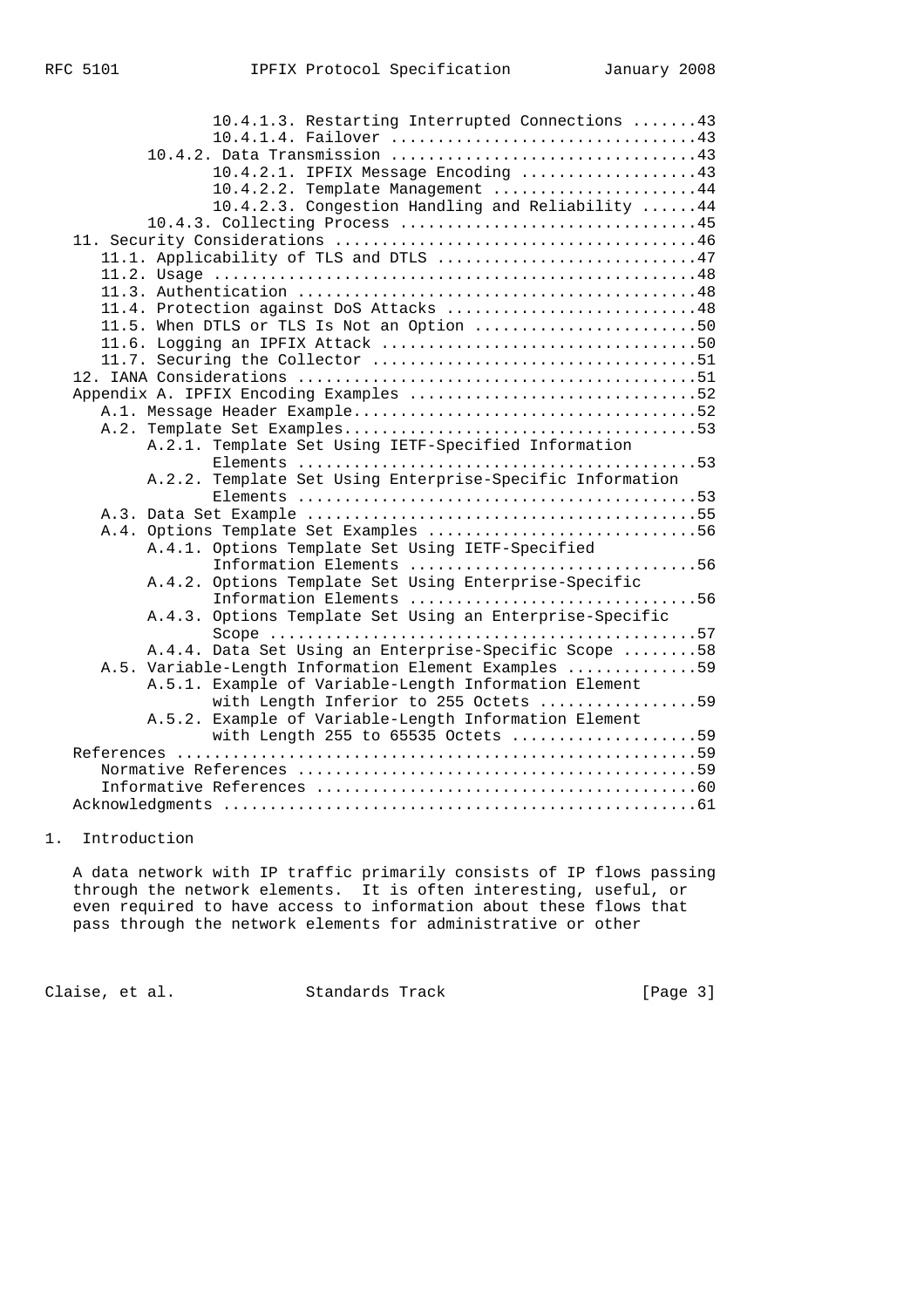purposes. The IPFIX Collecting Process should be able to receive the flow information passing through multiple network elements within the data network. This requires uniformity in the method of representing the flow information and the means of communicating the flows from the network elements to the collection point. This document specifies the protocol to achieve these aforementioned requirements. This document specifies in detail the representation of different flows, the additional data required for flow interpretation, packet format, transport mechanisms used, security concerns, etc.

## 1.1. IPFIX Documents Overview

 The IPFIX protocol provides network administrators with access to IP flow information. The architecture for the export of measured IP flow information out of an IPFIX Exporting Process to a Collecting Process is defined in [IPFIX-ARCH], per the requirements defined in [RFC3917]. This document specifies how IPFIX data records and templates are carried via a number of transport protocols from IPFIX Exporting Processes to IPFIX Collecting Processes. IPFIX has a formal description of IPFIX Information Elements, their name, type and additional semantic information, as specified in [RFC5102]. Finally, [IPFIX-AS] describes what type of applications can use the IPFIX protocol and how they can use the information provided. It furthermore shows how the IPFIX framework relates to other architectures and frameworks.

## 2. Terminology

 The key words "MUST", "MUST NOT", "REQUIRED", "SHALL", "SHALL NOT", "SHOULD", "SHOULD NOT", "RECOMMENDED", "MAY", and "OPTIONAL" in this document are to be interpreted as described in RFC 2119 [RFC2119].

 The definitions of the basic terms like IP Traffic Flow, Exporting Process, Collecting Process, Observation Points, etc. are semantically identical to those found in the IPFIX requirements document [RFC3917]. Some of the terms have been expanded for more clarity when defining the protocol. Additional terms required for the protocol have also been defined. Definitions in this document and in [IPFIX-ARCH] are equivalent, except that definitions that are only relevant to the IPFIX protocol only appear here.

 The terminology summary table in Section 2.1 gives a quick overview of the relationships between some of the different terms defined.

Claise, et al. Standards Track [Page 4]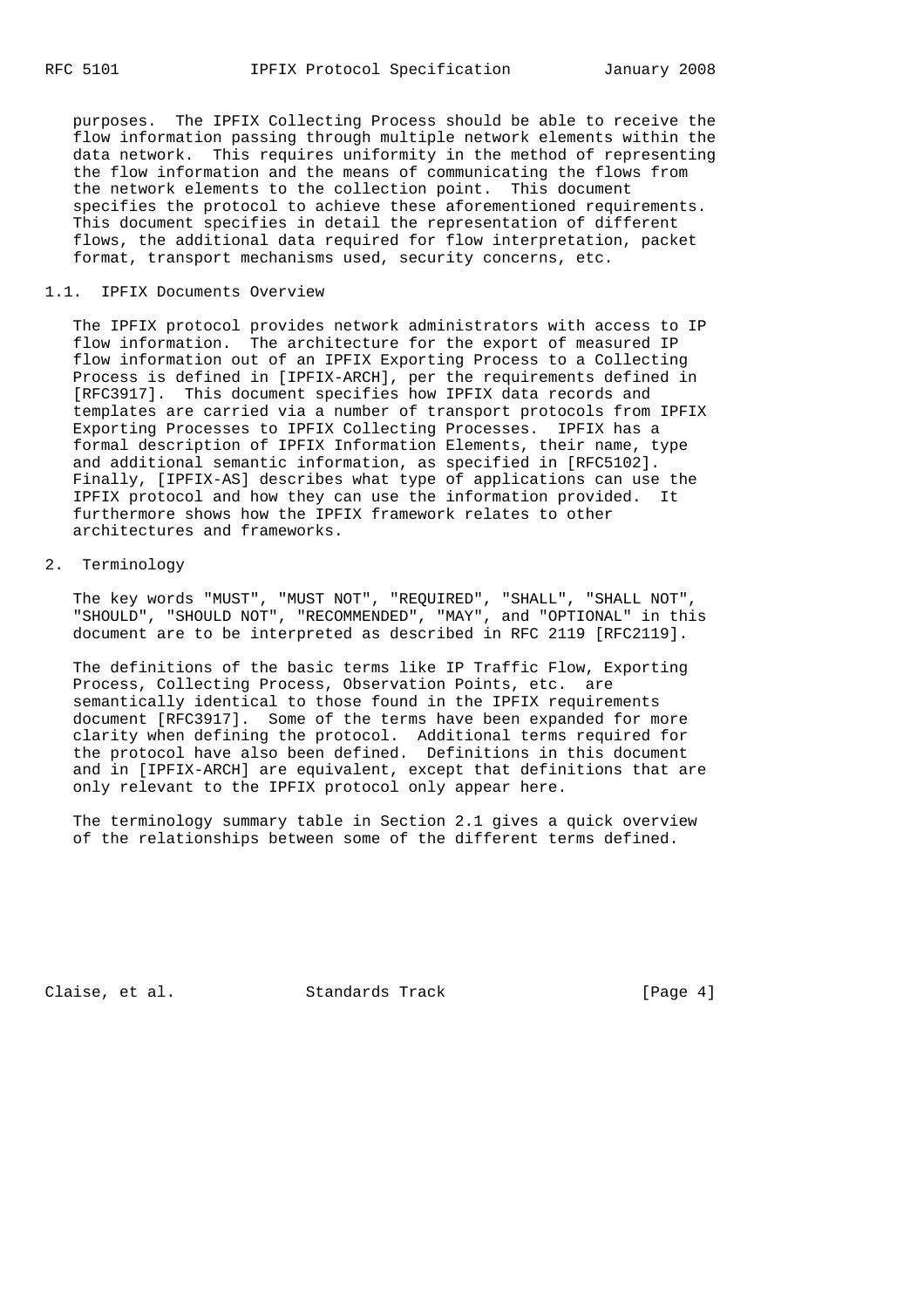### Observation Point

 An Observation Point is a location in the network where IP packets can be observed. Examples include: a line to which a probe is attached, a shared medium, such as an Ethernet-based LAN, a single port of a router, or a set of interfaces (physical or logical) of a router.

 Note that every Observation Point is associated with an Observation Domain (defined below), and that one Observation Point may be a superset of several other Observation Points. For example, one Observation Point can be an entire line card. That would be the superset of the individual Observation Points at the line card's interfaces.

## Observation Domain

 An Observation Domain is the largest set of Observation Points for which Flow information can be aggregated by a Metering Process. For example, a router line card may be an Observation Domain if it is composed of several interfaces, each of which is an Observation Point. In the IPFIX Message it generates, the Observation Domain includes its Observation Domain ID, which is unique per Exporting Process. That way, the Collecting Process can identify the specific Observation Domain from the Exporter that sends the IPFIX Messages. Every Observation Point is associated with an Observation Domain. It is RECOMMENDED that Observation Domain IDs also be unique per IPFIX Device.

IP Traffic Flow or Flow

 There are several definitions of the term 'flow' being used by the Internet community. Within the context of IPFIX we use the following definition:

 A Flow is defined as a set of IP packets passing an Observation Point in the network during a certain time interval. All packets belonging to a particular Flow have a set of common properties. Each property is defined as the result of applying a function to the values of:

- 1. one or more packet header fields (e.g., destination IP address), transport header fields (e.g., destination port number), or application header fields (e.g., RTP header fields [RFC3550]).
- 2. one or more characteristics of the packet itself (e.g., number of MPLS labels, etc...).

Claise, et al. Standards Track [Page 5]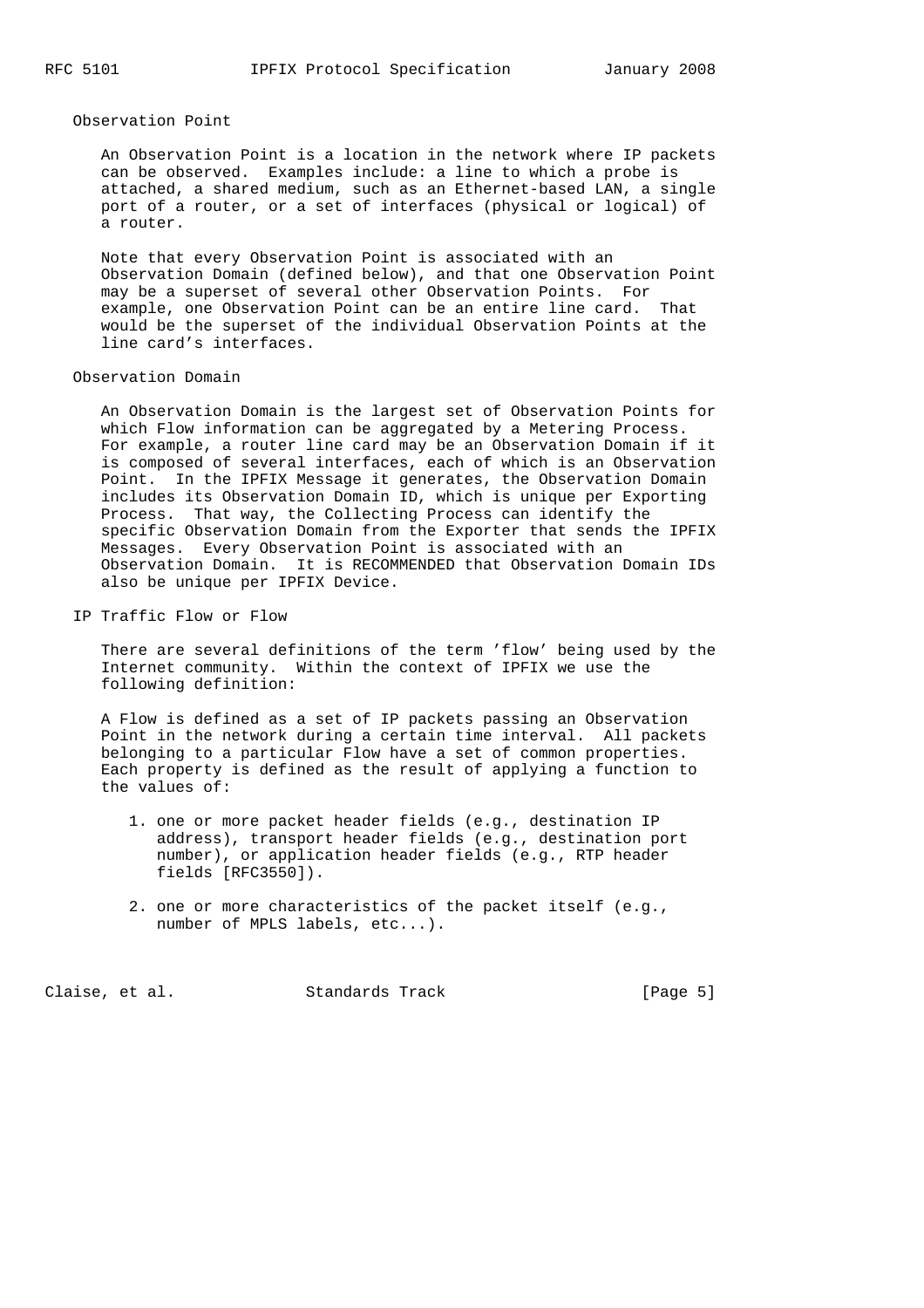3. one or more of fields derived from packet treatment (e.g., next hop IP address, the output interface, etc...).

 A packet is defined as belonging to a Flow if it completely satisfies all the defined properties of the Flow.

 This definition covers the range from a Flow containing all packets observed at a network interface to a Flow consisting of just a single packet between two applications. It includes packets selected by a sampling mechanism.

#### Flow Key

Each of the fields that:

- 1. belong to the packet header (e.g., destination IP address),
- 2. are a property of the packet itself (e.g., packet length),
- 3. are derived from packet treatment (e.g., Autonomous System (AS) number),

and that are used to define a Flow are termed Flow Keys.

#### Flow Record

 A Flow Record contains information about a specific Flow that was observed at an Observation Point. A Flow Record contains measured properties of the Flow (e.g., the total number of bytes for all the Flow's packets) and usually characteristic properties of the Flow (e.g., source IP address).

## Metering Process

 The Metering Process generates Flow Records. Inputs to the process are packet headers and characteristics observed at an Observation Point, and packet treatment at the Observation Point (for example, the selected output interface).

 The Metering Process consists of a set of functions that includes packet header capturing, timestamping, sampling, classifying, and maintaining Flow Records.

 The maintenance of Flow Records may include creating new records, updating existing ones, computing Flow statistics, deriving further Flow properties, detecting Flow expiration, passing Flow Records to the Exporting Process, and deleting Flow Records.

Claise, et al. Standards Track [Page 6]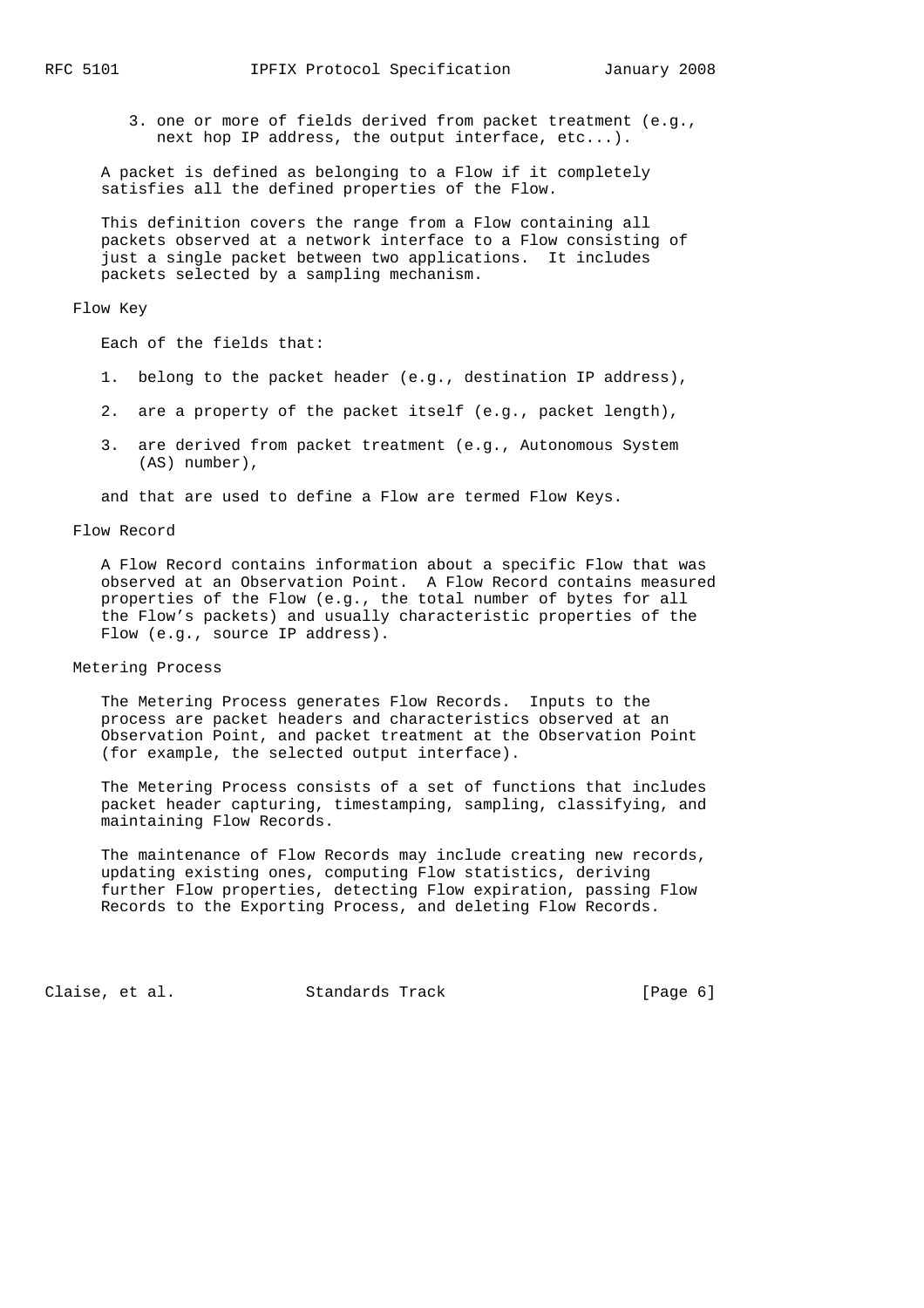### Exporting Process

 The Exporting Process sends Flow Records to one or more Collecting Processes. The Flow Records are generated by one or more Metering Processes.

#### Exporter

 A device that hosts one or more Exporting Processes is termed an Exporter.

#### IPFIX Device

 An IPFIX Device hosts at least one Exporting Process. It may host further Exporting Processes and arbitrary numbers of Observation Points and Metering Processes.

## Collecting Process

 A Collecting Process receives Flow Records from one or more Exporting Processes. The Collecting Process might process or store received Flow Records, but such actions are out of scope for this document.

### Collector

 A device that hosts one or more Collecting Processes is termed a Collector.

## Template

 A Template is an ordered sequence of <type, length> pairs used to completely specify the structure and semantics of a particular set of information that needs to be communicated from an IPFIX Device to a Collector. Each Template is uniquely identifiable by means of a Template ID.

## IPFIX Message

 An IPFIX Message is a message originating at the Exporting Process that carries the IPFIX records of this Exporting Process and whose destination is a Collecting Process. An IPFIX Message is encapsulated at the transport layer.

Claise, et al. Standards Track [Page 7]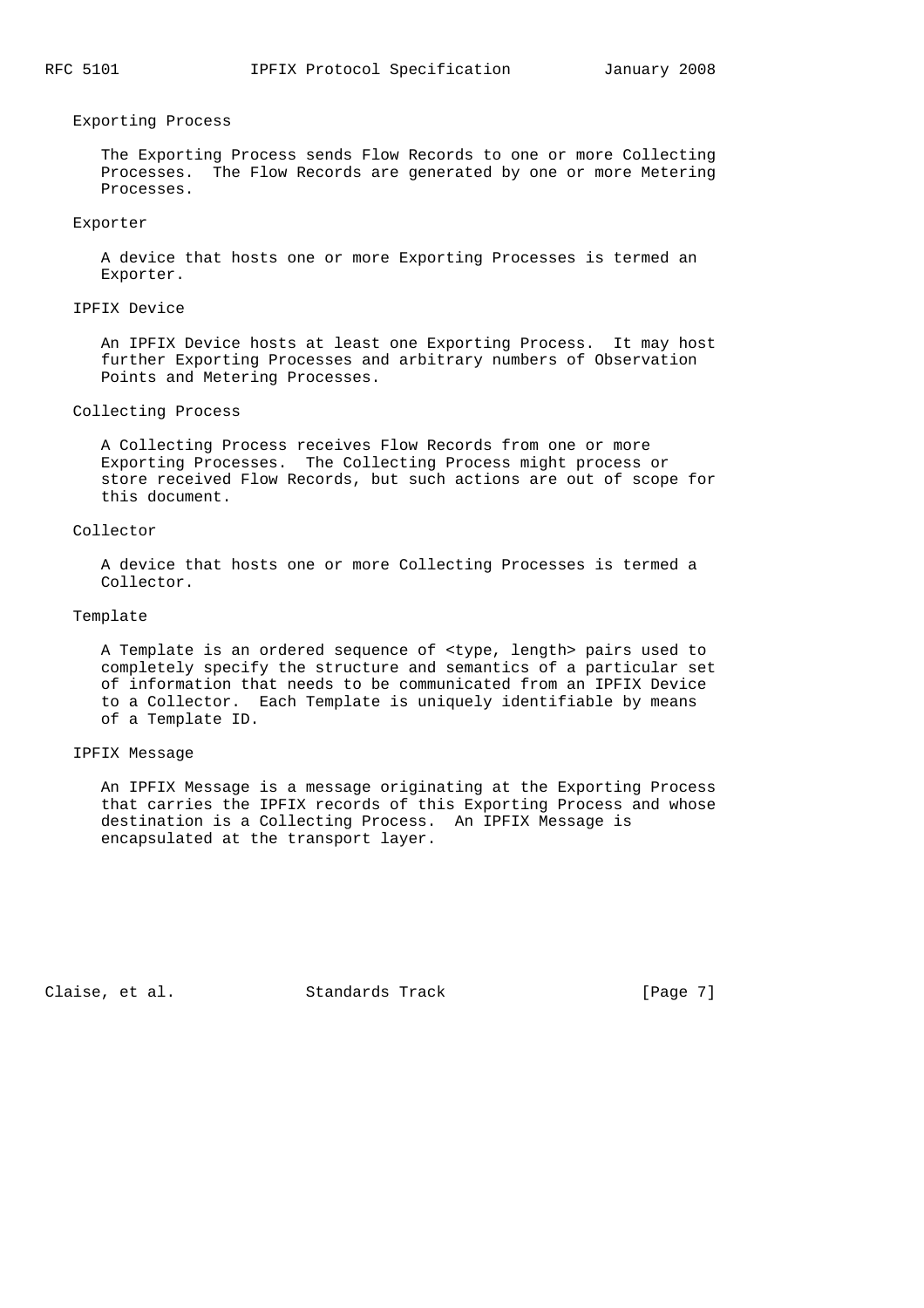### Message Header

 The Message Header is the first part of an IPFIX Message, which provides basic information about the message, such as the IPFIX version, length of the message, message sequence number, etc.

### Template Record

 A Template Record defines the structure and interpretation of fields in a Data Record.

#### Data Record

 A Data Record is a record that contains values of the parameters corresponding to a Template Record.

### Options Template Record

 An Options Template Record is a Template Record that defines the structure and interpretation of fields in a Data Record, including defining how to scope the applicability of the Data Record.

### Set

 Set is a generic term for a collection of records that have a similar structure. In an IPFIX Message, one or more Sets follow the Message Header.

 There are three different types of Sets: Template Set, Options Template Set, and Data Set.

## Template Set

 A Template Set is a collection of one or more Template Records that have been grouped together in an IPFIX Message.

#### Options Template Set

 An Options Template Set is a collection of one or more Options Template Records that have been grouped together in an IPFIX Message.

### Data Set

 A Data Set is one or more Data Records, of the same type, that are grouped together in an IPFIX Message. Each Data Record is previously defined by a Template Record or an Options Template Record.

Claise, et al. Standards Track [Page 8]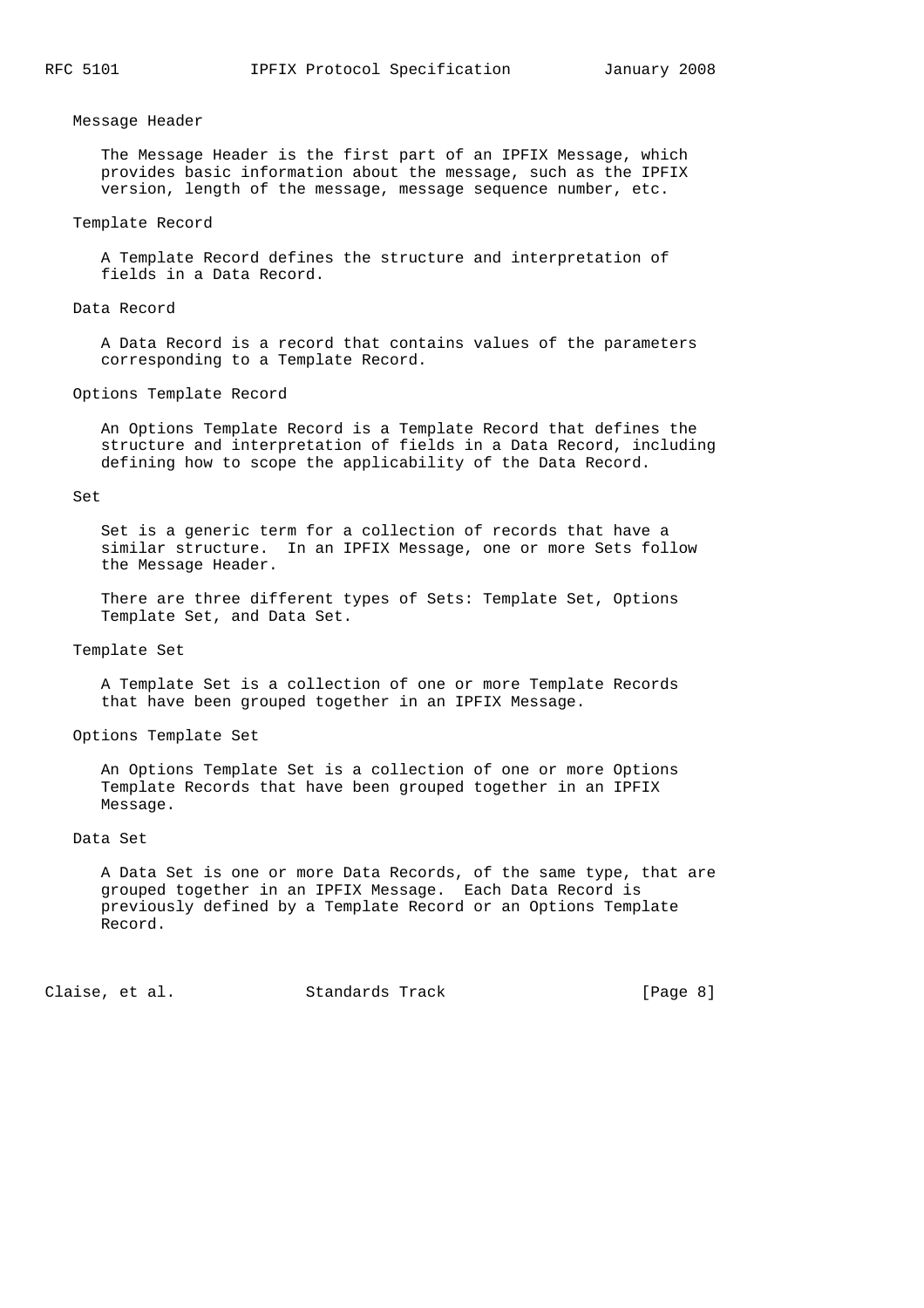### Information Element

 An Information Element is a protocol and encoding-independent description of an attribute that may appear in an IPFIX Record. The IPFIX information model [RFC5102] defines the base set of Information Elements for IPFIX. The type associated with an Information Element indicates constraints on what it may contain and also determines the valid encoding mechanisms for use in IPFIX.

## Transport Session

 In Stream Control Transmission Protocol (SCTP), the transport session is known as the SCTP association, which is uniquely identified by the SCTP endpoints [RFC4960]; in TCP, the transport session is known as the TCP connection, which is uniquely identified by the combination of IP addresses and TCP ports used. In UDP, the transport session is known as the UDP session, which is uniquely identified by the combination of IP addresses and UDP ports used.

## 2.1. Terminology Summary Table

|                         | contents                      |                   |  |  |  |  |  |  |  |
|-------------------------|-------------------------------|-------------------|--|--|--|--|--|--|--|
| Set                     | Template                      | record            |  |  |  |  |  |  |  |
| Data Set                |                               | Data Record $(s)$ |  |  |  |  |  |  |  |
| Template Set            | Template Record(s)            |                   |  |  |  |  |  |  |  |
| Options Template<br>Set | Options Template<br>Record(s) |                   |  |  |  |  |  |  |  |

#### Figure A: Terminology Summary Table

 A Data Set is composed of Data Record(s). No Template Record is included. A Template Record or an Options Template Record defines the Data Record.

A Template Set contains only Template Record(s).

An Options Template Set contains only Options Template Record(s).

Claise, et al. Standards Track [Page 9]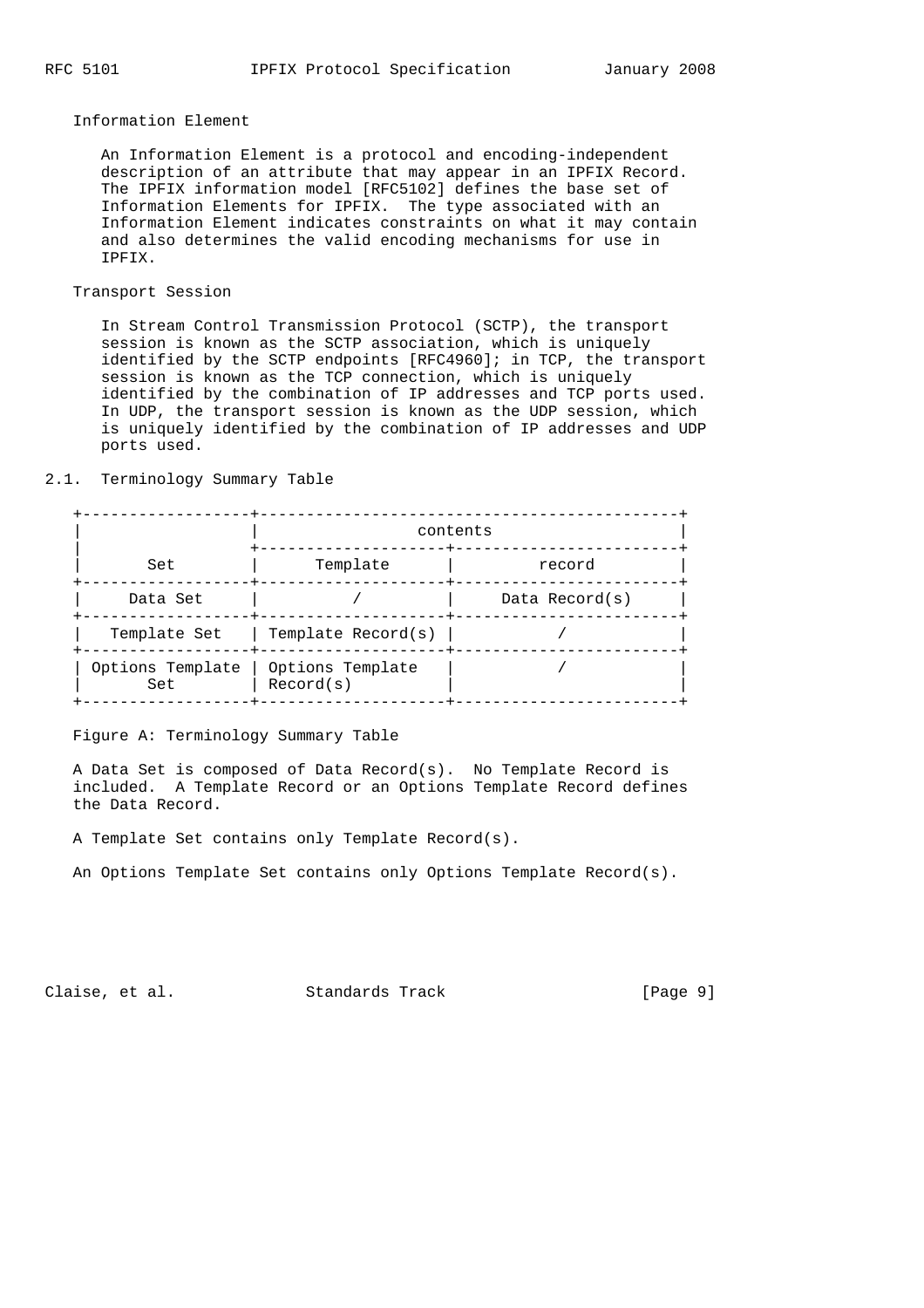## 3. IPFIX Message Format

 An IPFIX Message consists of a Message Header, followed by one or more Sets. The Sets can be any of the possible three types: Data Set, Template Set, or Options Template Set.

The format of the IPFIX Message is shown in Figure B.

 +----------------------------------------------------+ | Message Header | +----------------------------------------------------+ | Set | +----------------------------------------------------+ | Set | +----------------------------------------------------+ ... +----------------------------------------------------+ | Set | +----------------------------------------------------+

#### Figure B: IPFIX Message Format

 The Exporter MUST code all binary integers of the Message Header and the different Sets in network-byte order (also known as the big-endian byte ordering).

Following are some examples of IPFIX Messages:

 1. An IPFIX Message consisting of interleaved Template, Data, and Options Template Sets -- A newly created Template is exported as soon as possible. So, if there is already an IPFIX Message with a Data Set that is being prepared for export, the Template and Option Template Sets are interleaved with this information, subject to availability of space.

| Messaqe<br>Header | Template<br>Set | Data<br>Set | $\cdots$ | Options<br>Template<br>Set | Data<br>Set |
|-------------------|-----------------|-------------|----------|----------------------------|-------------|
|-------------------|-----------------|-------------|----------|----------------------------|-------------|

Figure C: IPFIX Message, Example 1

Claise, et al. Standards Track [Page 10]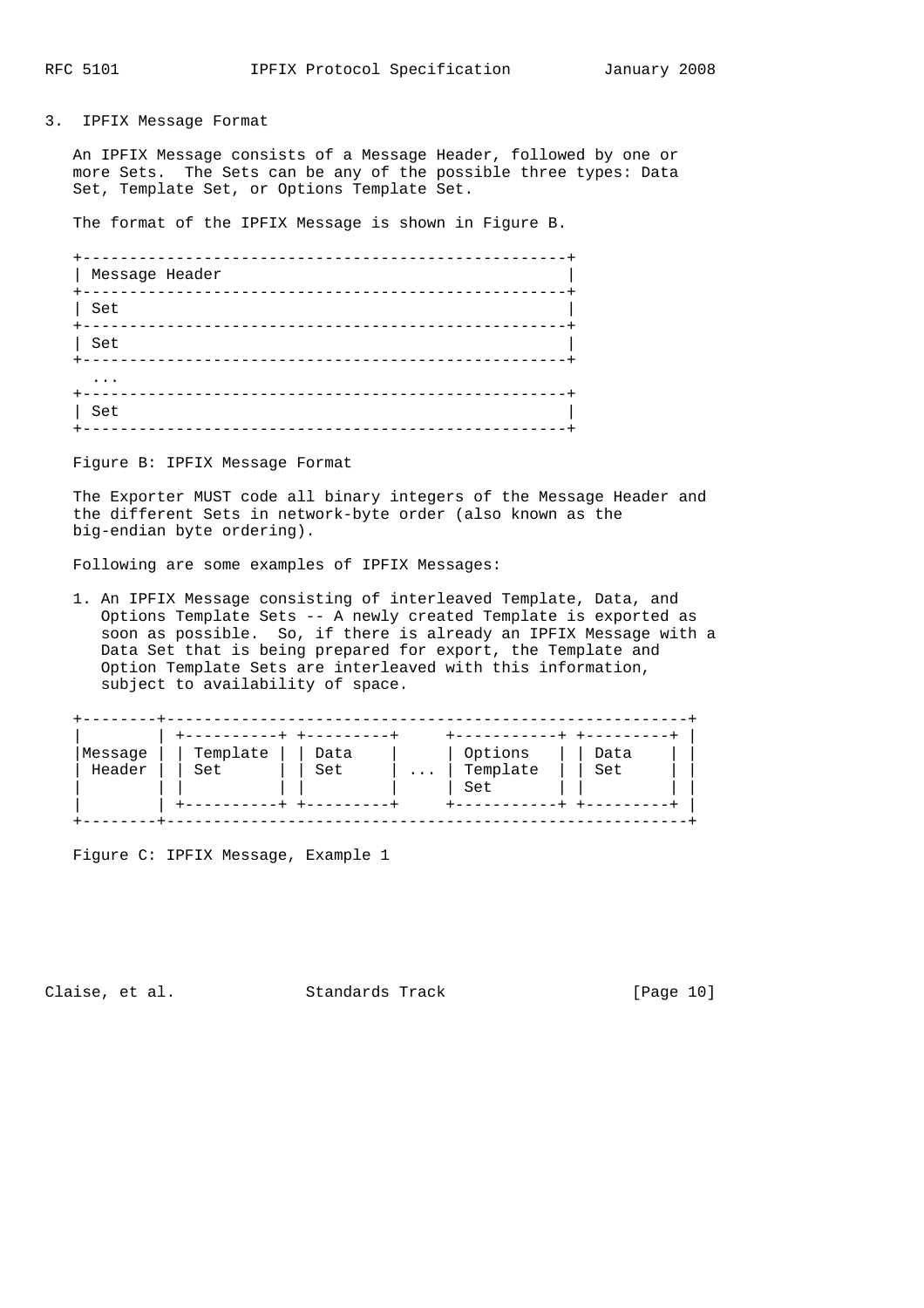2. An IPFIX Message consisting entirely of Data Sets -- After the appropriate Template Records have been defined and transmitted to the Collecting Process, the majority of IPFIX Messages consist solely of Data Sets.

| Message | Data |          | Data |          | Data |
|---------|------|----------|------|----------|------|
| Header  | Set  | $\cdots$ | Set  | $\cdots$ | Set  |
|         |      |          |      |          |      |

Figure D: IPFIX Message, Example 2

 3. An IPFIX Message consisting entirely of Template and Options Template Sets.

| Message<br>Header | Template<br>Set | $\cdot$ $\cdot$ $\cdot$ | Template<br>Set | $\cdot$ $\cdot$ $\cdot$ | Options<br>Template |
|-------------------|-----------------|-------------------------|-----------------|-------------------------|---------------------|
|                   |                 |                         |                 |                         | Set                 |

Figure E: IPFIX Message, Example 3

3.1. Message Header Format

The format of the IPFIX Message Header is shown in Figure F.

0  $1$  2 3 0 1 2 3 4 5 6 7 8 9 0 1 2 3 4 5 6 7 8 9 0 1 2 3 4 5 6 7 8 9 0 1 +-+-+-+-+-+-+-+-+-+-+-+-+-+-+-+-+-+-+-+-+-+-+-+-+-+-+-+-+-+-+-+-+ | Version Number | Length | +-+-+-+-+-+-+-+-+-+-+-+-+-+-+-+-+-+-+-+-+-+-+-+-+-+-+-+-+-+-+-+-+ Export Time +-+-+-+-+-+-+-+-+-+-+-+-+-+-+-+-+-+-+-+-+-+-+-+-+-+-+-+-+-+-+-+-+ | Sequence Number | +-+-+-+-+-+-+-+-+-+-+-+-+-+-+-+-+-+-+-+-+-+-+-+-+-+-+-+-+-+-+-+-+ Observation Domain ID +-+-+-+-+-+-+-+-+-+-+-+-+-+-+-+-+-+-+-+-+-+-+-+-+-+-+-+-+-+-+-+-+

Figure F: IPFIX Message Header Format

Claise, et al. Standards Track [Page 11]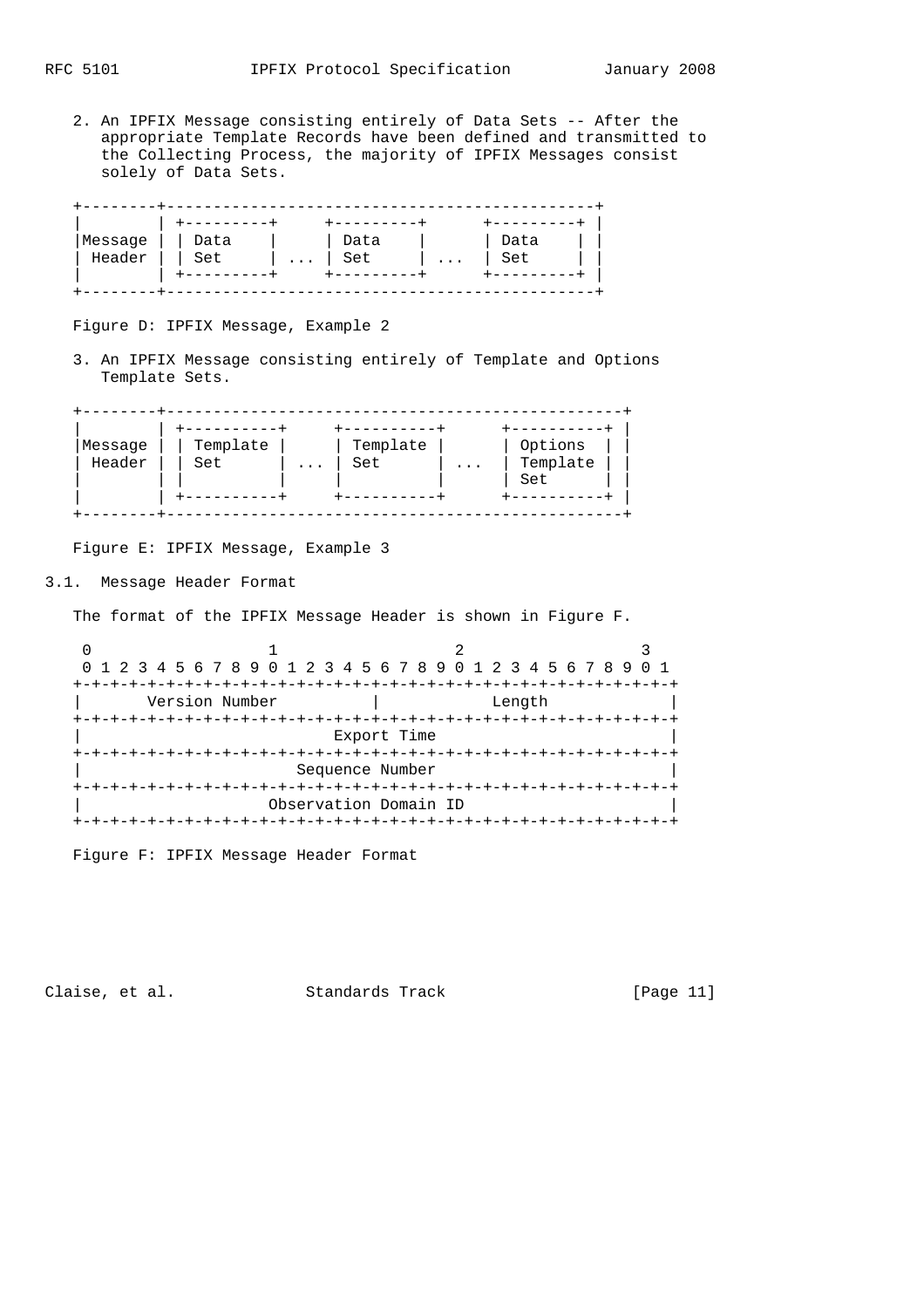Message Header Field Descriptions:

#### Version

 Version of Flow Record format exported in this message. The value of this field is 0x000a for the current version, incrementing by one the version used in the NetFlow services export version 9 [RFC3954].

#### Length

 Total length of the IPFIX Message, measured in octets, including Message Header and Set(s).

## Export Time

 Time, in seconds, since 0000 UTC Jan 1, 1970, at which the IPFIX Message Header leaves the Exporter.

#### Sequence Number

 Incremental sequence counter modulo 2^32 of all IPFIX Data Records sent on this PR-SCTP stream from the current Observation Domain by the Exporting Process. Check the specific meaning of this field in the subsections of Section 10 when UDP or TCP is selected as the transport protocol. This value SHOULD be used by the Collecting Process to identify whether any IPFIX Data Records have been missed. Template and Options Template Records do not increase the Sequence Number.

## Observation Domain ID

 A 32-bit identifier of the Observation Domain that is locally unique to the Exporting Process. The Exporting Process uses the Observation Domain ID to uniquely identify to the Collecting Process the Observation Domain that metered the Flows. It is RECOMMENDED that this identifier also be unique per IPFIX Device. Collecting Processes SHOULD use the Transport Session and the Observation Domain ID field to separate different export streams originating from the same Exporting Process. The Observation Domain ID SHOULD be 0 when no specific Observation Domain ID is relevant for the entire IPFIX Message, for example, when exporting the Exporting Process Statistics, or in case of a hierarchy of Collectors when aggregated Data Records are exported.

Claise, et al. Standards Track [Page 12]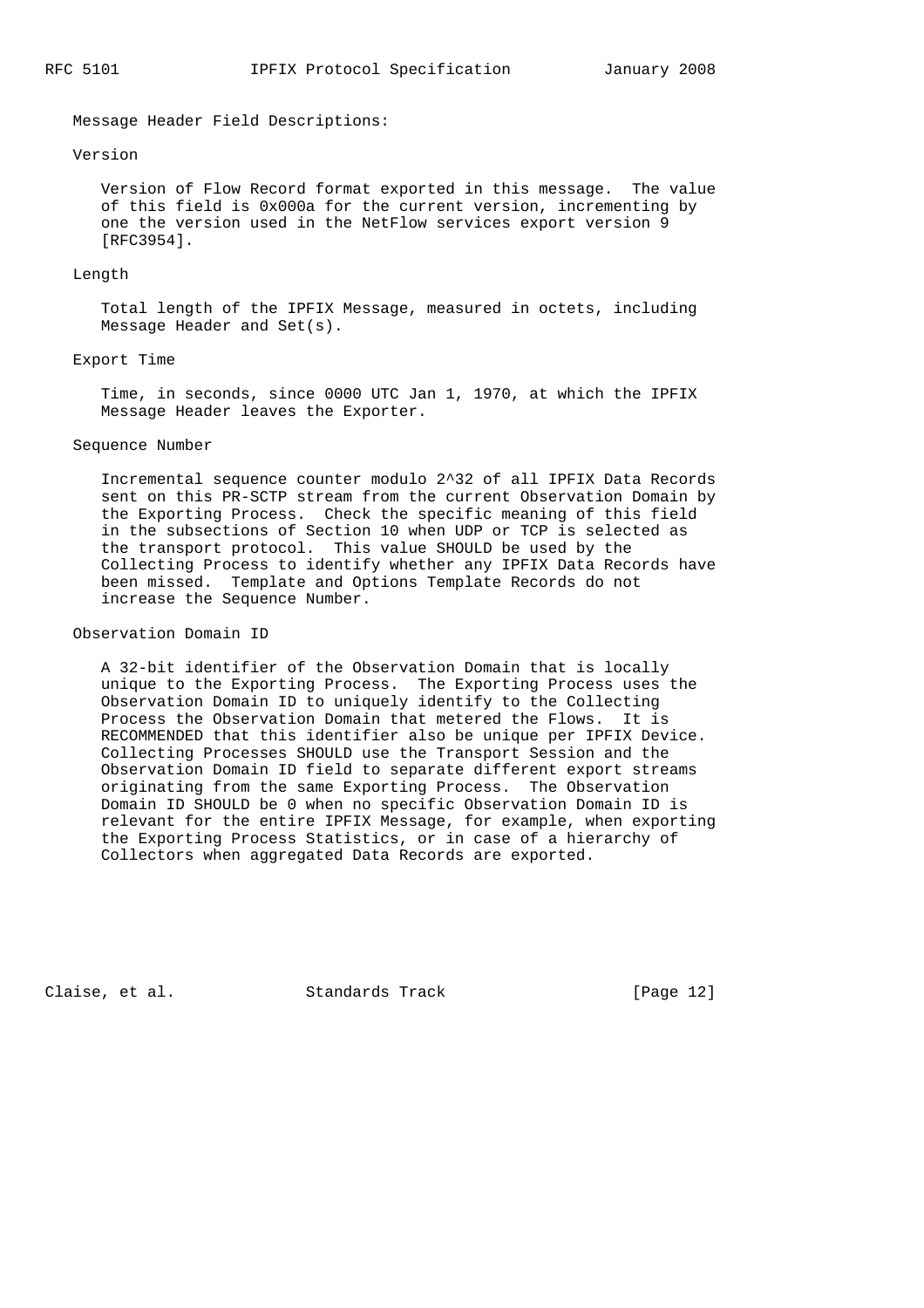## 3.2. Field Specifier Format

 Vendors need the ability to define proprietary Information Elements, because, for example, they are delivering a pre-standards product, or the Information Element is, in some way, commercially sensitive. This section describes the Field Specifier format for both IETF-specified Information Elements [RFC5102] and enterprise-specific Information Elements.

 The Information Elements are identified by the Information Element identifier. When the Enterprise bit is set to 0, the corresponding Information Element identifier will report an IETF-specified Information Element, and the Enterprise Number MUST NOT be present. When the Enterprise bit is set to 1, the corresponding Information Element identifier will report an enterprise-specific Information Element; the Enterprise Number MUST be present. An example of this is shown in Section A.4.2.

The Field Specifier format is shown in Figure G.

| 0 1 2 3 4 5 6 7 8 9 0 1 2 3 4 5 6 7 8 9 0 1 2 3 4 5 6 7 8 9 0 1 |                   |  |
|-----------------------------------------------------------------|-------------------|--|
|                                                                 |                   |  |
| $ E $ Information Element ident. $ $                            | Field Length      |  |
|                                                                 |                   |  |
|                                                                 | Enterprise Number |  |
|                                                                 |                   |  |

Figure G: Field Specifier Format

## Where:

E

 Enterprise bit. This is the first bit of the Field Specifier. If this bit is zero, the Information Element Identifier identifies an IETF-specified Information Element, and the four-octet Enterprise Number field MUST NOT be present. If this bit is one, the Information Element identifier identifies an enterprise-specific Information Element, and the Enterprise Number filed MUST be present.

## Information Element identifier

 A numeric value that represents the type of Information Element. Refer to [RFC5102].

Claise, et al. Standards Track [Page 13]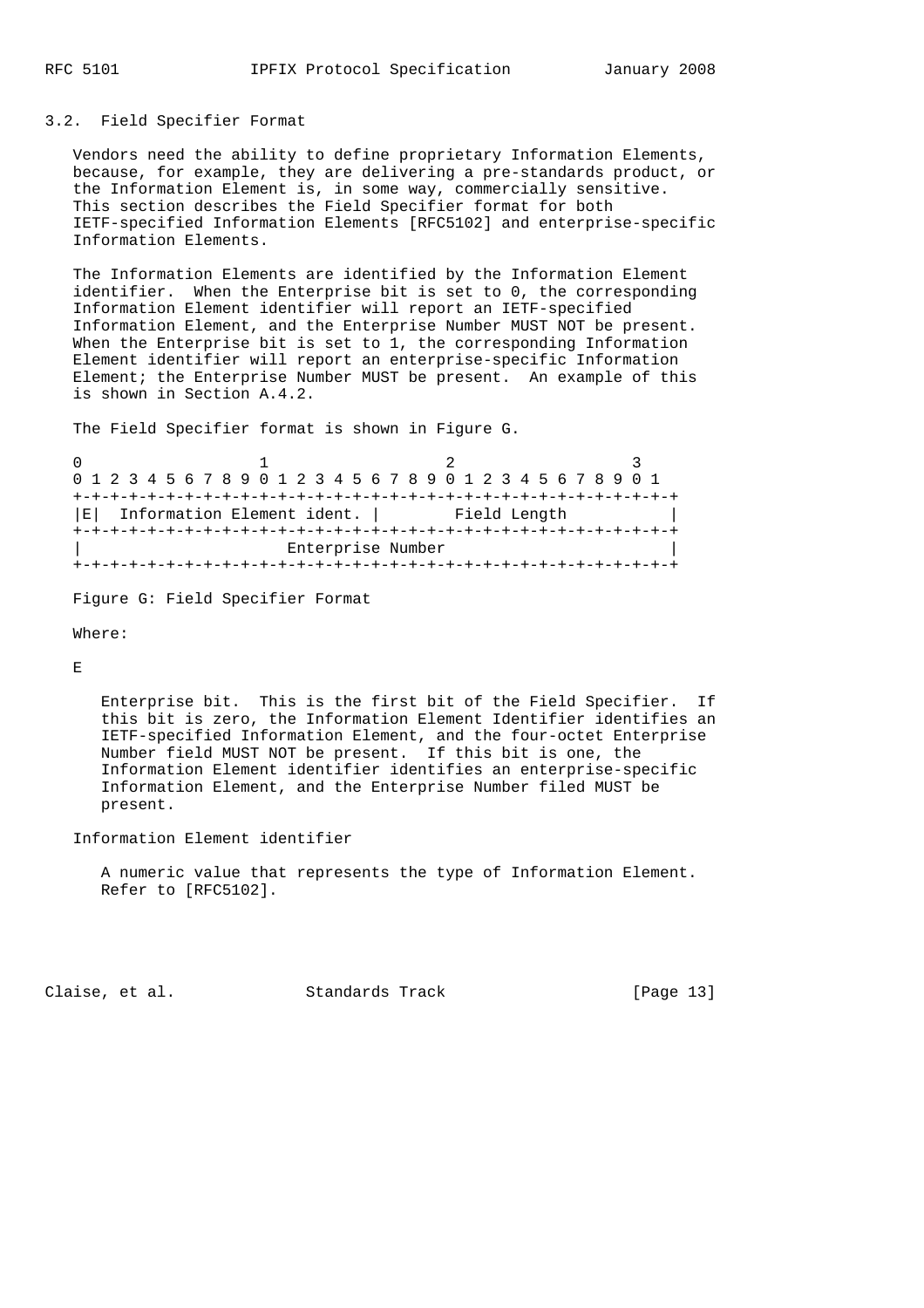Field Length

 The length of the corresponding encoded Information Element, in octets. Refer to [RFC5102]. The field length may be smaller than the definition in [RFC5102] if the reduced size encoding is used (see Section 6.2). The value 65535 is reserved for variable length Information Elements (see Section 7).

Enterprise Number

 IANA enterprise number [PEN] of the authority defining the Information Element identifier in this Template Record.

3.3. Set and Set Header Format

 A Set is a generic term for a collection of records that have a similar structure. There are three different types of Sets: Template Sets, Options Template Sets, and Data Sets. Each of these Sets consists of a Set Header and one or more records. The Set Format and the Set Header Format are defined in the following sections.

3.3.1. Set Format

 A Set has the format shown in Figure H. The record types can be either Template Records, Options Template Records, or Data Records. The record types MUST NOT be mixed within a Set.

| Set Header     |  |  |
|----------------|--|--|
| record         |  |  |
| record         |  |  |
| . .            |  |  |
| record         |  |  |
| Padding (opt.) |  |  |

Figure H: Set Format

The Set Field Definitions are as follows:

Set Header

The Set Header Format is defined in Section 3.3.2.

Claise, et al. Standards Track [Page 14]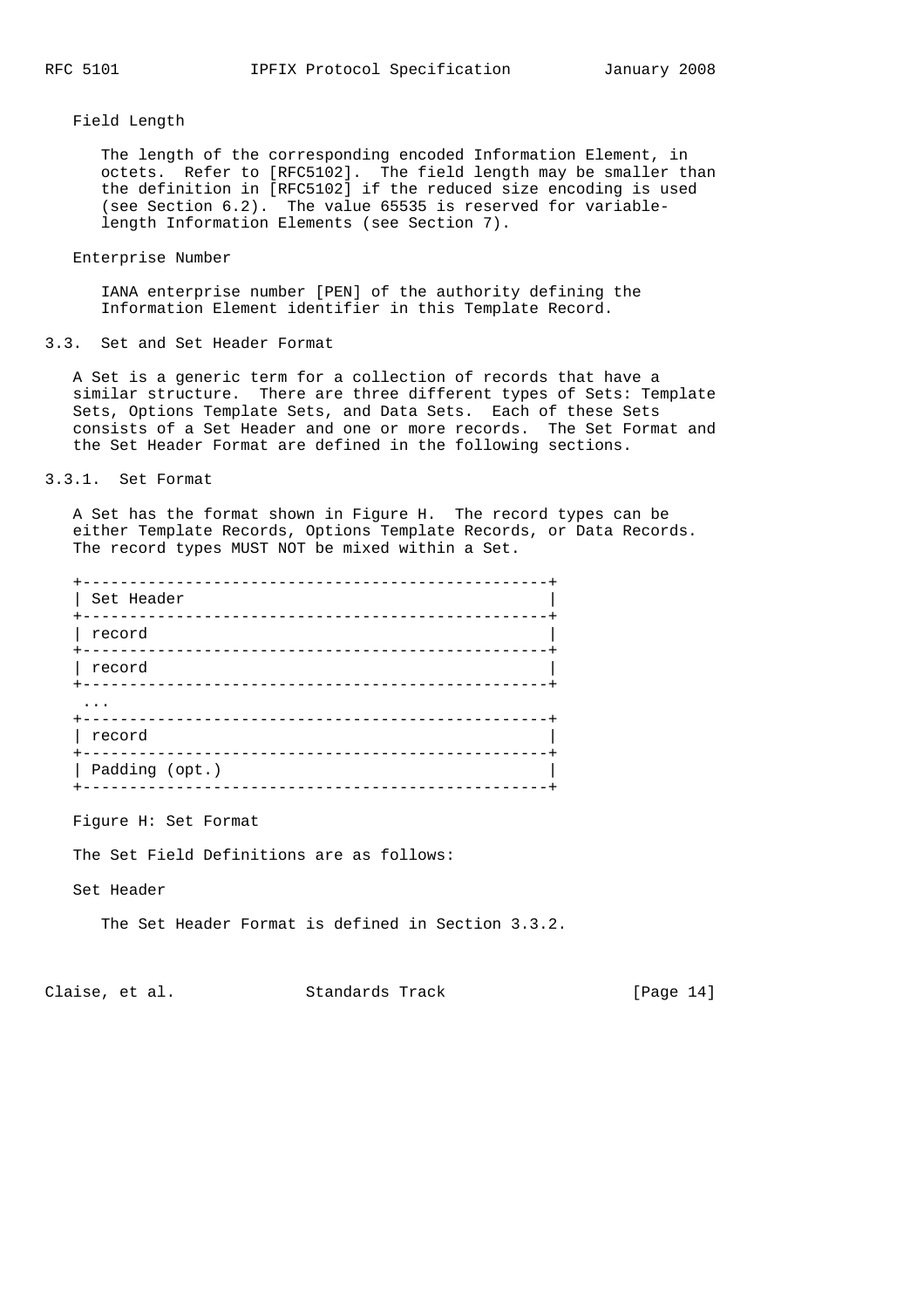#### Record

 One of the record Formats: Template Record, Options Template Record, or Data Record Format.

## Padding

 The Exporting Process MAY insert some padding octets, so that the subsequent Set starts at an aligned boundary. For security reasons, the padding octet(s) MUST be composed of zero (0) valued octets. The padding length MUST be shorter than any allowable record in this Set. If padding of the IPFIX Message is desired in combination with very short records, then the padding Information Element 'paddingOctets' [RFC5102] can be used for padding records such that their length is increased to a multiple of 4 or 8 octets. Because Template Sets are always 4-octet aligned by definition, padding is only needed in case of other alignments e.g., on 8-octet boundaries.

## 3.3.2. Set Header Format

 Every Set contains a common header. This header is defined in Figure I.

|  |  |  |        |  |  |  |  |  |  |  |        |  |  |  | 0 1 2 3 4 5 6 7 8 9 0 1 2 3 4 5 6 7 8 9 0 1 2 3 4 5 6 7 8 9 0 1 |  |
|--|--|--|--------|--|--|--|--|--|--|--|--------|--|--|--|-----------------------------------------------------------------|--|
|  |  |  |        |  |  |  |  |  |  |  |        |  |  |  |                                                                 |  |
|  |  |  | Set ID |  |  |  |  |  |  |  | Length |  |  |  |                                                                 |  |
|  |  |  |        |  |  |  |  |  |  |  |        |  |  |  |                                                                 |  |

Figure I: Set Header Format

The Set Header Field Definitions are as follows:

Set ID

 Set ID value identifies the Set. A value of 2 is reserved for the Template Set. A value of 3 is reserved for the Option Template Set. All other values from 4 to 255 are reserved for future use. Values above 255 are used for Data Sets. The Set ID values of 0 and 1 are not used for historical reasons [RFC3954].

### Length

 Total length of the Set, in octets, including the Set Header, all records, and the optional padding. Because an individual Set MAY contain multiple records, the Length value MUST be used to determine the position of the next Set.

Claise, et al. Standards Track [Page 15]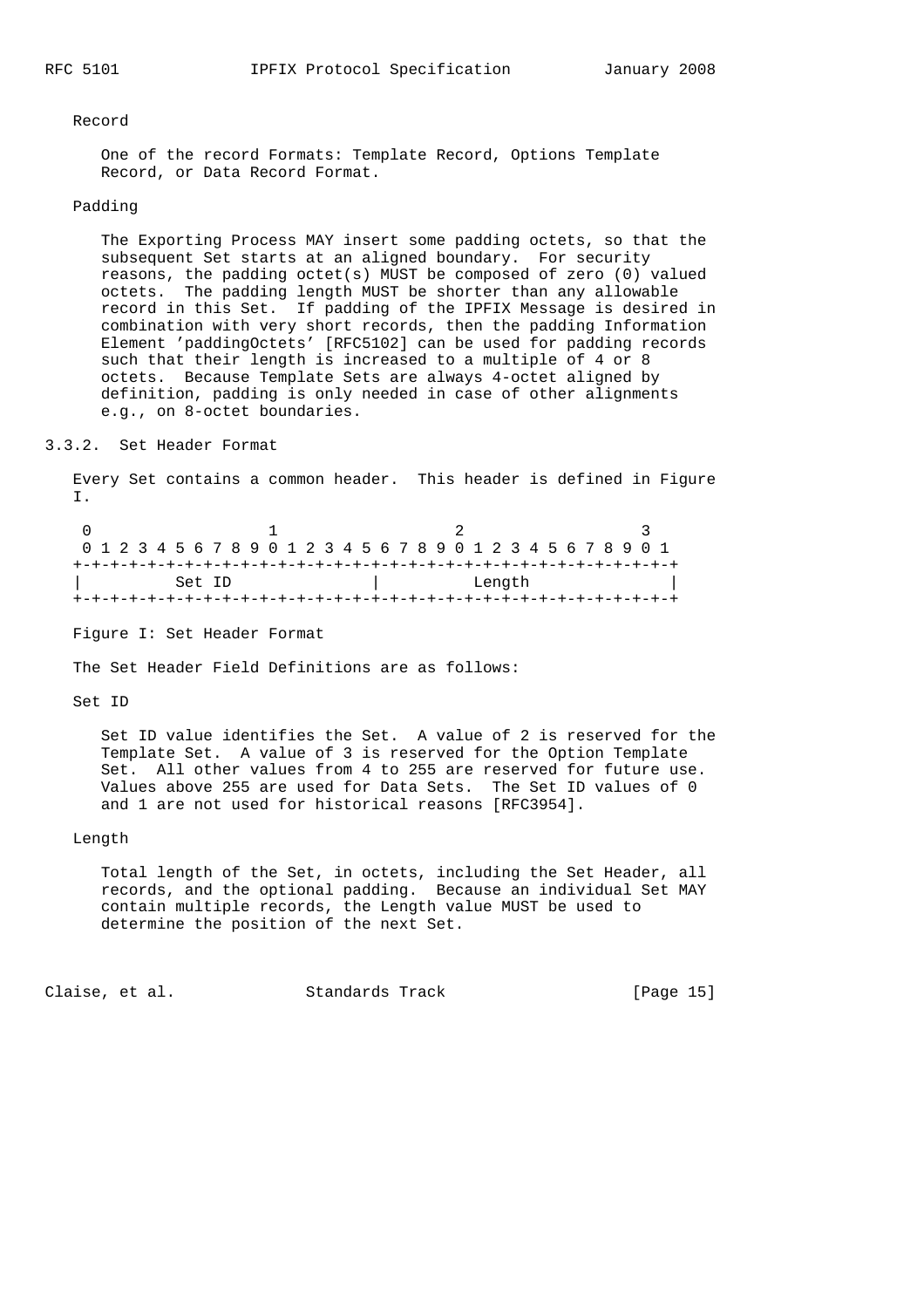## 3.4. Record Format

 IPFIX defines three record formats, defined in the next sections: the Template Record Format, the Options Template Record Format, and the Data Record Format.

3.4.1. Template Record Format

 One of the essential elements in the IPFIX record format is the Template Record. Templates greatly enhance the flexibility of the record format because they allow the Collecting Process to process IPFIX Messages without necessarily knowing the interpretation of all Data Records. A Template Record contains any combination of IANA-assigned and/or enterprise-specific Information Elements identifiers.

 The format of the Template Record is shown in Figure J. It consists of a Template Record Header and one or more Field Specifiers. The definition of the Field Specifiers is given in Figure G above.

| Template Record Header |  |
|------------------------|--|
| Field Specifier        |  |
| Field Specifier        |  |
|                        |  |
| Field Specifier        |  |

Figure J: Template Record Format

The format of the Template Record Header is shown in Figure K.

0  $1$  2 3 0 1 2 3 4 5 6 7 8 9 0 1 2 3 4 5 6 7 8 9 0 1 2 3 4 5 6 7 8 9 0 1 +-+-+-+-+-+-+-+-+-+-+-+-+-+-+-+-+-+-+-+-+-+-+-+-+-+-+-+-+-+-+-+-+ | Template ID (> 255) | Field Count | +-+-+-+-+-+-+-+-+-+-+-+-+-+-+-+-+-+-+-+-+-+-+-+-+-+-+-+-+-+-+-+-+

Figure K: Template Record Header Format

Claise, et al. Standards Track [Page 16]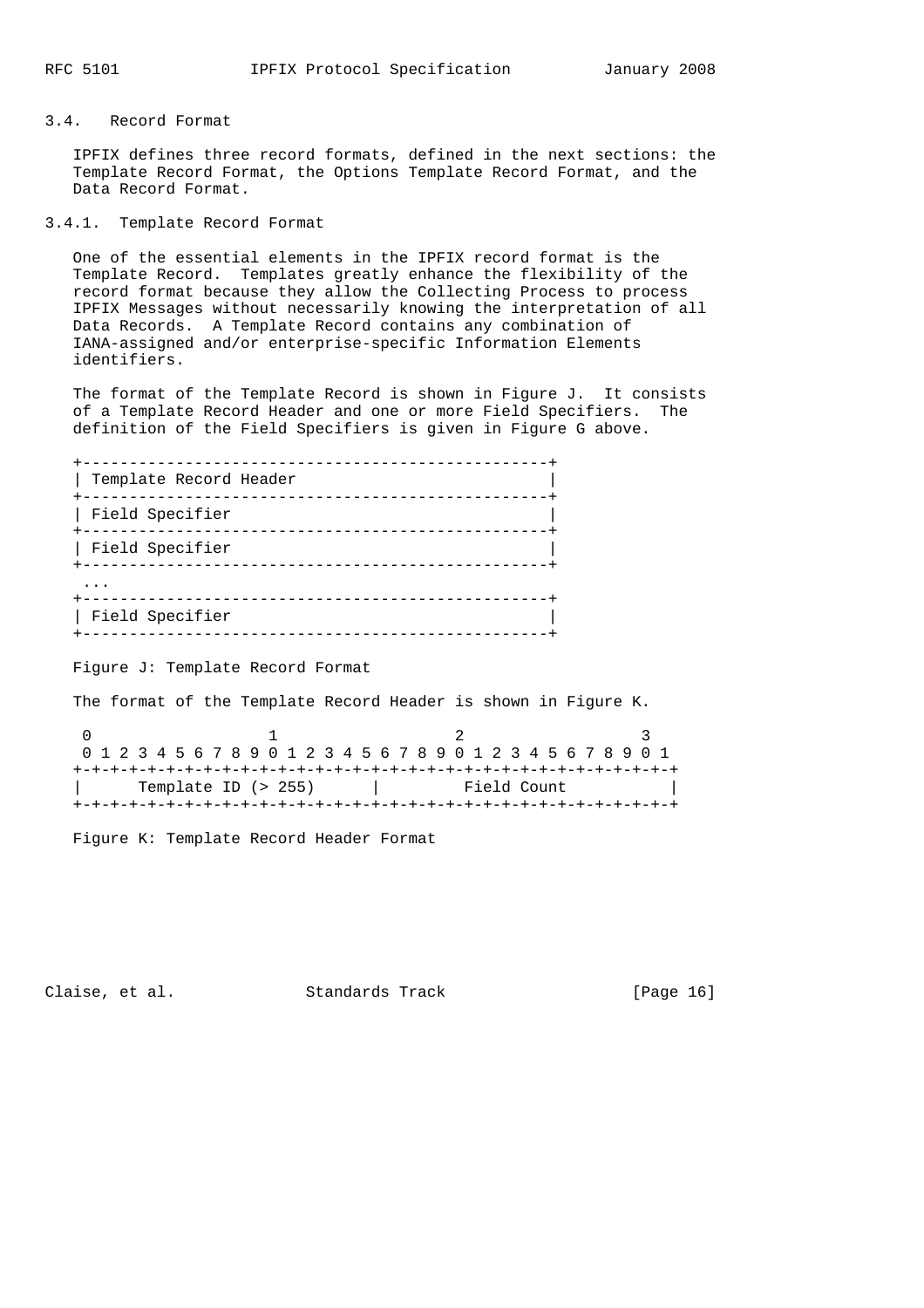The Template Record Header Field Definitions are as follows:

Template ID

 Each of the newly generated Template Records is given a unique Template ID. This uniqueness is local to the Transport Session and Observation Domain that generated the Template ID. Template IDs 0-255 are reserved for Template Sets, Options Template Sets, and other reserved Sets yet to be created. Template IDs of Data Sets are numbered from 256 to 65535. There are no constraints regarding the order of the Template ID allocation.

### Field Count

Number of fields in this Template Record.

The example in Figure L shows a Template Set with mixed standard and enterprise-specific Information Elements. It consists of a Set Header, a Template Header, and several Field Specifiers.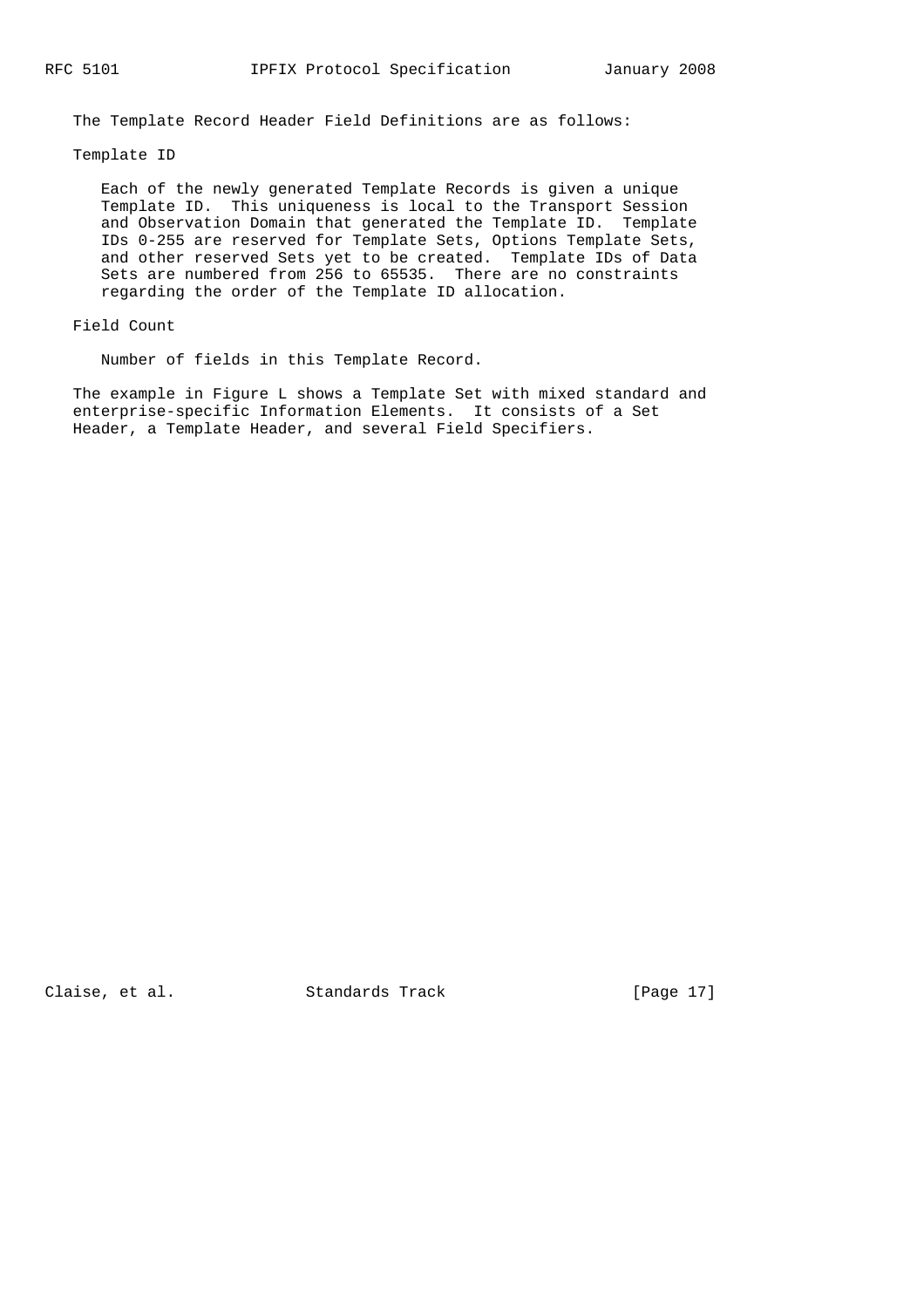| 0           |                                                                 |                       |                  |  |
|-------------|-----------------------------------------------------------------|-----------------------|------------------|--|
|             | 0 1 2 3 4 5 6 7 8 9 0 1 2 3 4 5 6 7 8 9 0 1 2 3 4 5 6 7 8 9 0 1 |                       |                  |  |
|             | Set ID = $2$                                                    |                       | Length           |  |
|             | Template ID = $256$                                             |                       | Field Count = N  |  |
|             | Information Element id. 1.1                                     |                       | Field Length 1.1 |  |
|             |                                                                 | Enterprise Number 1.1 |                  |  |
|             | 0 Information Element id. 1.2                                   |                       | Field Length 1.2 |  |
|             |                                                                 |                       |                  |  |
|             | 1 Information Element id. 1.N   Field Length 1.N                |                       |                  |  |
|             |                                                                 | Enterprise Number 1.N |                  |  |
|             | Template ID = $257$                                             |                       | Field Count = M  |  |
|             | Information Element id. 2.1   Field Length 2.1                  |                       |                  |  |
|             | 1 Information Element id. 2.2                                   |                       | Field Length 2.2 |  |
|             |                                                                 | Enterprise Number 2.2 |                  |  |
|             |                                                                 |                       |                  |  |
|             | 1 Information Element id. 2.M   Field Length 2.M                |                       |                  |  |
|             |                                                                 | Enterprise Number 2.M |                  |  |
|             |                                                                 | Padding (opt)         |                  |  |
| ナーナーナーナーナーナ |                                                                 |                       |                  |  |

Figure L: Template Set Example

 Information Element Identifiers 1.2 and 2.1 are defined by the IETF (Enterprise bit = 0) and, therefore, do not need an Enterprise Number to identify them.

3.4.2. Options Template Record Format

 Thanks to the notion of scope, The Options Template Record gives the Exporter the ability to provide additional information to the Collector that would not be possible with Flow Records alone.

Claise, et al. Standards Track [Page 18]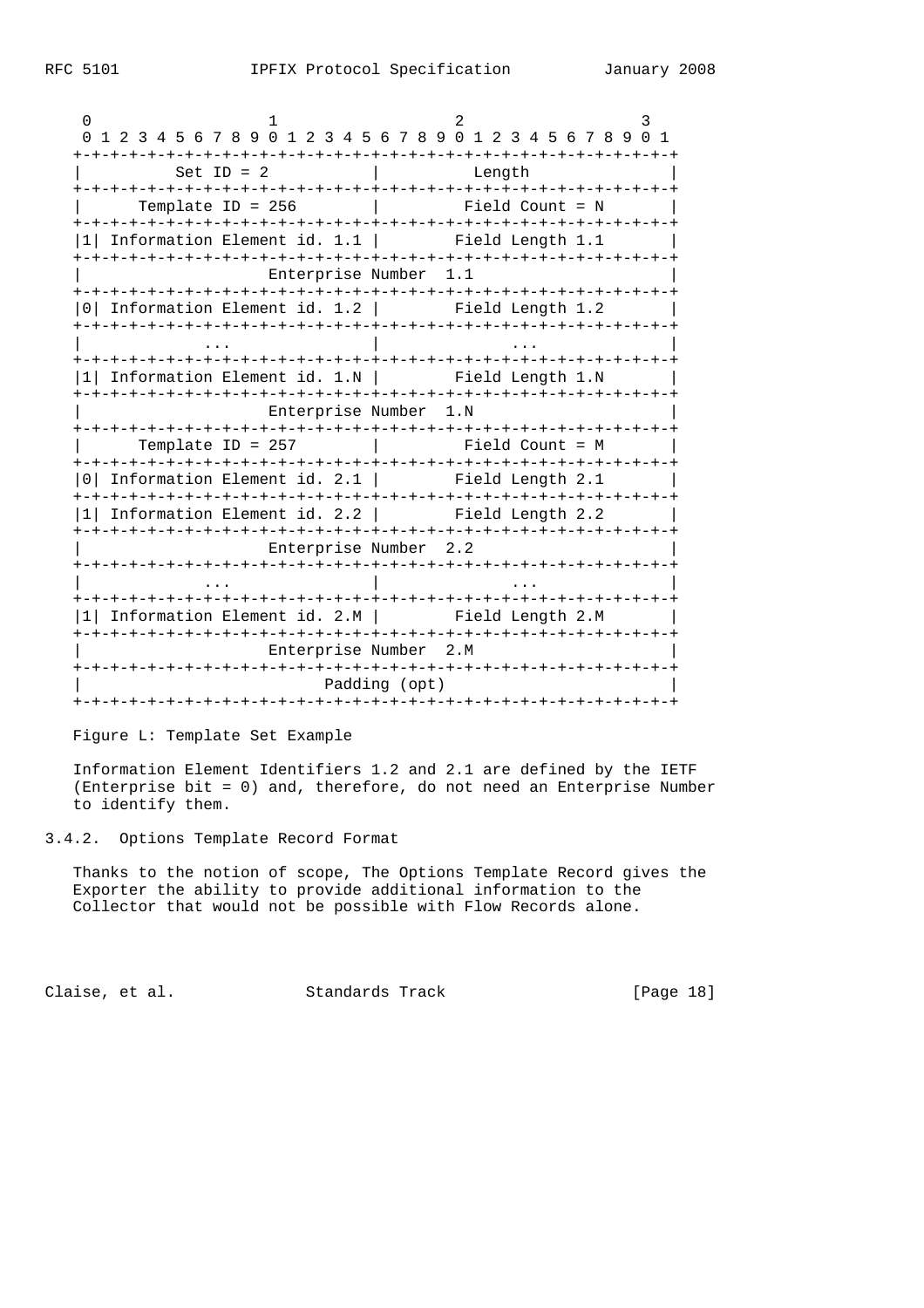One Options Template Record example is the "Flow Keys", which reports the Flow Keys for a Template, which is defined as the scope. Another example is the "Template configuration", which reports the configuration sampling parameter(s) for the Template, which is defined as the scope.

## 3.4.2.1. Scope

 The scope, which is only available in the Options Template Set, gives the context of the reported Information Elements in the Data Records. Note that the IPFIX Message Header already contains the Observation Domain ID (the identifier of the Observation Domain). If not zero, this Observation Domain ID can be considered as an implicit scope for the Data Records in the IPFIX Message. The Observation Domain ID MUST be zero when the IPFIX Message contains Data Records with different Observation Domain ID values defined as scopes.

 Multiple Scope Fields MAY be present in the Options Template Record, in which case, the composite scope is the combination of the scopes. For example, if the two scopes are defined as "metering process" and "template", the combined scope is this Template for this Metering Process. The order of the Scope Fields, as defined in the Options Template Record, is irrelevant in this case. However, if the order of the Scope Fields in the Options Template Record is relevant, the order of the Scope Fields MUST be used. For example, if the first scope defines the filtering function, while the second scope defines the sampling function, the order of the scope is important. Applying the sampling function first, followed by the filtering function, would lead to potentially different Data Records than applying the filtering function first, followed by the sampling function. In this case, the Collector deduces the function order by looking at the order of the scope in the Options Template Record.

 The scope is an Information Element specified in the IPFIX Information Model [RFC5102]. An IPFIX-compliant implementation of the Collecting Process SHOULD support this minimum set of Information Elements as scope: LineCardId, TemplateId, exporterIPv4Address, exporterIPv6Address, and ingressInterface. Note that other Information Elements, such as meteringProcessId, exportingProcessId, observationDomainId, etc. are also valid scopes. The IPFIX protocol doesn't prevent the use of any Information Elements for scope. However, some Information Element types don't make sense if specified as scope; for example, the counter Information Elements.

Finally, note that the Scope Field Count MUST NOT be zero.

Claise, et al. Standards Track [Page 19]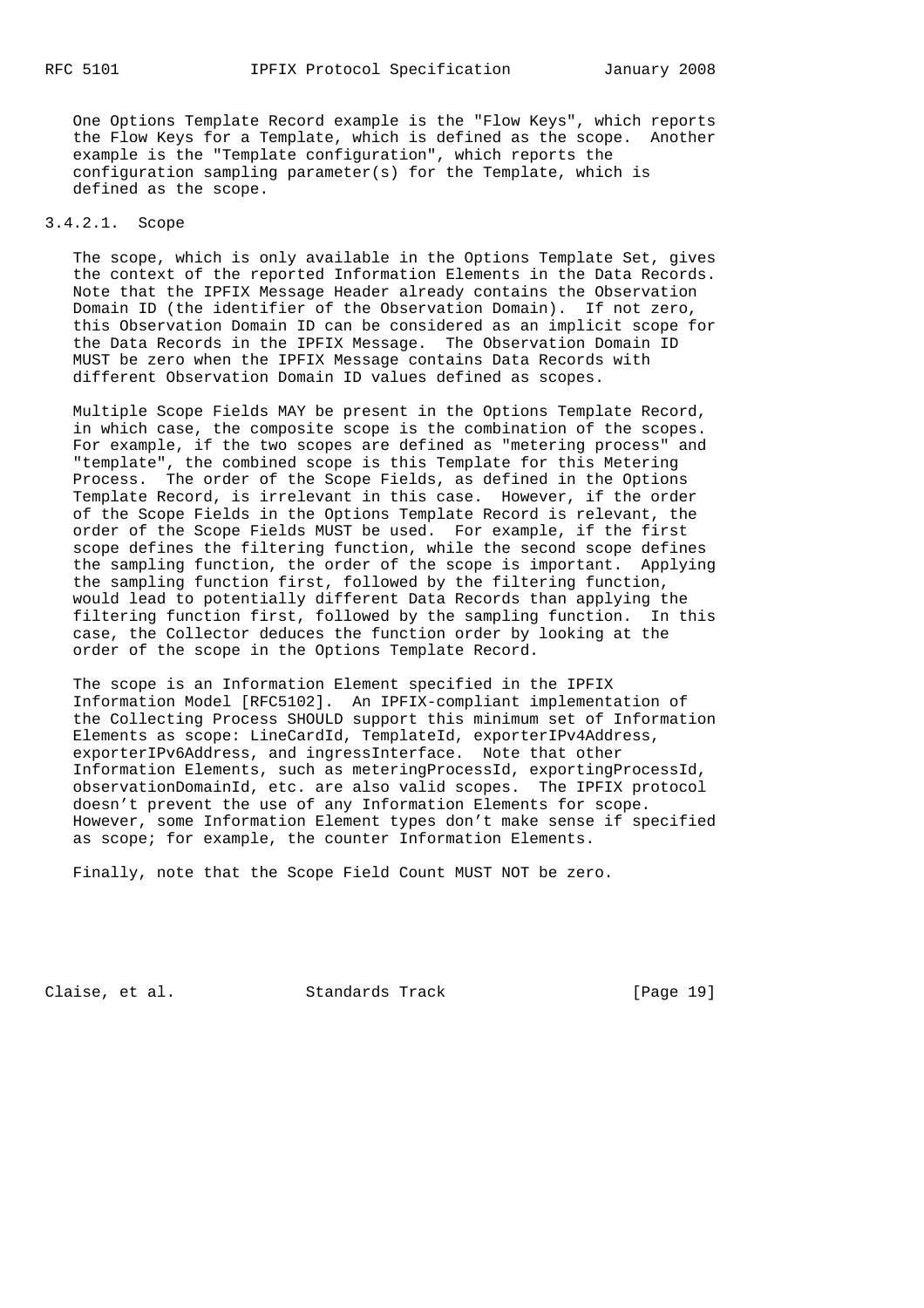3.4.2.2. Options Template Record Format

 An Options Template Record contains any combination of IANA-assigned and/or enterprise-specific Information Elements identifiers.

 The format of the Options Template Record is shown in Figure M. It consists of an Options Template Record Header and one or more Field Specifiers. The definition of the Field Specifiers is given in Figure G above.

| Options Template Record Header |
|--------------------------------|
| Field Specifier                |
| Field Specifier                |
|                                |
| Field Specifier                |

Figure M: Options Template Record Format

 The format of the Options Template Record Header is shown in Figure N.

0  $1$  2 3 0 1 2 3 4 5 6 7 8 9 0 1 2 3 4 5 6 7 8 9 0 1 2 3 4 5 6 7 8 9 0 1 +-+-+-+-+-+-+-+-+-+-+-+-+-+-+-+-+-+-+-+-+-+-+-+-+-+-+-+-+-+-+-+-+ | Template ID (> 255) | Field Count | +-+-+-+-+-+-+-+-+-+-+-+-+-+-+-+-+-+-+-+-+-+-+-+-+-+-+-+-+-+-+-+-+ | Scope Field Count | +-+-+-+-+-+-+-+-+-+-+-+-+-+-+-+-+

Figure N: Options Template Record Header Format

The Options Template Record Header Field Definitions are as follows:

Template ID

 Template ID of this Options Template Record. This value is greater than 255.

Claise, et al. Standards Track [Page 20]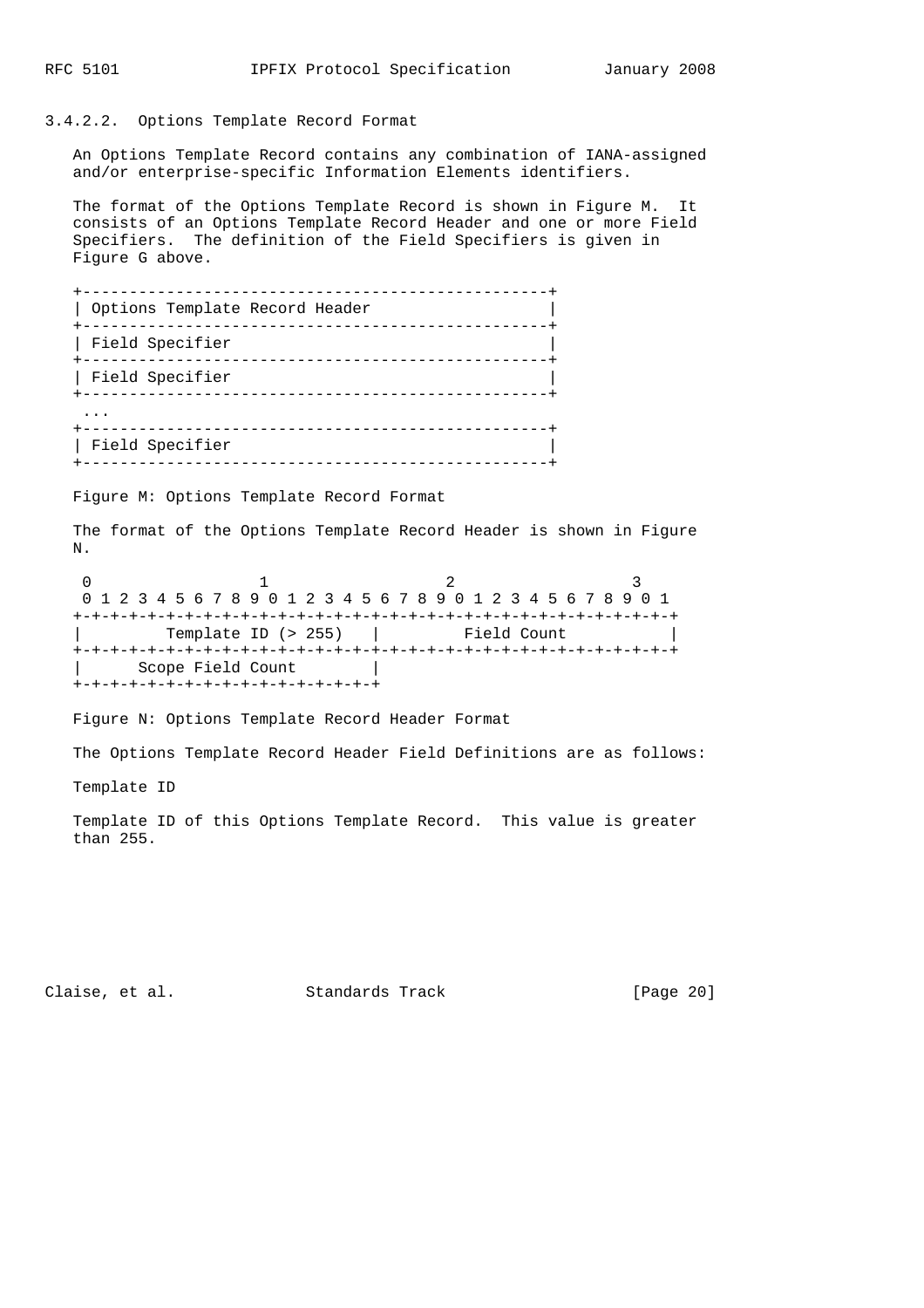Field Count

 Number of all fields in this Options Template Record, including the Scope Fields.

Scope Field Count

 Number of scope fields in this Options Template Record. The Scope Fields are normal Fields except that they are interpreted as scope at the Collector. The Scope Field Count MUST NOT be zero.

 The example in Figure O shows an Option Template Set with mixed IETF and enterprise-specific Information Elements. It consists of a Set Header, an Option Template Header, and several Field Specifiers.

|                                                                                                 | 3                                                                           |
|-------------------------------------------------------------------------------------------------|-----------------------------------------------------------------------------|
|                                                                                                 | 1 2 3 4 5 6 7 8 9 0 1 2 3 4 5 6 7 8 9 0 1 2 3 4 5 6 7 8 9 0 1               |
| -+-+-+-+-+-+-+-+-+-+-+-+-<br><b>ナーナーナーナーナーナーナーナーナーナ</b><br>Set ID = $3$<br>-+-+-+-+-+-+-+-+-+-+ | -+-+-+-+-+-+-+-+-+-+-+<br>Length<br>-+-+-+-+-+-+-+-+-+-+-+-+-+-+-+-+-+-+-+- |
| Template ID = $258$                                                                             | Field Count = N + M                                                         |
| Scope Field Count = $N$                                                                         | 0  Scope 1 Infor. Element Id.                                               |
|                                                                                                 | Scope 1 Field Length [0] Scope 2 Infor. Element Id.                         |
| Scope 2 Field Length                                                                            |                                                                             |
|                                                                                                 | 1 Scope N Infor. Element Id.                                                |
|                                                                                                 | Scope N Field Length [13] Scope N Enterprise Number                         |
|                                                                                                 | Scope N Enterprise Number $ 1 $ Option 1 Infor. Element Id.                 |
|                                                                                                 | Option 1 Field Length (0ption 1 Enterprise Number                           |
| Option 1 Enterprise Number                                                                      |                                                                             |
|                                                                                                 | 0 Option M Infor. Element Id.                                               |
| Option M Field Length                                                                           | Padding (optional)                                                          |
|                                                                                                 |                                                                             |

Figure O: Option Template Set Example

Claise, et al. Standards Track [Page 21]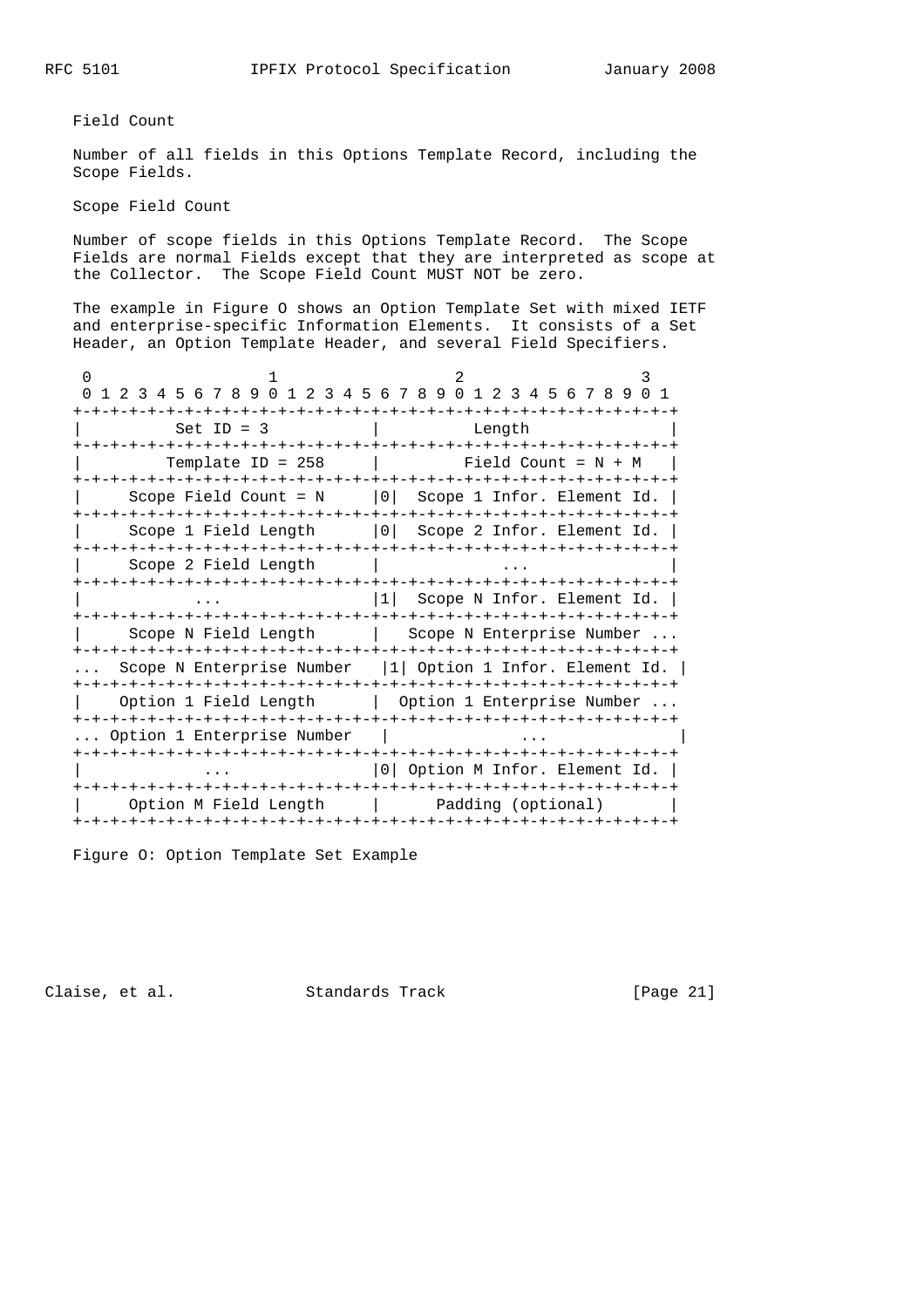## 3.4.3. Data Record Format

 The Data Records are sent in Data Sets. The format of the Data Record is shown in Figure P. It consists only of one or more Field Values. The Template ID to which the Field Values belong is encoded in the Set Header field "Set ID", i.e., "Set ID" = "Template ID".

|             | ------------- |  |
|-------------|---------------|--|
| Field Value |               |  |
|             | --------      |  |
| Field Value |               |  |
|             |               |  |
|             |               |  |
|             |               |  |
| Field Value |               |  |
|             |               |  |

Figure P: Data Record Format

 Note that Field Values do not necessarily have a length of 16 bits. Field Values are encoded according to their data type specified in [RFC5102].

 Interpretation of the Data Record format can be done only if the Template Record corresponding to the Template ID is available at the Collecting Process.

 The example in Figure Q shows a Data Set. It consists of a Set Header and several Field Values.

Claise, et al. Standards Track [Page 22]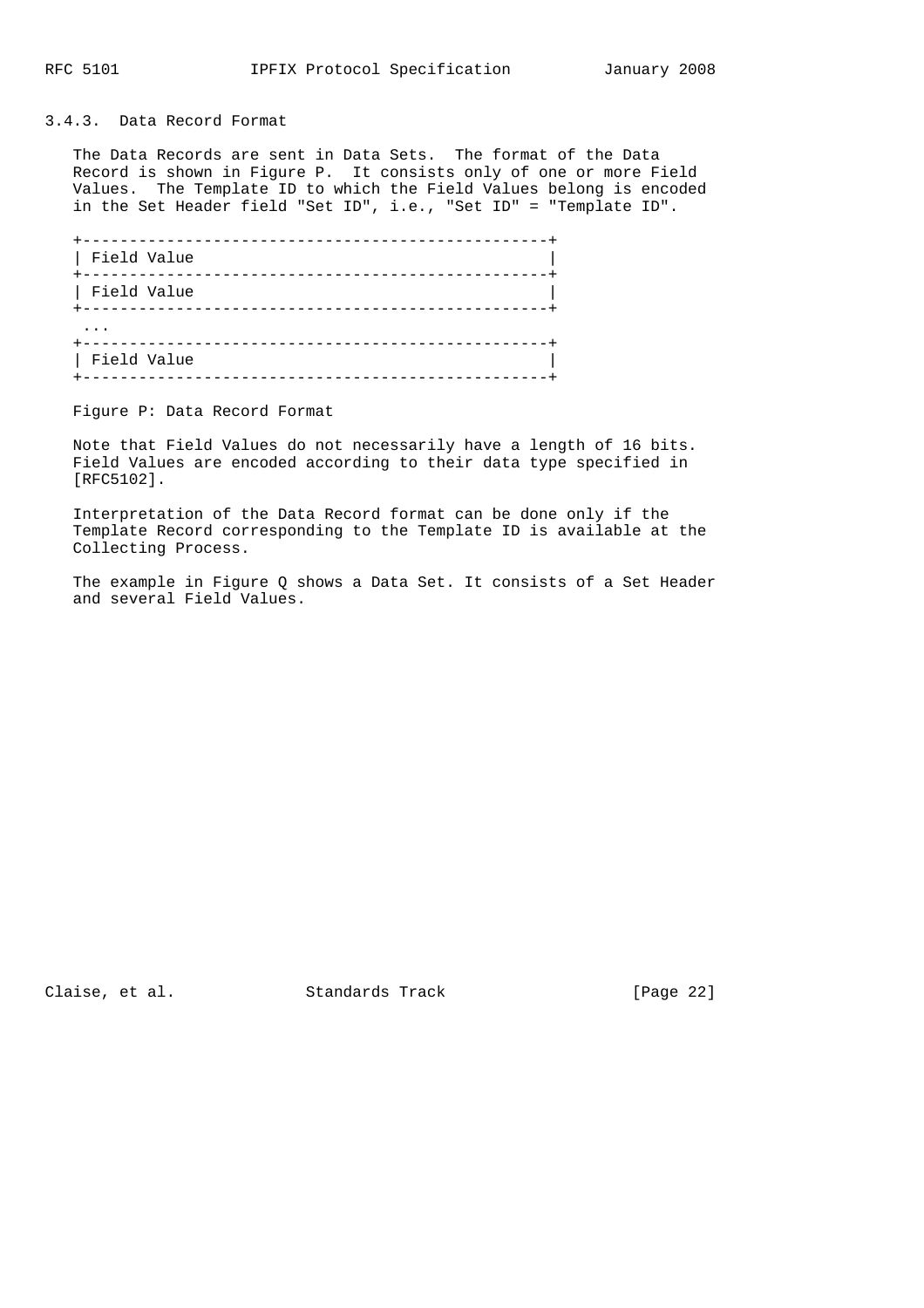|                                    | 0 1 2 3 4 5 6 7 8 9 0 1 2 3 4 5 6 7 8 9 0 1 2 3 4 5 6 7 8 9 0 1 |
|------------------------------------|-----------------------------------------------------------------|
| Set ID = Template ID in the Length | -+-+-+-+-+-+-+-+-+-+                                            |
|                                    | Record 1 - Field Value 1   Record 1 - Field Value 2             |
| Record 1 - Field Value 3           |                                                                 |
|                                    | Record 2 - Field Value 1 1 - Record 2 - Field Value 2           |
| Record 2 - Field Value 3           |                                                                 |
| Record 3 - Field Value 1           | Record 3 - Field Value 2                                        |
| Record 3 - Field Value 3           |                                                                 |
|                                    | Padding (optional)                                              |

Figure Q: Data Set, Containing Data Records

4. Specific Reporting Requirements

 Some specific Options Templates and Options Template Records are necessary to provide extra information about the Flow Records and about the Metering Process.

 The Option Template and Options Template Records defined in these subsections, which impose some constraints on the Metering Process and Exporting Process implementations, MAY be implemented. If implemented, the specific Option Templates SHOULD be implemented as specified in these subsections.

 The minimum set of Information Elements is always specified in these Specific IPFIX Options Templates. Nevertheless, extra Information Elements may be used in these specific Options Templates.

4.1. The Metering Process Statistics Option Template

 The Metering Process Statistics Option Template specifies the structure of a Data Record for reporting Metering Process statistics. It SHOULD contain the following Information Elements that are defined in [RFC5102]:

Claise, et al. Standards Track [Page 23]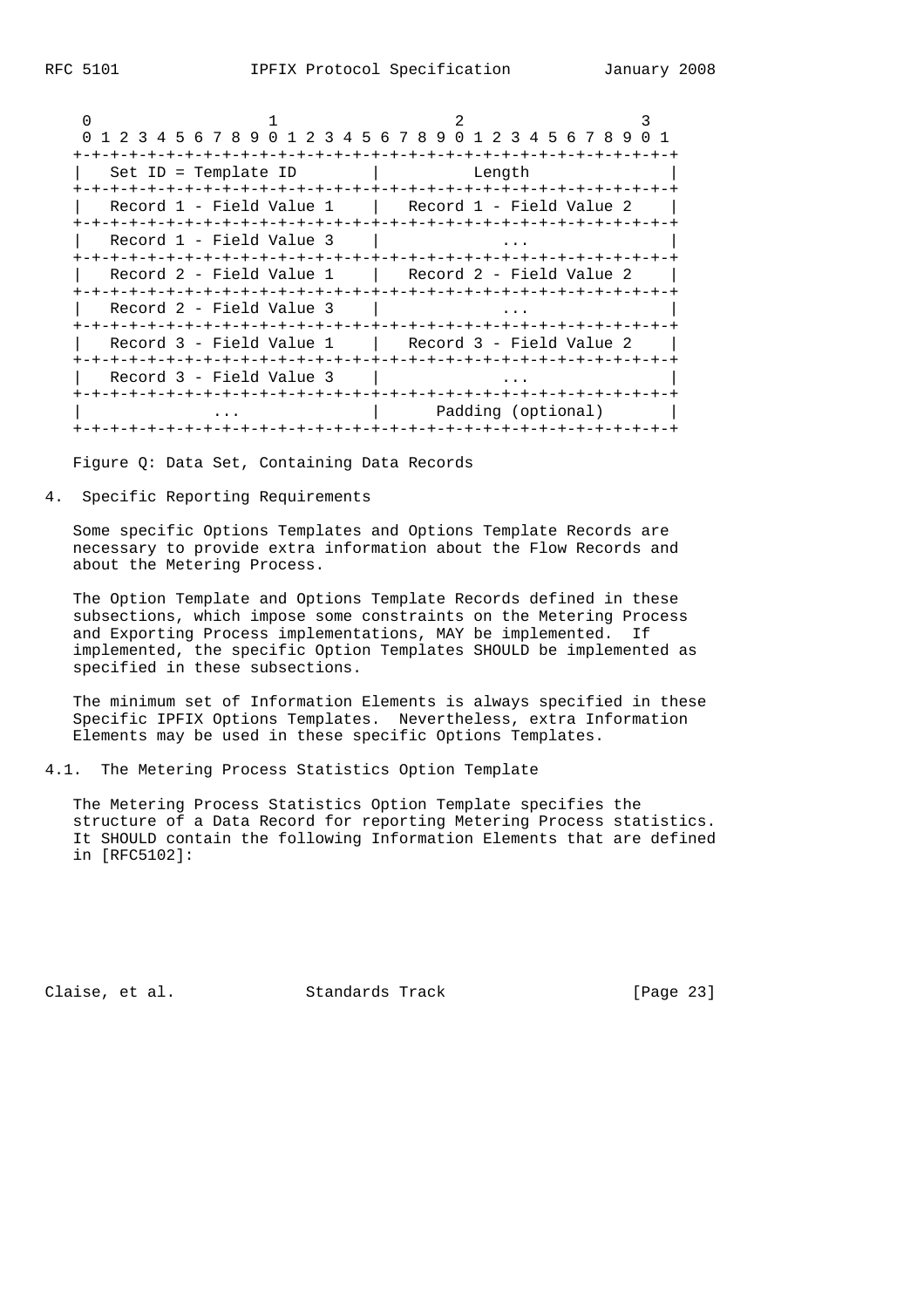observationDomainId An identifier of an Observation Domain that is locally unique to the Exporting Process. This Information Element MUST be defined as a Scope Field.

exportedMessageTotalCount

 The total number of IPFIX Messages that the Exporting Process successfully sent to the Collecting Process since the Exporting Process re-initialization.

exportedFlowTotalCount

 The total number of Flow Records that the Exporting Process successfully sent to the Collecting Process since the Exporting Process re-initialization.

exportedOctetTotalCount

 The total number of octets that the Exporting Process successfully sent to the Collecting Process since the Exporting Process re initialization.

 The Exporting Process SHOULD export the Data Record specified by the Metering Process Statistics Option Template on a regular basis or based on some export policy. This periodicity or export policy SHOULD be configurable.

 Note that if several Metering Processes are available on the Exporter Observation Domain, the Information Element meteringProcessId MUST be specified as an additional Scope Field.

4.2. The Metering Process Reliability Statistics Option Template

 The Metering Process Reliability Option Template specifies the structure of a Data Record for reporting lack of reliability in the Metering Process. It SHOULD contain the following Information Elements that are defined in [RFC5102]:

observationDomainId

 An identifier of an Observation Domain that is locally unique to the Exporting Process. This Information Element MUST be defined as a Scope Field.

Claise, et al. Standards Track [Page 24]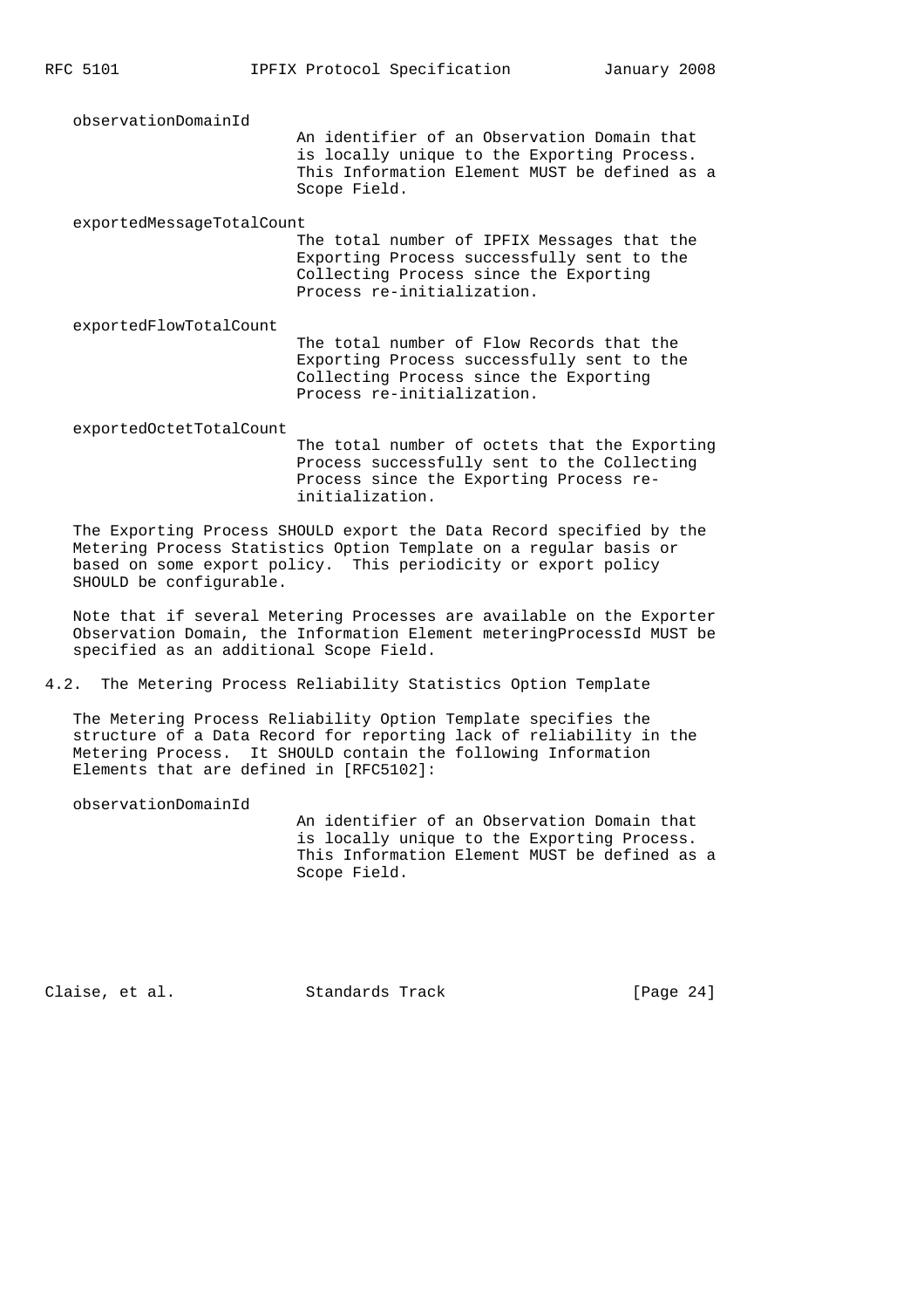| ignoredPacketTotalCount | The total number of IP packets that the<br>Metering Process did not process.                                                                                                                                                                                                            |
|-------------------------|-----------------------------------------------------------------------------------------------------------------------------------------------------------------------------------------------------------------------------------------------------------------------------------------|
| ignoredOctetTotalCount  | The total number of octets in observed IP<br>packets that the Metering Process did not<br>process.                                                                                                                                                                                      |
| time first ignored      | The timestamp of the first IP packet that was<br>ignored by the Metering Process. For this<br>timestamp, any of the "flowStart" timestamp<br>Information Elements flowStartMilliseconds,<br>flowStartMicroseconds, flowStartNanoseconds,<br>and flowStartDeltaMicroseconds can be used. |
| time last ignored       | The timestamp of the last IP packet that was<br>ignored by the Metering Process. For this<br>timestamp, any of the "flowEnd" timestamp                                                                                                                                                  |

 Information Elements flowEndMilliseconds, flowEndMicroseconds, flowEndNanoseconds, and flowEndDeltaMicroseconds can be used.

 The Exporting Process SHOULD export the Data Record specified by the Metering Process Reliability Statistics Option Template on a regular basis or based on some export policy. This periodicity or export policy SHOULD be configurable.

 Note that if several Metering Processes are available on the Exporter Observation Domain, the Information Element meteringProcessId MUST be specified as an additional Scope Field.

4.3. The Exporting Process Reliability Statistics Option Template

 The Exporting Process Reliability Option Template specifies the structure of a Data Record for reporting lack of reliability in the Exporting process. It SHOULD contain the following Information Elements that are defined in [RFC5102]:

 Exporting Process ID The identifier of the Exporting Process for which lack of reliability is reported. There are three Information Elements specified in [RFC5102] that can be used for this purpose: exporterIPv4Address, exporterIPv6Address, or

Claise, et al. Standards Track [Page 25]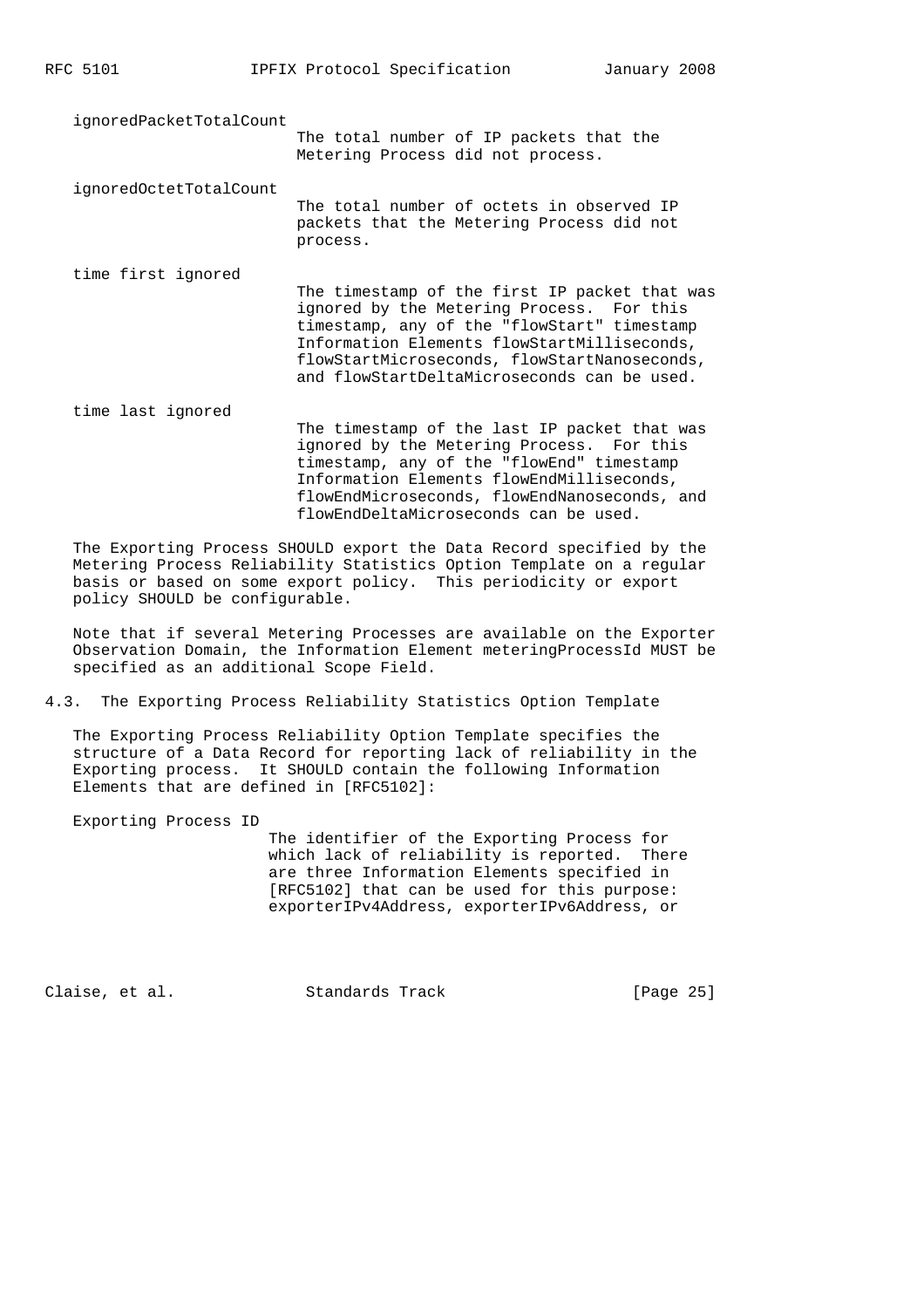exportingProcessId. This Information Element MUST be defined as a Scope Field.

notSentFlowTotalCount

 The total number of Flows that were generated by the Metering Process and dropped by the Metering Process or by the Exporting Process instead of being sent to the Collecting Process.

notSentPacketTotalCount

 The total number of packets in Flow Records that were generated by the Metering Process and dropped by the Metering Process or by the Exporting Process instead of being sent to the Collecting Process.

notSentOctetTotalCount

 The total number of octets in packets in Flow Records that were generated by the Metering Process and dropped by the Metering Process or by the Exporting Process instead of being sent to the Collecting Process.

time first flow dropped

 The timestamp of the first Flow was dropped by the Metering Process. For this timestamp, any of the "flowStart" timestamp Information Elements flowStartMilliseconds, flowStartMicroseconds, flowStartNanoseconds, and flowStartDeltaMicroseconds can be used.

time last flow dropped

 The timestamp of the last IP packet that was ignored by the Metering Process. For this timestamp, any of the "flowEnd" timestamp Information Elements flowEndMilliseconds, flowEndMicroseconds, flowEndNanoseconds, and flowEndDeltaMicroseconds can be used.

 The Exporting Process SHOULD export the Data Record specified by the Exporting Process Reliability Statistics Option Template on a regular basis or based on some export policy. This periodicity or export policy SHOULD be configurable.

4.4. The Flow Keys Option Template

 The Flow Keys Option Template specifies the structure of a Data Record for reporting the Flow Keys of reported Flows. A Flow Keys

Claise, et al. Standards Track [Page 26]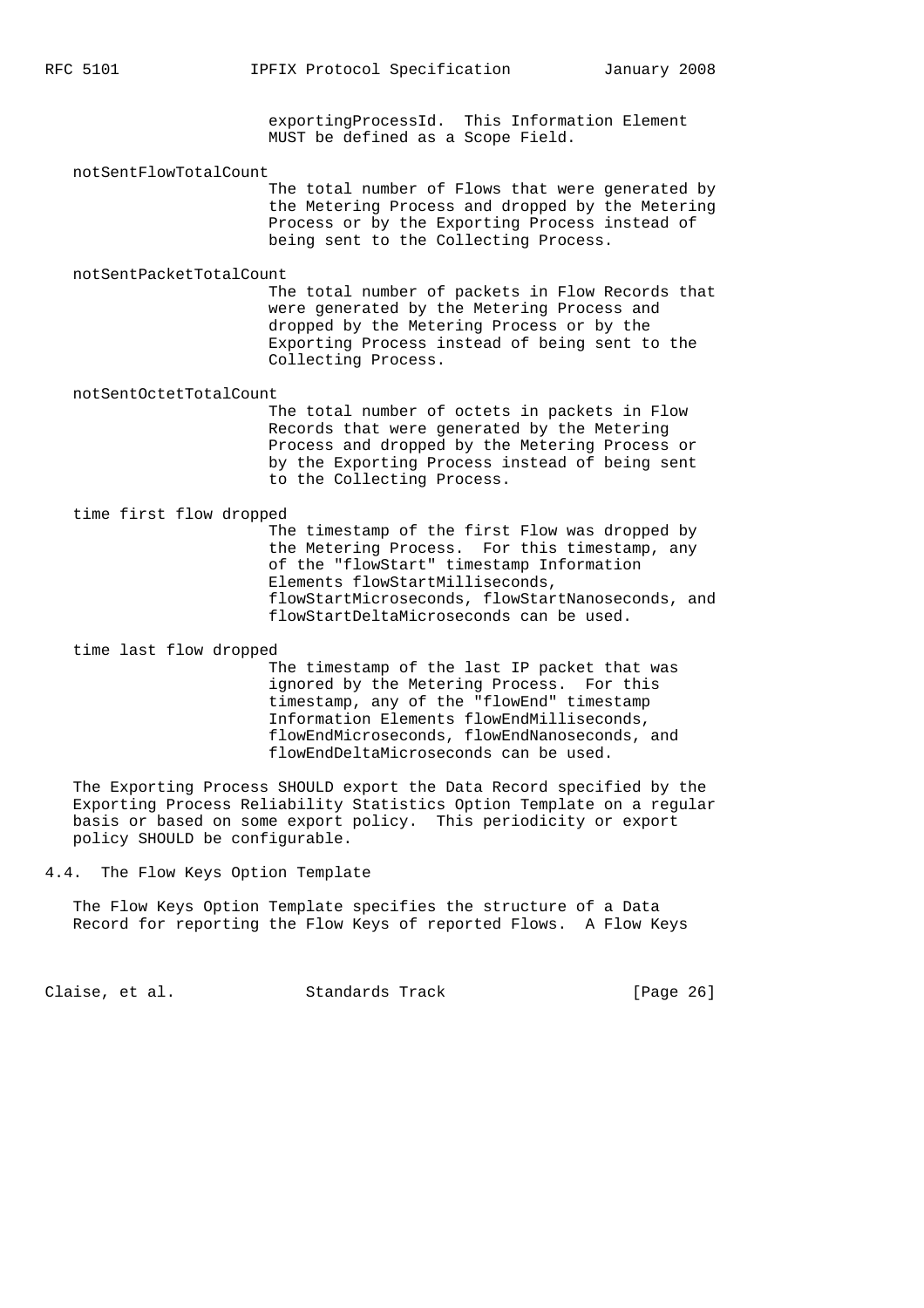Data Record extends a particular Template Record that is referenced by its templateId identifier. The Template Record is extended by specifying which of the Information Elements contained in the corresponding Data Records describe Flow properties that serve as Flow Keys of the reported Flow.

 The Flow Keys Option Template SHOULD contain the following Information Elements that are defined in [RFC5102]:

| templateId       | An identifier of a Template. This<br>Information Element MUST be defined as a<br>Scope Field. |
|------------------|-----------------------------------------------------------------------------------------------|
| flowKeyIndicator | Bitmap with the positions of the Flow Keys in<br>the Data Records.                            |

5. IPFIX Message Header "Export Time" and Flow Record Time

 The IPFIX Message Header "Export Time" field is the time in seconds since 0000 UTC Jan 1, 1970, at which the IPFIX Message Header leaves the Exporter. The time-related Information Elements specified in [RFC5102] MAY use this "Export Time" as base time and specify an offset relative to it, instead of using a common base time, such as 0000 UTC Jan 1, 1970. All Information Elements that do not have their base time defined by their data type MUST have the base time clearly specified in their description.

 For example, Data Records requiring a microsecond precision can export the flow start and end times with the flowStartMicroseconds and flowEndMicroseconds Information Elements [RFC5102], containing the time since 0000 UTC Jan 1, 1970. An alternate solution is to export the flowStartDeltaMicroseconds and flowEndDeltaMicroseconds Information Elements [RFC5102] in the Data Record, which respectively report the flow start and end time offsets compared to the IPFIX Message Header "Export Time". The latter solution lowers the export bandwidth requirement while it increases the load on the Exporter, as the Exporting Process must calculate the flowStartDeltaMicroseconds and flowEndDeltaMicroseconds of every single Data Record before exporting the IPFIX Message.

 It must be noted that using time-related Information Elements with offset times, compared to the IPFIX Message Header "Export Time", imposes some time constraints on the Data Records contained in the IPFIX Message. In the example of flowStartDeltaMicroseconds and flowEndDeltaMicroseconds Information Elements [RFC5102], the Data Record must be exported within a maximum of 71 minutes after its creation. Otherwise, the 32-bit counter would not be sufficient to contain the flow start time offset.

Claise, et al. Standards Track [Page 27]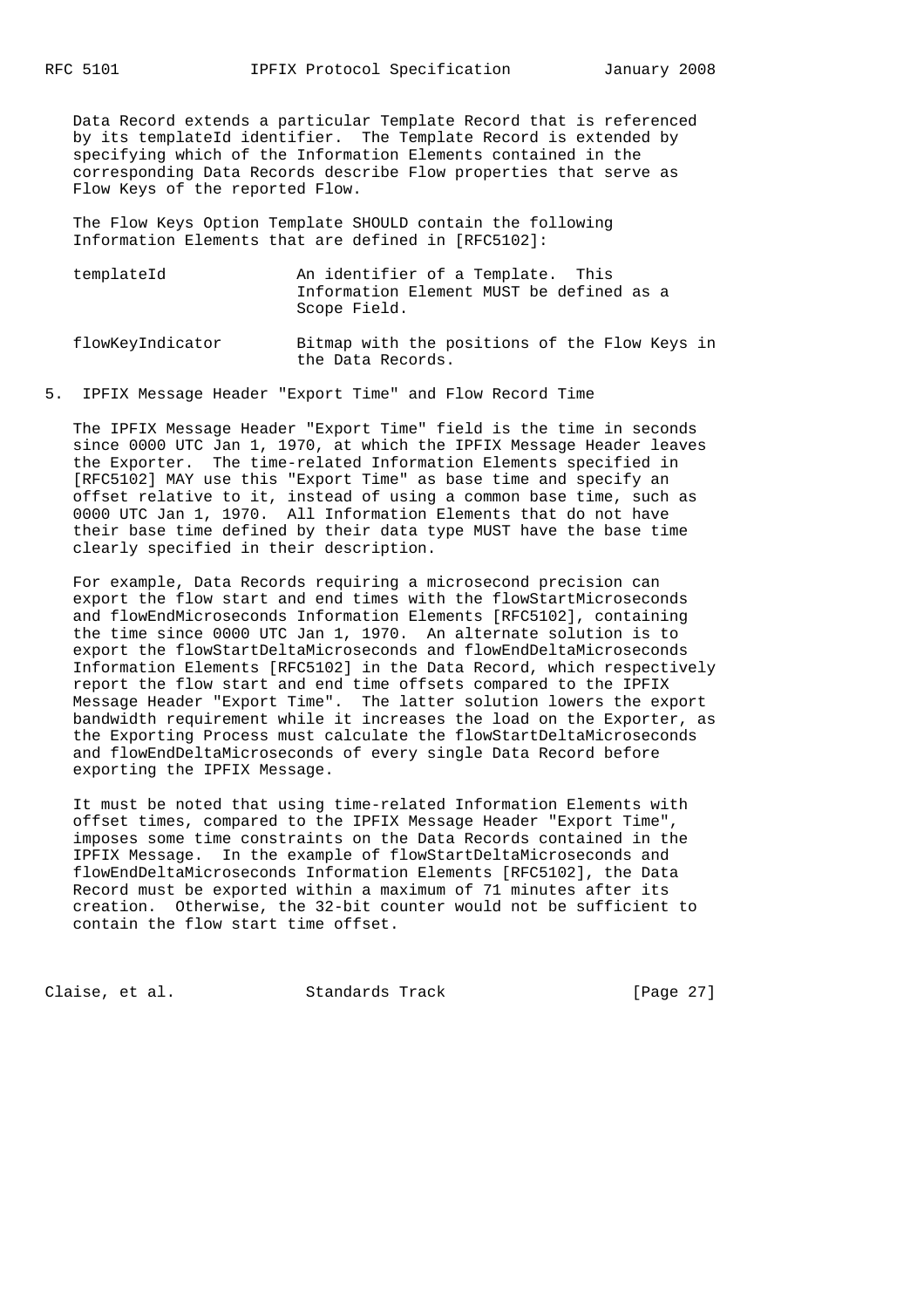6. Linkage with the Information Model

 The Information Elements [RFC5102] MUST be sent in canonical format in network-byte order (also known as the big-endian byte ordering).

6.1. Encoding of IPFIX Data Types

 The following sections will define the encoding of the data types specified in [RFC5102].

6.1.1. Integral Data Types

 Integral data types -- octet, signed8, unsigned16, signed16, unsigned32, signed32, signed64, and unsigned64 -- MUST be encoded using the default canonical format in network-byte order. Signed Integral data types are represented in two's complement notation.

6.1.2. Address Types

 Address types -- macAddress, ipv4Address, and ipv6Address -- MUST be encoded the same way as the integral data types. The macAddress is treated as a 6-octet integer, the ipv4Address as a 4-octet integer, and the ipv6Address as a 16-octet integer.

6.1.3. float32

 The float32 data type MUST be encoded as an IEEE single-precision 32-bit floating point-type, as specified in [IEEE.754.1985].

6.1.4. float64

 The float64 data type MUST be encoded as an IEEE double-precision 64-bit floating point-type, as specified in [IEEE.754.1985].

6.1.5. boolean

 The boolean data type is specified according to the TruthValue in [RFC2579]: it is an integer with the value 1 for true and a value 2 for false. Every other value is undefined. The boolean data type MUST be encoded in a single octet.

6.1.6. string and octetarray

 The data type string represents a finite length string of valid characters of the Unicode character encoding set. The string data type MUST be encoded in UTF-8 format. The string is sent as an array of octets using an Information Element of fixed or variable length.

Claise, et al. Standards Track [Page 28]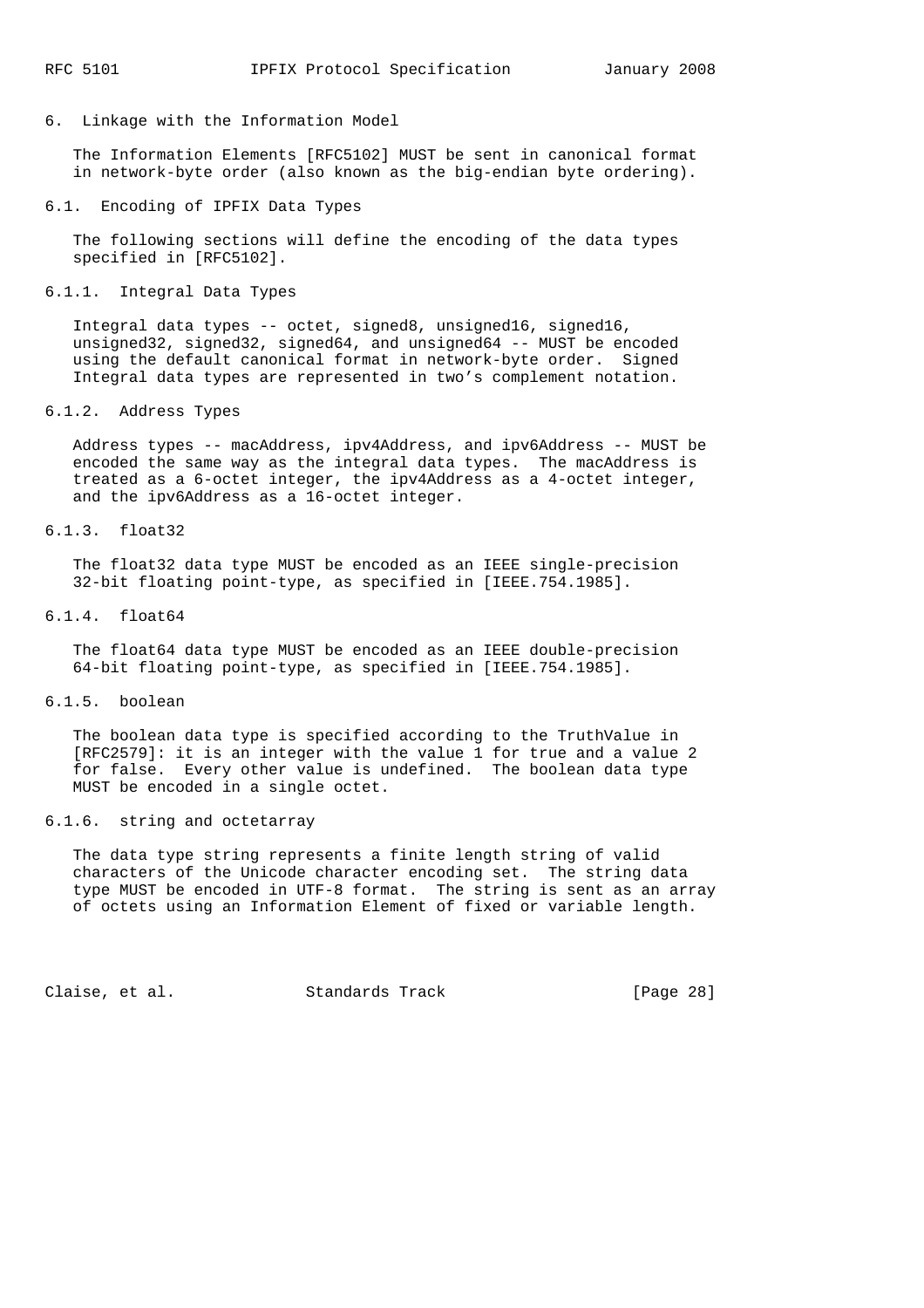The length of the Information Element specifies the length of the octetarray.

## 6.1.7. dateTimeSeconds

The data type dateTimeseconds represents a time value in units of seconds normalized to the GMT timezone. It MUST be encoded in a 32-bit integer containing the number of seconds since 0000 UTC Jan 1, 1970. The 32-bit integer allows the time encoding up to 136 years.

### 6.1.8. dateTimeMilliseconds

The data type dateTimeMilliseconds represents a time value in units of milliseconds normalized to the GMT timezone. It MUST be encoded in a 64-bit integer containing the number of milliseconds since 0000 UTC Jan 1, 1970.

## 6.1.9. dateTimeMicroseconds

 The data type dateTimeMicroseconds represents a time value in units of microseconds normalized to the GMT timezone. It MUST be encoded in a 64-bit integer, according to the NTP format given in [RFC1305].

## 6.1.10. dateTimeNanoseconds

The data type of dateTimeNanoseconds represents a time value in units of nanoseconds normalized to the GMT time zone. It MUST be encoded in a 64-bit integer, according to the NTP format given in [RFC1305].

## 6.2. Reduced Size Encoding of Integer and Float Types

 Information Elements containing integer, string, float, and octetarray types in the information model MAY be encoded using fewer octets than those implied by their type in the information model definition [RFC5102], based on the assumption that the smaller size is sufficient to carry any value the Exporter may need to deliver. This reduces the network bandwidth requirement between the Exporter and the Collector. Note that the Information Element definitions [RFC5102] will always define the maximum encoding size.

 For instance, the information model [RFC5102] defines byteCount as an unsigned64 type, which would require 64 bits. However, if the Exporter will never locally encounter the need to send a value larger than 4294967295, it may chose to send the value instead as an unsigned32. For example, a core router would require an unsigned64 byteCount, while an unsigned32 might be sufficient for an access router.

Claise, et al. Standards Track [Page 29]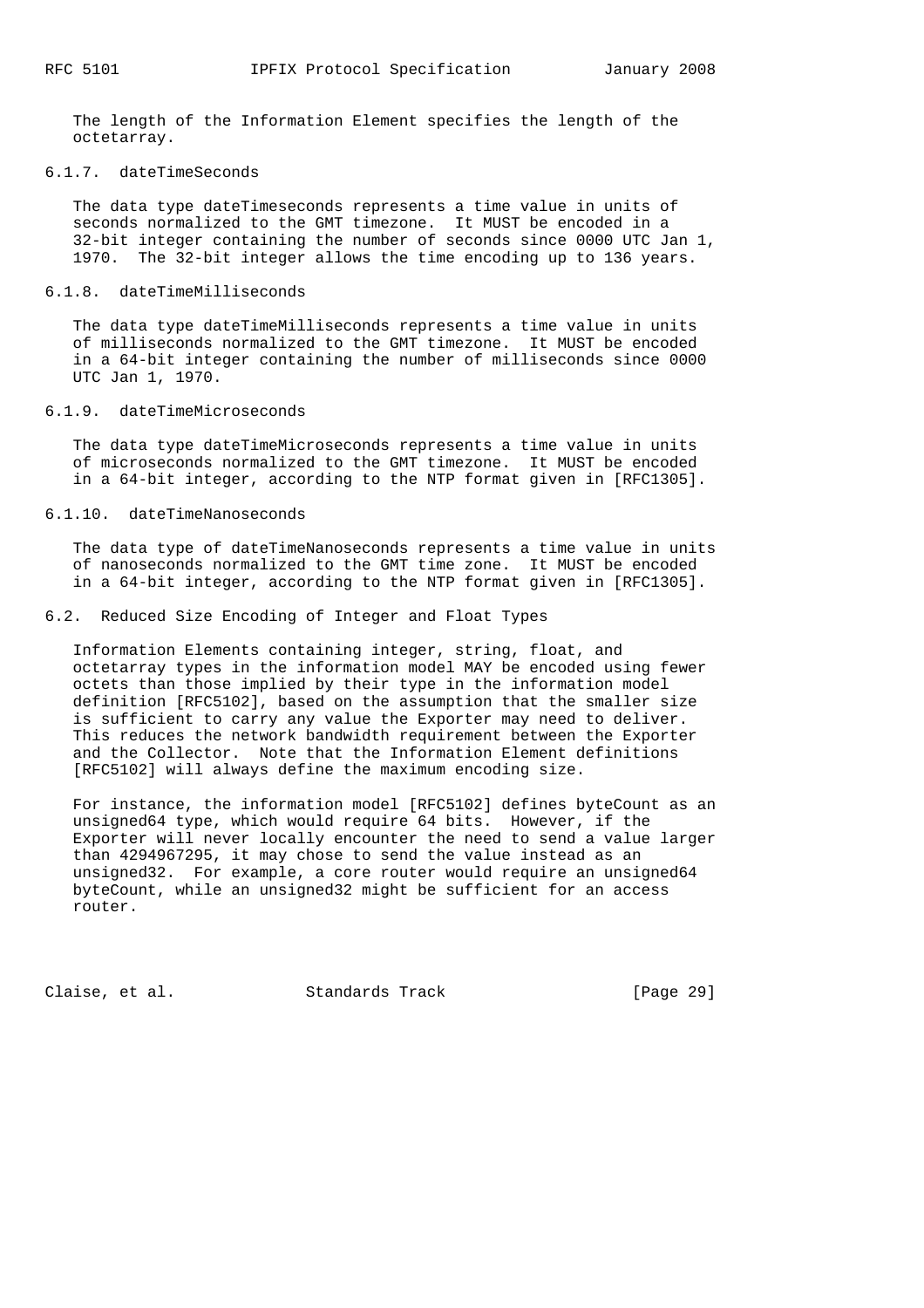This behavior is indicated by the Exporter by specifying a type size with a smaller length than that associated with the assigned type of the Information Element. In the example above, the Exporter would place a length of 4 versus 8 in the Template.

 If reduced sizing is used, it MUST only be applied to the following integer types: unsigned64, signed64, unsigned32, signed32, unsigned16, and signed16. The signed versus unsigned property of the reported value MUST be preserved. The reduction in size can be to any number of octets smaller than the original type if the data value still fits, i.e., so that only leading zeroes are dropped. For example, an unsigned64 can be reduced in size to 7, 6, 5, 4, 3, 2, or 1 octet(s).

 Reduced sizing can also be used to reduce float64 to float32. The float32 not only has a reduced number range, but due to the smaller mantissa, is also less precise.

 The reduced size encoding MUST NOT be applied to dateTimeMicroseconds or to dateTimeNanoseconds because these represent an inherent structure that would be destroyed by using less than the original number of bytes.

7. Variable-Length Information Element

 The IPFIX Template mechanism is optimized for fixed-length Information Elements [RFC5102]. Where an Information Element has a variable length, the following mechanism MUST be used to carry the length information for both the IETF and proprietary Information Elements.

 In the Template Set, the Information Element Field Length is recorded as 65535. This reserved length value notifies the Collecting Process that length of the Information Element will be carried in the Information Element content itself.

 In most cases, the length of the Information Element will be less than 255 octets. The following length-encoding mechanism optimizes the overhead of carrying the Information Element length in this majority case. The length is carried in the octet before the Information Element, as shown in Figure R.

Claise, et al. Standards Track [Page 30]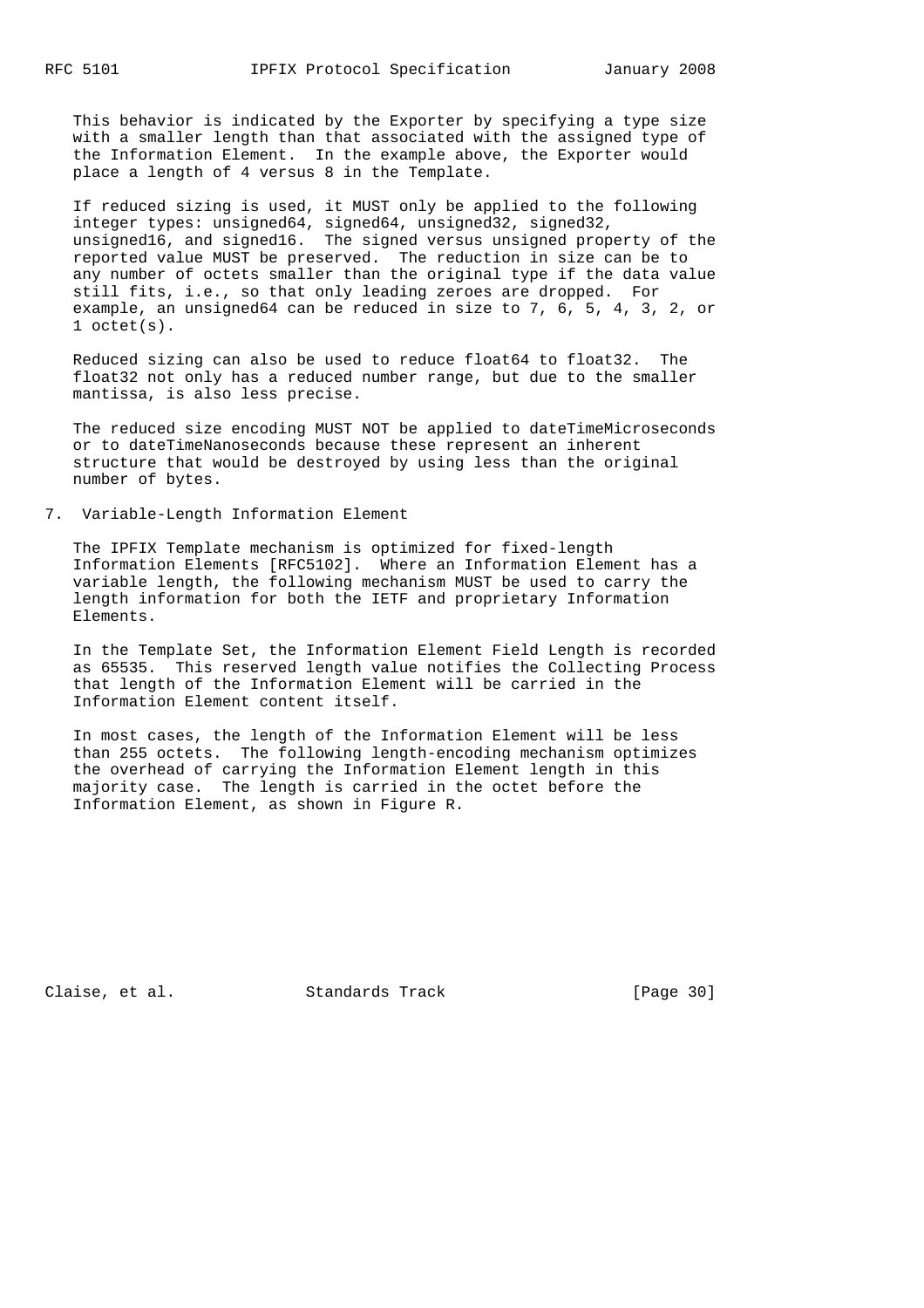0  $1$  2 3 0 1 2 3 4 5 6 7 8 9 0 1 2 3 4 5 6 7 8 9 0 1 2 3 4 5 6 7 8 9 0 1 +-+-+-+-+-+-+-+-+-+-+-+-+-+-+-+-+-+-+-+-+-+-+-+-+-+-+-+-+-+-+-+-+ | Length (< 255)| Information Element +-+-+-+-+-+-+-+-+-+-+-+-+-+-+-+-+-+-+-+-+-+-+-+-+-+-+-+-+-+-+-+-+ ... continuing as needed +-+-+-+-+-+-+-+-+-+-+-+-+-+-+-+-+-+-+-+-+-+-+-+-+-+-+-+-+-+-+-+-+

Figure R: Variable-Length Information Element (length < 255 octets)

 If the length of the Information Element is greater than or equal to 255 octets, the length is encoded into 3 octets before the Information Element. The first octet is 255, and the length is carried in the second and third octets, as shown in Figure S.

0  $1$  2 3 0 1 2 3 4 5 6 7 8 9 0 1 2 3 4 5 6 7 8 9 0 1 2 3 4 5 6 7 8 9 0 1 +-+-+-+-+-+-+-+-+-+-+-+-+-+-+-+-+-+-+-+-+-+-+-+-+-+-+-+-+-+-+-+-+ | 255 | Length (0 to 65535) | IE | +-+-+-+-+-+-+-+-+-+-+-+-+-+-+-+-+-+-+-+-+-+-+-+-+-+-+-+-+-+-+-+-+ ... continuing as needed +-+-+-+-+-+-+-+-+-+-+-+-+-+-+-+-+-+-+-+-+-+-+-+-+-+-+-+-+-+-+-+-+

 Figure S: Variable-Length Information Element (length 0 to 65535 octets)

 The octets carrying the length (either the first or the first three octets) MUST NOT be included in the length of the Information Element.

8. Template Management

 This section describes Template Management when using SCTP and PR-SCTP as the transport protocol. Any necessary changes to Template Management specifically related to TCP or UDP transport protocols are specified in Section 10.

 The Exporting Process assigns and maintains the Template IDs per SCTP association for the Exporter's Observation Domains. A newly created Template Record is assigned an unused Template ID by the Exporting Process.

 If a specific Information Element is required by a Template, but is not available in observed packets, the Exporting Process MAY choose to export Flow Records without this Information Element in a Data Record defined by a new Template.

Claise, et al. Standards Track [Page 31]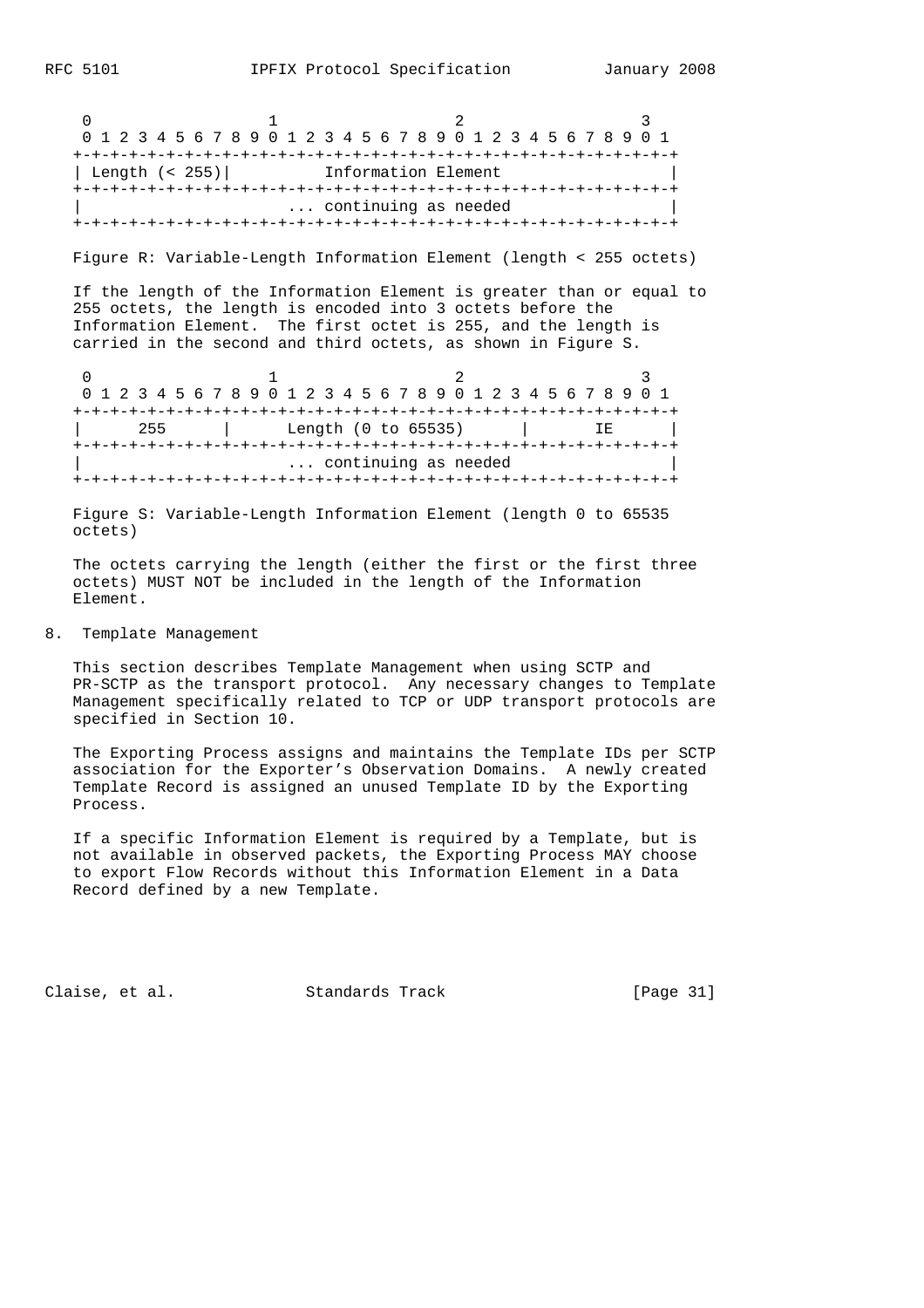If an Information Element is required more than once in a Template, the different occurrences of this Information Element SHOULD follow the logical order of their treatments by the Metering Process. For example, if a selected packet goes through two hash functions, and if the two hash values are sent within a single Template, the first occurrence of the hash value should belong to the first hash function in the Metering Process. For example, when exporting the two source IP addresses of an IPv4 in IPv4 packets, the first sourceIPv4Address Information Element occurrence should be the IPv4 address of the outer header, while the second occurrence should be the inner header one.

 Template Sets and Options Template Sets may be sent on any SCTP stream. Template Sets and Options Template Sets MUST be sent reliably, using SCTP-ordered delivery. As such, the Collecting Process MUST store the Template Record information for the duration of the SCTP association so that it can interpret the corresponding Data Records that are received in subsequent Data Sets.

 The Exporting Process SHOULD transmit the Template Set and Options Template Set in advance of any Data Sets that use that (Options) Template ID, to help ensure that the Collector has the Template Record before receiving the first Data Record. Data Records that correspond to a Template Record MAY appear in the same and/or subsequent IPFIX Message(s).

 Different Observation Domains from the same SCTP association may use the same Template ID value to refer to different Templates.

 The Templates that are not used anymore SHOULD be deleted. Before reusing a Template ID, the Template MUST be deleted. In order to delete an allocated Template, the Template is withdrawn through the use of a Template Withdrawal Message.

 The Template Withdrawal Message MUST NOT be sent until sufficient time has elapsed to allow the Collecting Process to receive and process the last Data Record using this Template information. This time MUST be configurable. A suitable default value is 5 seconds after the last Data Record has been sent.

 The Template ID from a withdrawn Template MUST NOT be reused until sufficient time has elapsed to allow for the Collecting Process to receive and process the Template Withdrawal Message.

 A Template Withdrawal Message is a Template Record for that Template ID with a Field Count of 0. The format of the Template Withdrawal Message is shown in Figure T.

Claise, et al. Standards Track [Page 32]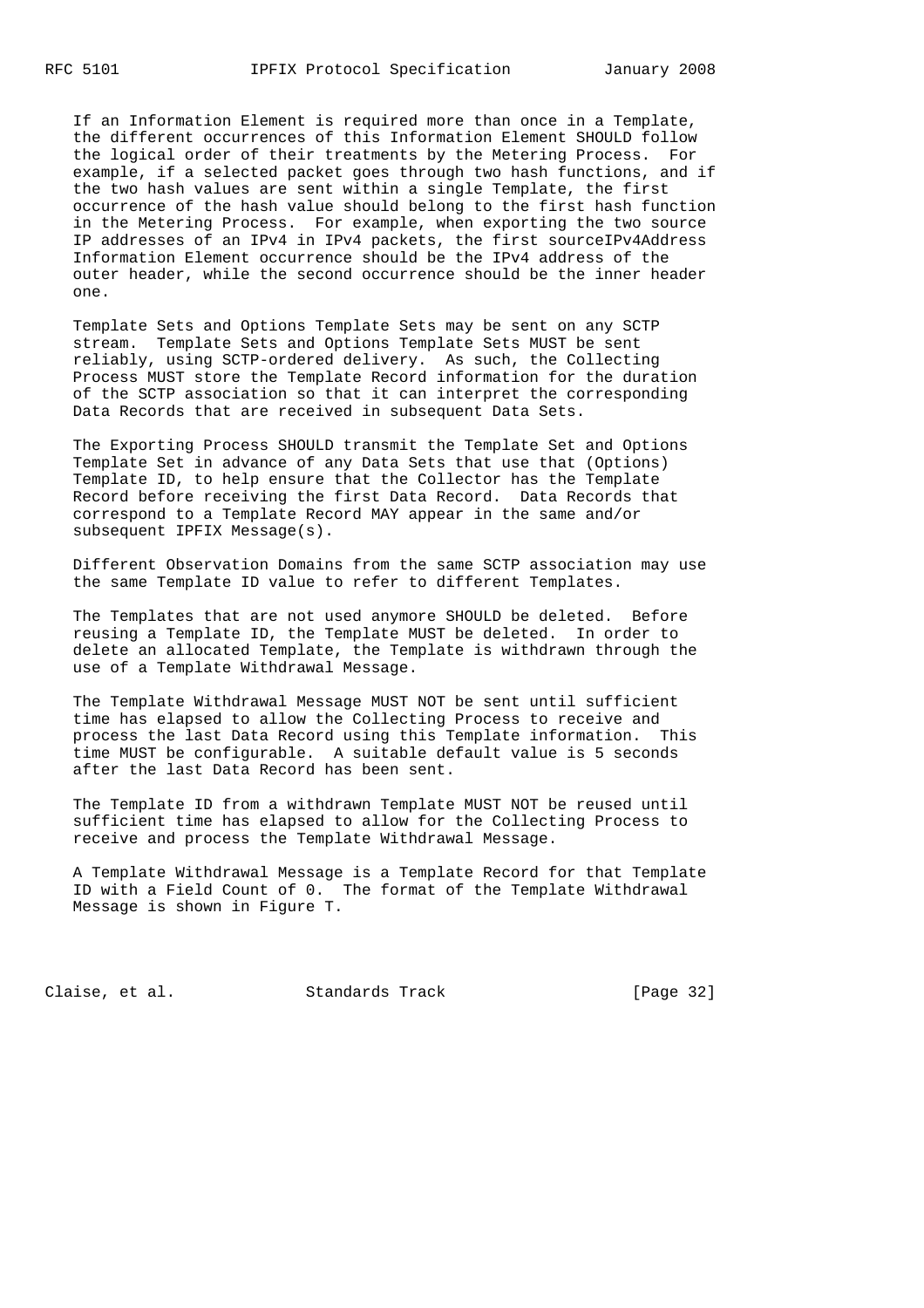|                       | 0 1 2 3 4 5 6 7 8 9 0 1 2 3 4 5 6 7 8 9 0 1 2 3 4 5 6 7 8 9 0 1 |  |
|-----------------------|-----------------------------------------------------------------|--|
| Set ID = $(2$ or $3)$ | Length = $16$                                                   |  |
| Template ID N         | Field Count = $0$                                               |  |
| Template ID           | Field Count = 0<br>the contract of the contract of              |  |
| Template ID M         | $Field Count = 0$                                               |  |

Figure T: Template Withdrawal Message Format

 The Set ID field MUST contain the value 2 for Template Set Withdrawal and the value 3 for Options Template Set Withdrawal. Multiple Template IDs MAY be withdrawn with a single Template Withdrawal Message, in that case, padding MAY be used.

 The Template Withdrawal Message withdraws the Template IDs for the Observation Domain ID specified in the IPFIX Message Header.

 The Template Withdrawal Message may be sent on any SCTP stream. The Template Withdrawal Message MUST be sent reliably, using SCTP-ordered delivery.

 The Template Withdrawal Message MUST NOT contain new Template or Options Template Records.

 If the measurement parameters change such that a new Template is required, the Template MUST be withdrawn (using a Template Withdraw Message and a new Template definition) or an unused Template ID MUST be used. Examples of the measurement changes are: a new sampling rate, a new Flow expiration process, a new filtering definition, etc.

 When the SCTP association shuts down or the Exporting Process restarts, all Template assignments are lost and Template IDs MUST be reassigned.

 If the Metering Process restarts, the Exporting Process MUST either reuse the previously assigned Template ID for each Template, or it MUST withdraw the previously issued Template IDs by sending Template Withdraw Message(s) before reusing them.

 A Template Withdrawal Message to withdraw all Templates for the Observation Domain ID specified in the IPFIX Message Header MAY be used. Its format is shown in Figure U.

Claise, et al. Standards Track [Page 33]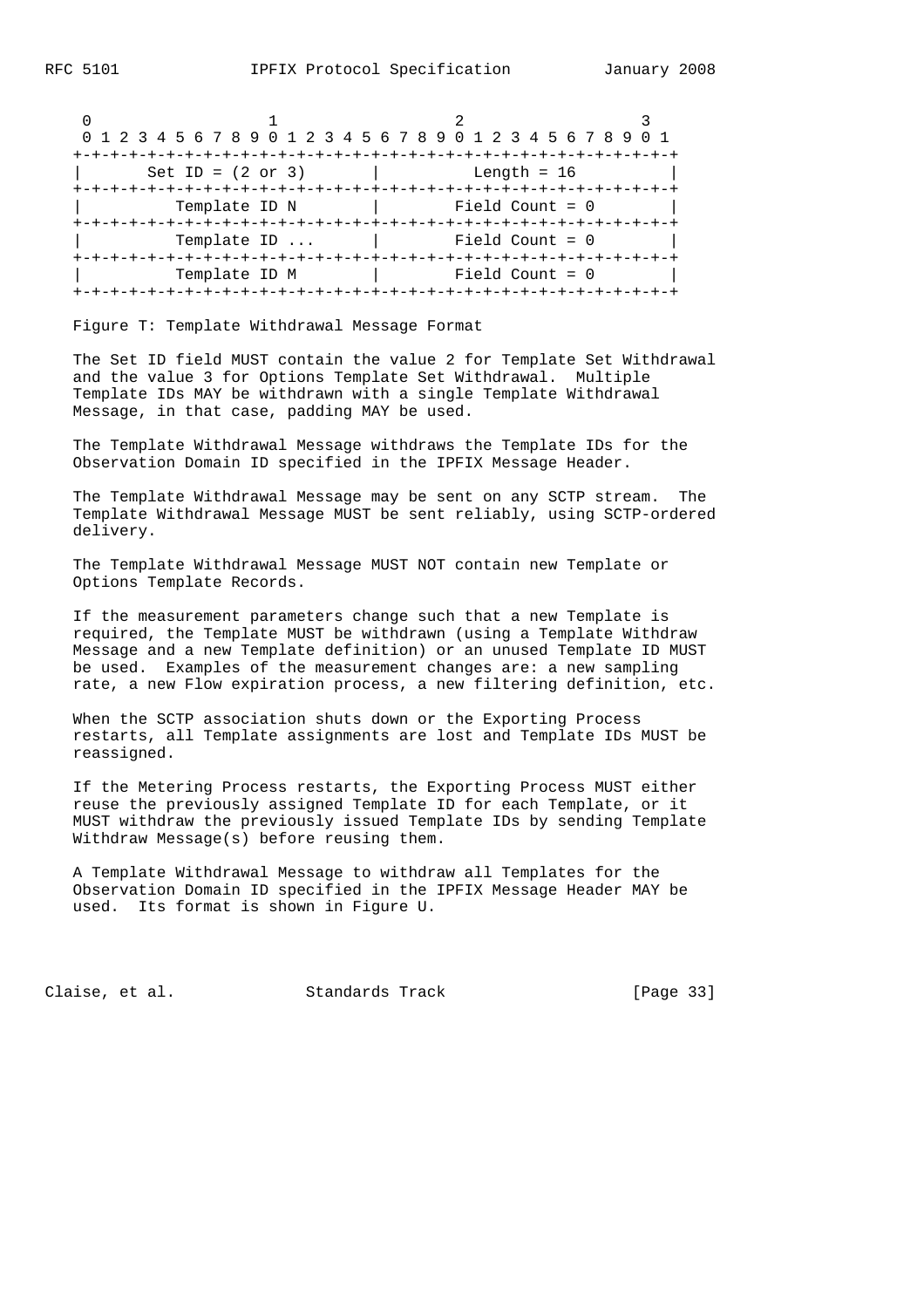| 0 1 2 3 4 5 6 7 8 9 0 1 2 3 4 5 6 7 8 9 0 1 2 3 4 5 6 7 8 9 0 1 |  |  |  |  |  |                   |  |  |  |  |  |  |  |              |  |                   |  |  |  |  |  |
|-----------------------------------------------------------------|--|--|--|--|--|-------------------|--|--|--|--|--|--|--|--------------|--|-------------------|--|--|--|--|--|
|                                                                 |  |  |  |  |  |                   |  |  |  |  |  |  |  |              |  |                   |  |  |  |  |  |
| Set ID = $2$                                                    |  |  |  |  |  |                   |  |  |  |  |  |  |  | Length $= 8$ |  |                   |  |  |  |  |  |
|                                                                 |  |  |  |  |  |                   |  |  |  |  |  |  |  |              |  |                   |  |  |  |  |  |
|                                                                 |  |  |  |  |  | Template $ID = 2$ |  |  |  |  |  |  |  |              |  | Field Count = $0$ |  |  |  |  |  |
|                                                                 |  |  |  |  |  |                   |  |  |  |  |  |  |  |              |  |                   |  |  |  |  |  |

Figure U: All Data Templates Withdrawal Message Format

 A Template Withdrawal Message to withdraw all Options Templates for the Observation Domain ID specified in the IPFIX Message Header MAY be used. Its format is shown in Figure V.

| 0 1 2 3 4 5 6 7 8 9 0 1 2 3 4 5 6 7 8 9 0 1 2 3 4 5 6 7 8 9 0 1 |  |  |  |  |  |                   |  |  |  |  |  |  |  |  |              |  |                   |  |  |  |  |  |
|-----------------------------------------------------------------|--|--|--|--|--|-------------------|--|--|--|--|--|--|--|--|--------------|--|-------------------|--|--|--|--|--|
|                                                                 |  |  |  |  |  |                   |  |  |  |  |  |  |  |  |              |  |                   |  |  |  |  |  |
| Set ID = $3$                                                    |  |  |  |  |  |                   |  |  |  |  |  |  |  |  | Length $= 8$ |  |                   |  |  |  |  |  |
|                                                                 |  |  |  |  |  |                   |  |  |  |  |  |  |  |  |              |  |                   |  |  |  |  |  |
|                                                                 |  |  |  |  |  | Template $ID = 3$ |  |  |  |  |  |  |  |  |              |  | Field Count = $0$ |  |  |  |  |  |
|                                                                 |  |  |  |  |  |                   |  |  |  |  |  |  |  |  |              |  |                   |  |  |  |  |  |

Figure V: All Options Templates Withdrawal Message Format

 When the SCTP association restarts, the Exporting Process MUST resend all the Template Records.

9. The Collecting Process's Side

 This section describes the Collecting Process when using SCTP and PR-SCTP as the transport protocol. Any necessary changes to the Collecting Process specifically related to TCP or UDP transport protocols are specified in Section 10.

 The Collecting Process SHOULD listen for a new association request from the Exporting Process. The Exporting Process will request a number of streams to use for export. An Exporting Process MAY request and support more than one stream per SCTP association.

 If the Collecting Process receives a malformed IPFIX Message, it MUST reset the SCTP association, discard the IPFIX Message, and SHOULD log the error. Note that non-zero Set padding does not constitute a malformed IPFIX Message.

 Template Sets and Option Template Sets are only sent once. The Collecting Process MUST store the Template Record information for the duration of the association so that it can interpret the corresponding Data Records that are received in subsequent Data Sets.

Claise, et al. Standards Track [Page 34]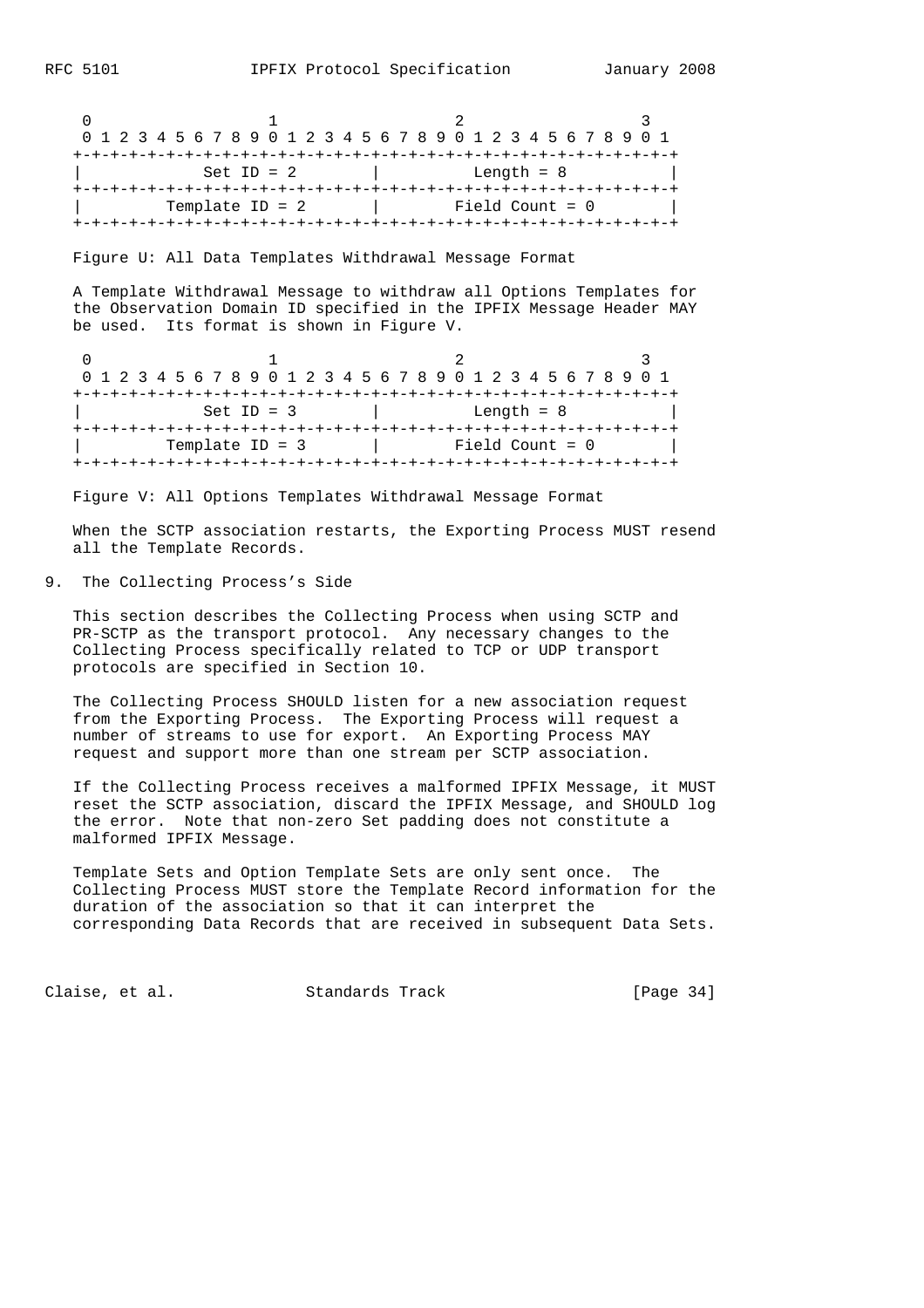Template IDs are unique per SCTP association and per Observation Domain. If the Collecting Process receives a Template that has already been received but that has not previously been withdrawn (i.e., a Template Record from the same Exporter Observation Domain with the same Template ID received on the SCTP association), then the Collecting Process MUST shut down the association.

 When an SCTP association is closed, the Collecting Process MUST discard all Templates received over that association and stop decoding IPFIX Messages that use those Templates.

 The Collecting Process normally receives Template Records from the Exporting Process before receiving Data Records. The Data Records are then decoded and stored by the Collector. If the Template Records have not been received at the time Data Records are received, the Collecting Process MAY store the Data Records for a short period of time and decode them after the Template Records are received. A Collecting Process MUST NOT assume that the Data Set and the associated Template Set (or Options Template Set) are exported in the same IPFIX Message.

 The Collecting Process MUST note the Information Element identifier of any Information Element that it does not understand and MAY discard that Information Element from the Flow Record.

 The Collector MUST accept padding in Data Records and Template Records. The padding size is the Set Length minus the size of the Set Header (4 octets for the Set ID and the Set Length), modulo the Record size deduced from the Template Record.

 The IPFIX protocol has a Sequence Number field in the Export header that increases with the number of IPFIX Data Records in the IPFIX Message. A Collector may detect out-of-sequence, dropped, or duplicate IPFIX Messages by tracking the Sequence Number. A Collector SHOULD provide a logging mechanism for tracking out-of-sequence IPFIX Messages. Such out-of-sequence IPFIX Messages may be due to Exporter resource exhaustion where it cannot transmit messages at their creation rate, an Exporting Process reset, congestion on the network link between the Exporter and Collector, Collector resource exhaustion where it cannot process the IPFIX Messages at their arrival rate, out-of-order packet reception, duplicate packet reception, or an attacker injecting false messages.

 If a Collecting Process receives a Template Withdrawal Message, the Collecting Process MUST delete the corresponding Template Records associated with the specific SCTP association and specific Observation Domain, and stop decoding IPFIX Messages that use the withdrawn Templates.

Claise, et al. Standards Track [Page 35]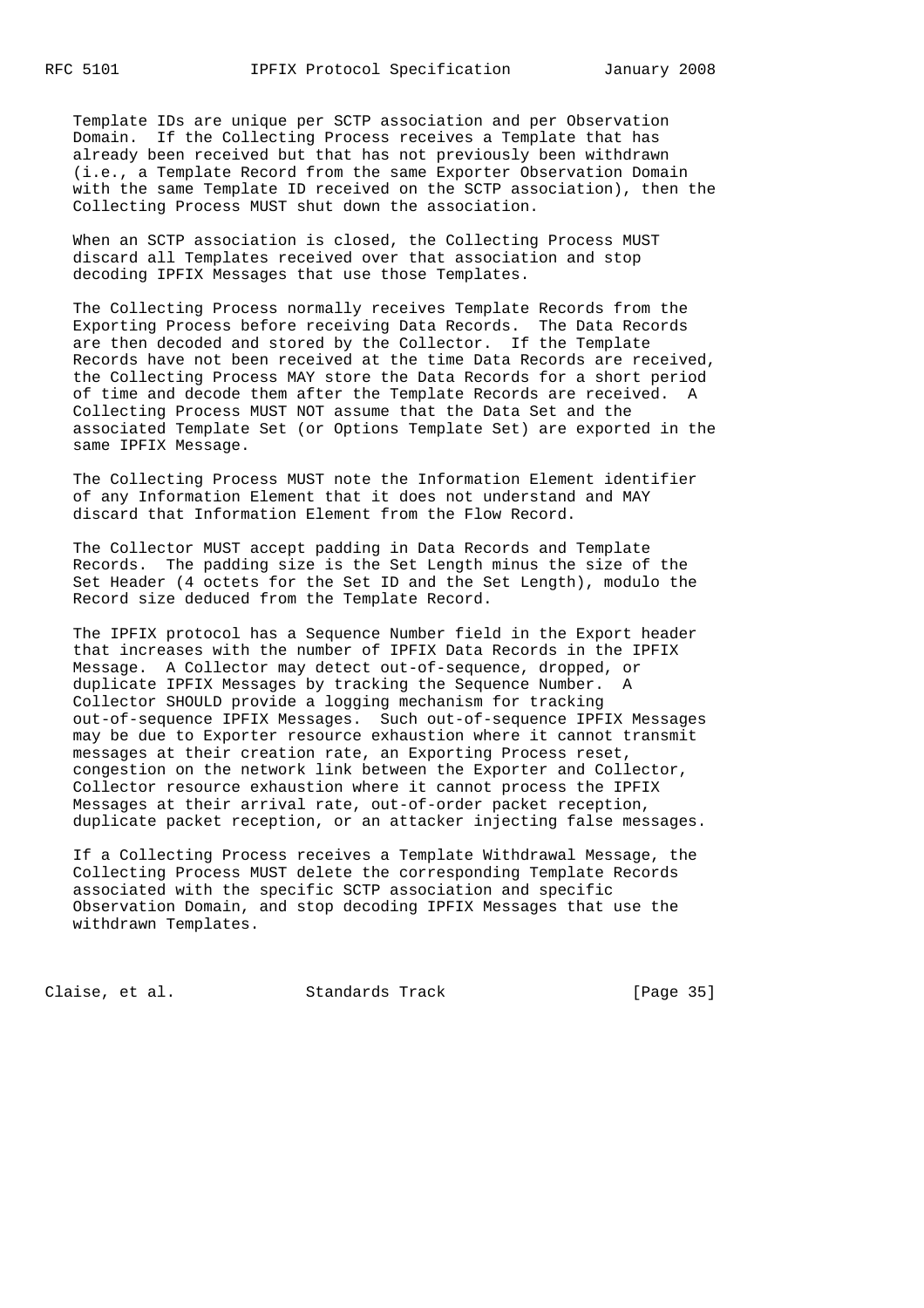If the Collecting Process receives a Template Withdraw message for a Template Record it has not received before on this SCTP association, it MUST reset the SCTP association, discard the IPFIX Message, and SHOULD log the error as it does for malformed IPFIX Messages.

 A Collecting Process that receives IPFIX Messages from several Observation Domains on the same Transport Session MUST be aware that the uniqueness of the Template ID is not guaranteed across Observation Domains.

 The Collector MUST support the use of Templates containing multiple occurrences of the similar Information Elements.

10. Transport Protocol

 The IPFIX Protocol Specification has been designed to be transport protocol independent. Note that the Exporter can export to multiple Collecting Processes using independent transport protocols.

 The IPFIX Message Header 16-bit Length field limits the length of an IPFIX Message to 65535 octets, including the header. A Collecting Process MUST be able to handle IPFIX Message lengths of up to 65535 octets.

### 10.1. Transport Compliance and Transport Usage

 We need to differentiate between what must be implemented (so that operators can interoperably deploy compliant implementations from different vendors) and what should or could be used in various operational environments. We must also make sure that ALL implementations can operate in a congestion-aware and congestion-avoidance mode.

 SCTP [RFC4960] using the PR-SCTP extension specified in [RFC3758] MUST be implemented by all compliant implementations. UDP [UDP] MAY also be implemented by compliant implementations. TCP [TCP] MAY also be implemented by compliant implementations.

 PR-SCTP SHOULD be used in deployments where Exporters and Collectors are communicating over links that are susceptible to congestion. PR-SCTP is capable of providing any required degree of reliability.

 TCP MAY be used in deployments where Exporters and Collectors communicate over links that are susceptible to congestion, but PR-SCTP is preferred due to its ability to limit back pressure on Exporters and its message versus stream orientation.

Claise, et al. Standards Track [Page 36]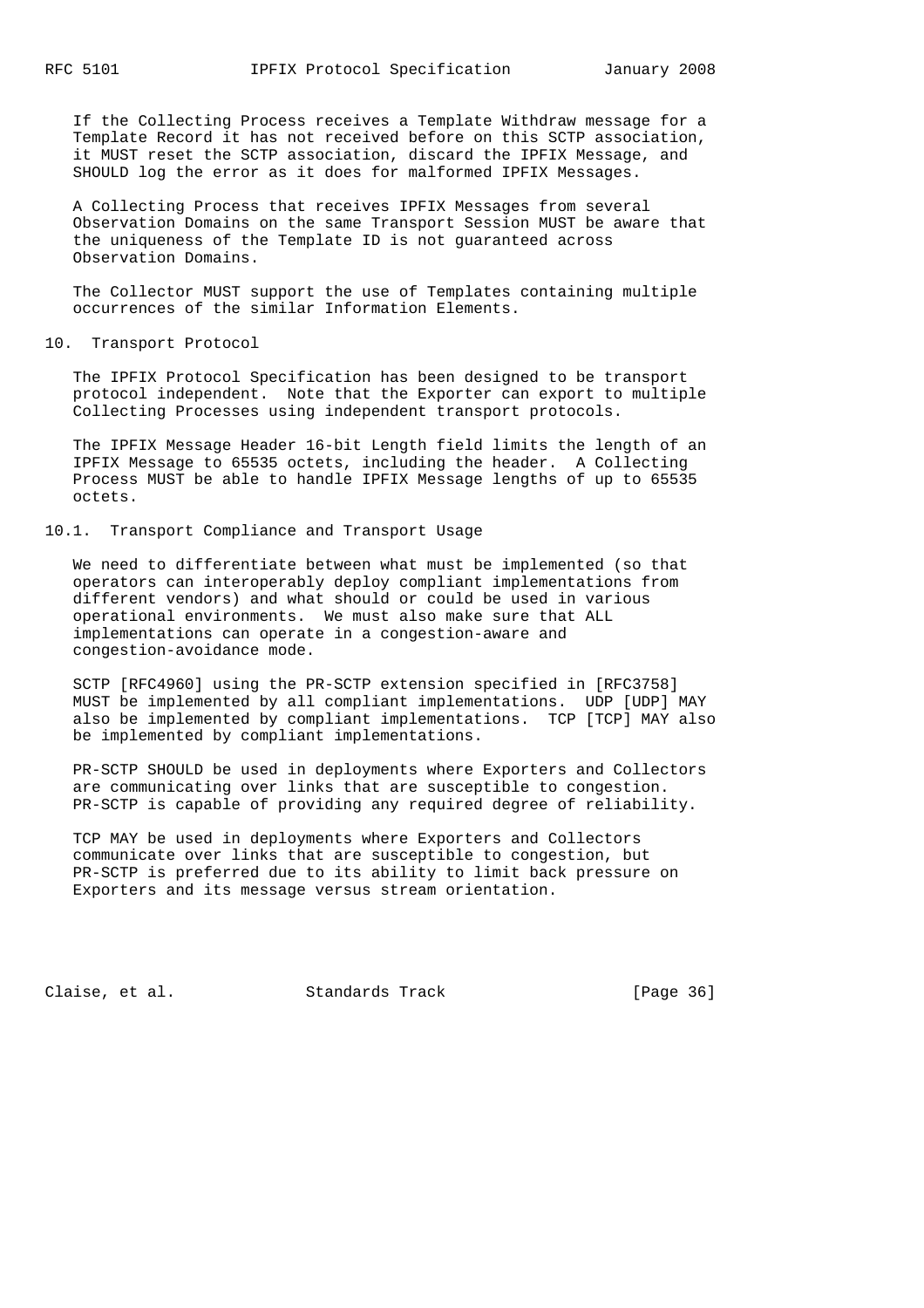UDP MAY be used, although it is not a congestion-aware protocol. However, the IPFIX traffic between Exporter and Collector MUST run in an environment where IPFIX traffic has been provisioned for, or is contained through some other means.

### 10.2. SCTP

 This section describes how IPFIX can be transported over SCTP [RFC4960] using the PR-SCTP [RFC3758] extension.

### 10.2.1. Congestion Avoidance

 The SCTP transport protocol provides the required level of congestion avoidance by design.

 SCTP will detect congestion in the end-to-end path between the IPFIX Exporting Process and the IPFIX Collecting Process, and limit the transfer rate accordingly. When an IPFIX Exporting Process has records to export, but detects that transmission by SCTP is temporarily impossible, it can either wait until sending is possible again, or it can decide to drop the record. In the latter case, the dropped export data MUST be accounted for, so that the amount of dropped export data can be reported.

## 10.2.2. Reliability

 The SCTP transport protocol is by default reliable, but has the capability to deliver messages with partial reliability [RFC3758].

 Using reliable SCTP messages for the IPFIX export is not in itself a guarantee that all Data Records will be delivered. If there is congestion on the link from the Exporting Process to the Collecting Process, or if a significant number of retransmissions are required, the send queues on the Exporting Process may fill up; the Exporting Process MAY either suspend, export, or discard the IPFIX Messages. If Data Records are discarded the IPFIX Sequence Numbers used for export MUST reflect the loss of data.

## 10.2.3. MTU

 SCTP provides the required IPFIX Message fragmentation service based on path MTU discovery.

Claise, et al. Standards Track [Page 37]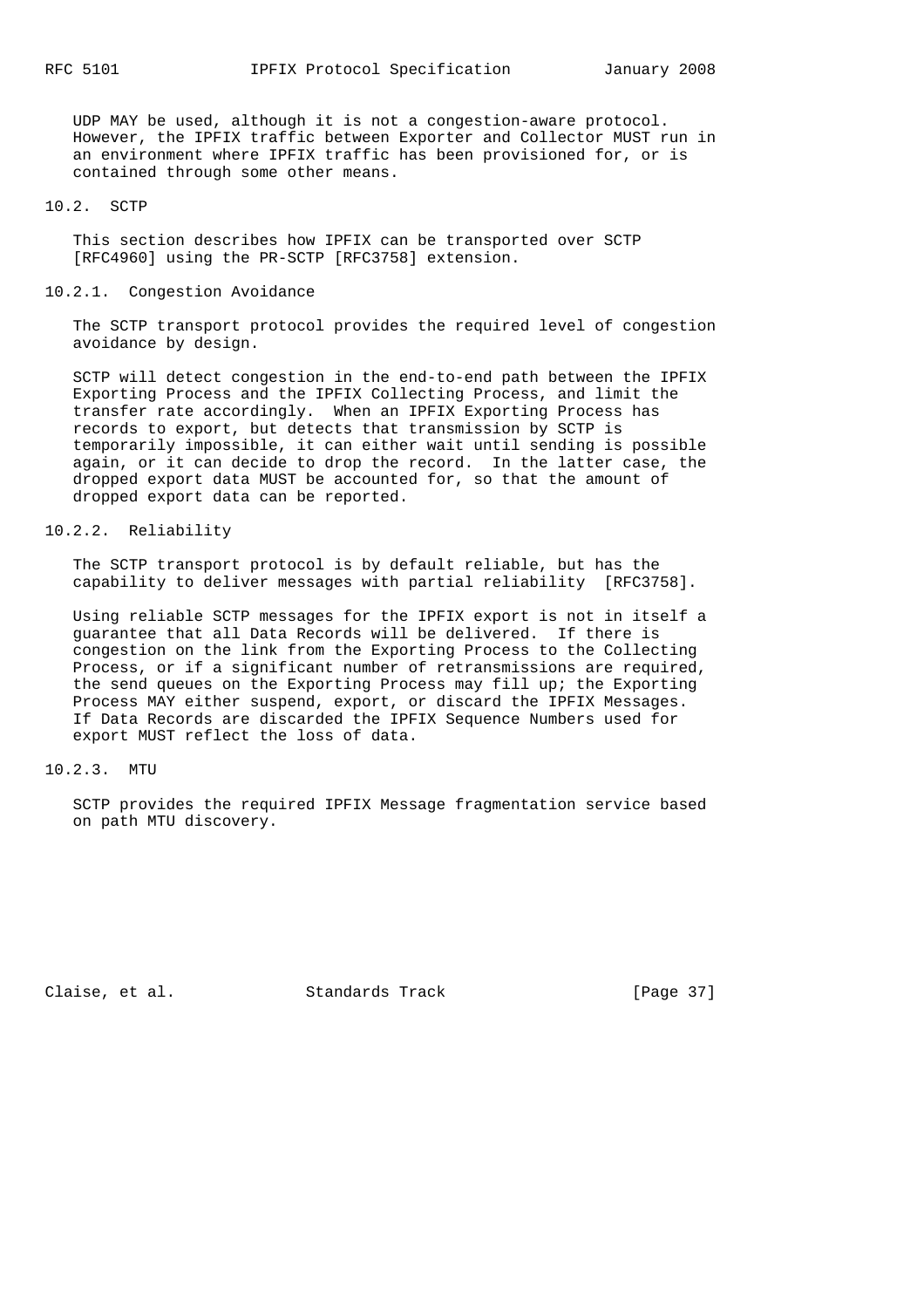## 10.2.4. Exporting Process

## 10.2.4.1. Association Establishment

 The IPFIX Exporting Process SHOULD initiate an SCTP association with the IPFIX Collecting Process. By default, the Collecting Process listens for connections on SCTP port 4739. By default, the Collecting Process listens for secure connections on SCTP port 4740 (refer to the Security Considerations section). By default, the Exporting Process tries to connect to one of these ports. It MUST be possible to configure both the Exporting and Collecting Processes to use a different SCTP port.

 The Exporting Process MAY establish more than one association (connection "bundle" in SCTP terminology) to the Collecting Process.

 An Exporting Process MAY support more than one active association to different Collecting Processes (including the case of different Collecting Processes on the same host).

### 10.2.4.2. Association Shutdown

 When an Exporting Process is shut down, it SHOULD shut down the SCTP association.

 When a Collecting Process no longer wants to receive IPFIX Messages, it SHOULD shut down its end of the association. The Collecting Process SHOULD continue to receive and process IPFIX Messages until the Exporting Process has closed its end of the association.

 When a Collecting Process detects that the SCTP association has been abnormally terminated, it MUST continue to listen for a new association establishment.

 When an Exporting Process detects that the SCTP association to the Collecting Process is abnormally terminated, it SHOULD try to re-establish the association.

Association timeouts SHOULD be configurable.

10.2.4.3. Stream

 An Exporting Process MAY request more than one SCTP stream per association. Each of these streams may be used for the transmission of IPFIX Messages containing Data Sets, Template Sets, and/or Options Template Sets.

Claise, et al. Standards Track [Page 38]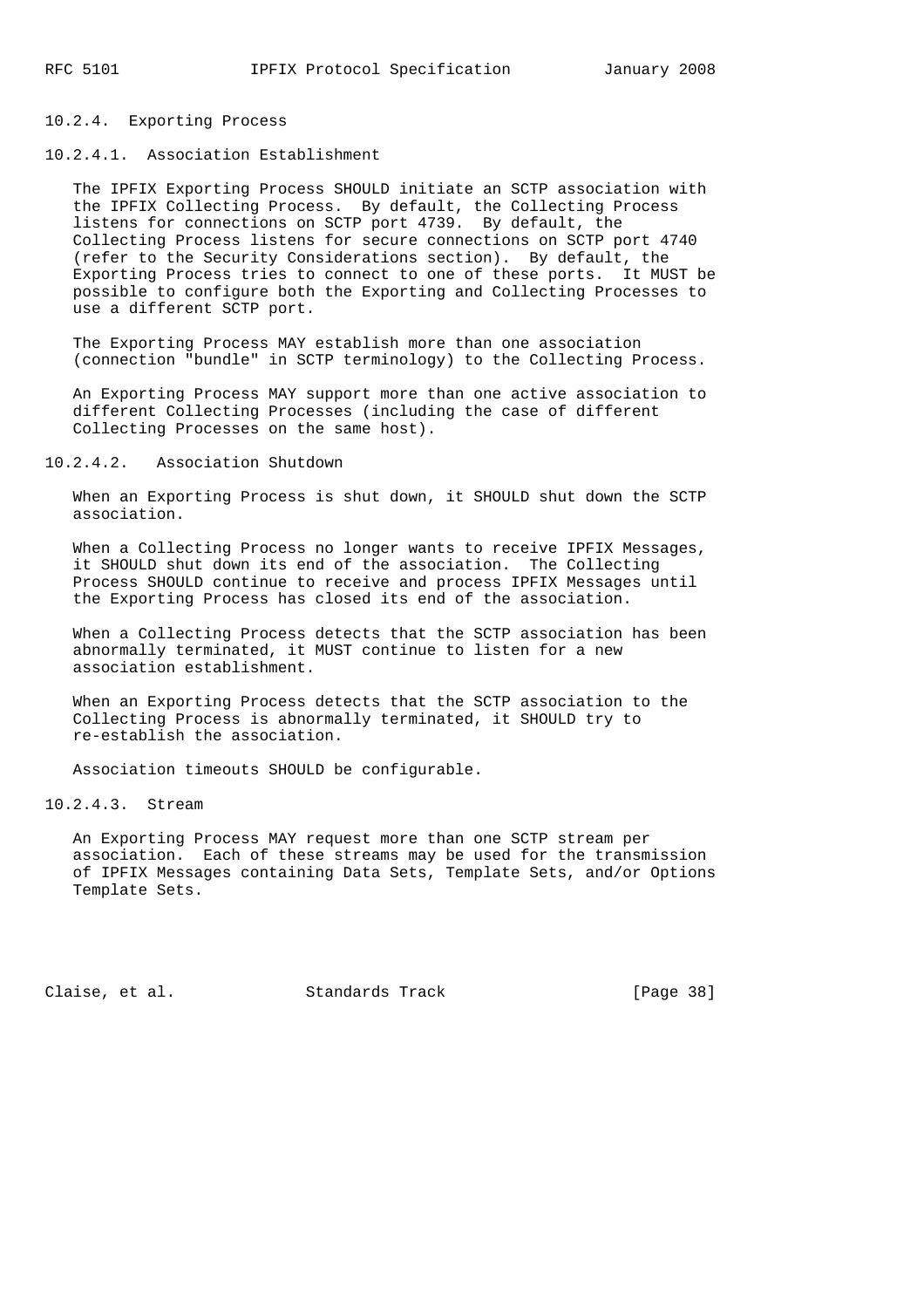Depending on the requirements of the application, the Exporting Process may send Data Sets with full or partial reliability, using ordered or out-of-order delivery, over any SCTP stream established during SCTP Association setup.

 An IPFIX Exporting Process MAY use any PR-SCTP Service Definition as per Section 4 of the PR-SCTP [RFC3758] specification when using partial reliability to transmit IPFIX Messages containing only Data Sets.

 However, Exporting Processes SHOULD mark such IPFIX Messages for retransmission for as long as resource or other constraints allow.

10.2.4.4. Template Management

 When the transport protocol is SCTP, the default Template Management described in Section 8 is used.

10.2.5. Collecting Process

 When the transport protocol is SCTP, the default Collector processing described in Section 9 is used.

10.2.6. Failover

 If the Collecting Process does not acknowledge the attempt by the Exporting Process to establish an association, the Exporting Process should retry using the SCTP exponential backoff feature. The Exporter MAY log an alarm if the time to establish the association exceeds a specified threshold, configurable on the Exporter.

 If Collecting Process failover is supported by the Exporting Process, a second SCTP association MAY be opened in advance.

10.3. UDP

This section describes how IPFIX can be transported over UDP [UDP].

10.3.1. Congestion Avoidance

 UDP has no integral congestion-avoidance mechanism. Its use over congestion-sensitive network paths is therefore not recommended. UDP MAY be used in deployments where Exporters and Collectors always communicate over dedicated links that are not susceptible to congestion, i.e., over provisioned links compared to the maximum export rate from the Exporters.

Claise, et al. Standards Track [Page 39]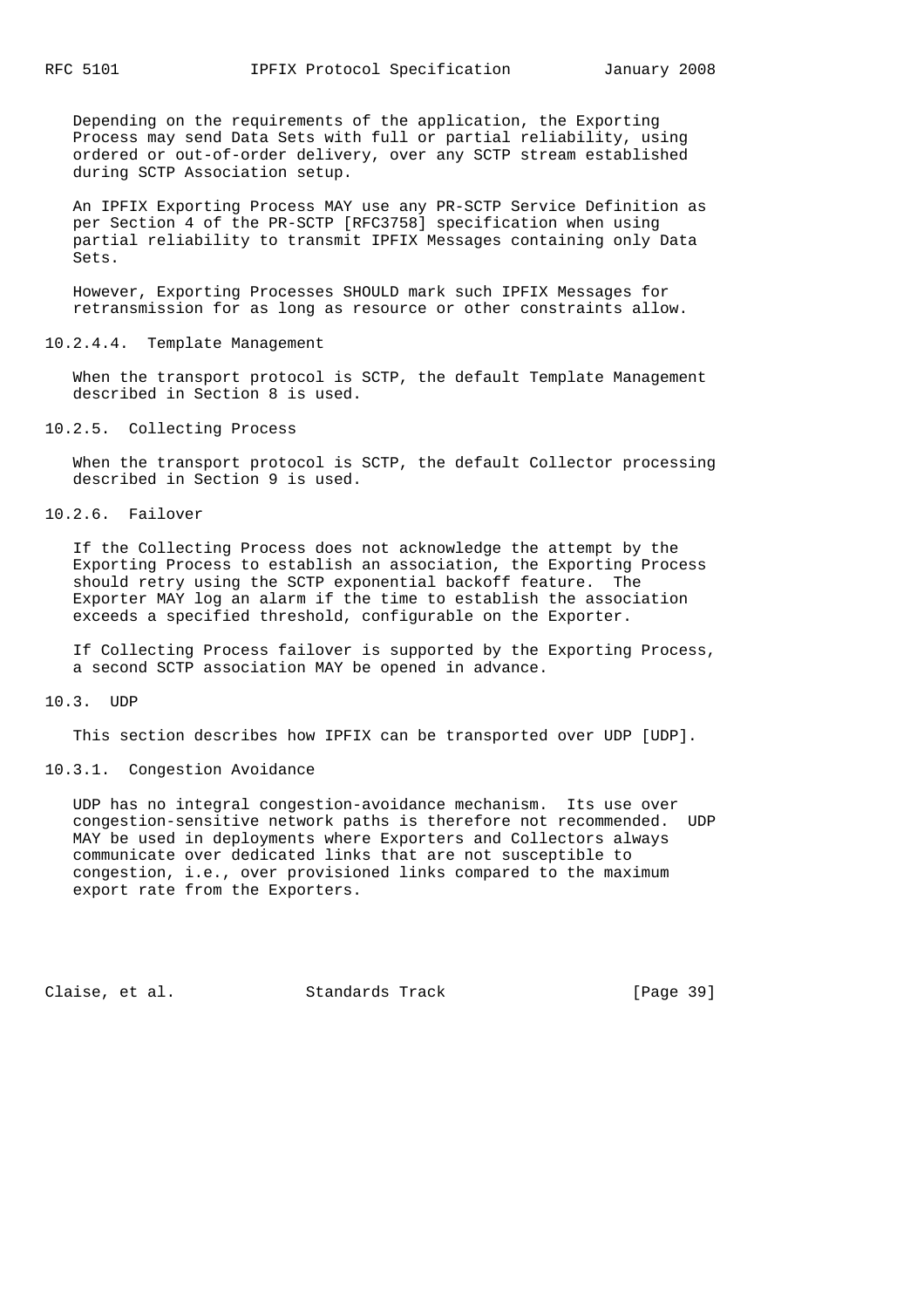## 10.3.2. Reliability

 UDP is not a reliable transport protocol, and cannot guarantee delivery of messages. IPFIX Messages sent from the Exporting Process to the Collecting Process using UDP may therefore be lost. UDP MUST NOT be used unless the application can tolerate some loss of IPFIX Messages.

 The Collecting Process SHOULD deduce the loss and reordering of IPFIX Data Records by looking at the discontinuities in the IPFIX Sequence Number. In the case of UDP, the IPFIX Sequence Number contains the total number of IPFIX Data Records sent for the UDP Transport Session prior to the receipt of this IPFIX Message, modulo 2^32. A Collector SHOULD detect out-of-sequence, dropped, or duplicate IPFIX Messages by tracking the Sequence Number. Templates sent from the Exporting Process to the Collecting Process using UDP as a transport MUST be re-sent at regular intervals, in case previous copies were lost.

### 10.3.3. MTU

 The maximum size of exported messages MUST be configured such that the total packet size does not exceed the path MTU. If the path MTU is unknown, a maximum packet size of 512 octets SHOULD be used.

## 10.3.4. Port Numbers

 By default, the Collecting Process listens on the UDP port 4739. By default, the Collecting Process listens for secure connections on UDP port 4740 (refer to the "Security Considerations" section). By default, the Exporting Process tries to connect to one of these ports. It MUST be possible to configure both the Exporting and Collecting Processes to use a different UDP port.

## 10.3.5. Exporting Process

 The Exporting Process MAY duplicate the IPFIX Message to the several Collecting Processes.

## 10.3.6. Template Management

 When IPFIX uses UDP as the transport protocol, Template Sets and Option Template Sets MUST be re-sent at regular intervals. The frequency of the (Options) Template transmission MUST be configurable. The default value for the frequency of the (Options) Template transmission is 10 minutes. The Exporting Process SHOULD transmit the Template Set and Options Template Set in advance of any Data Sets that use that (Options) Template ID to help ensure that the

Claise, et al. Standards Track [Page 40]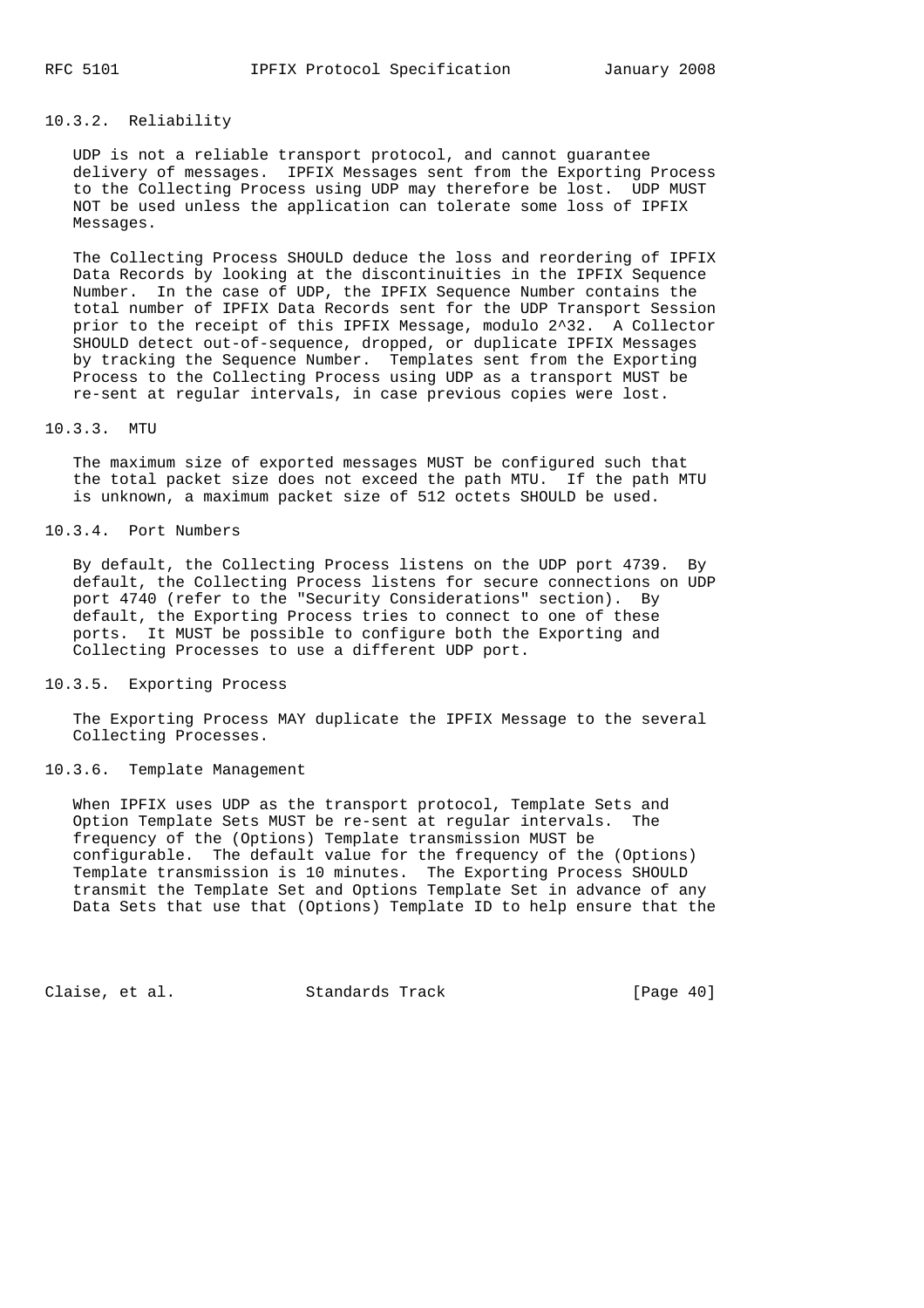Collector has the Template Record before receiving the first Data Record.

 In the event of configuration changes, the Exporting Process SHOULD send multiple copies of the new Template definitions, in different IPFIX Messages, at an accelerated rate. In such a case, it SHOULD transmit the changed Template Record(s) and Options Template  $Record(s)$ , without any data, in advance to help ensure that the Collector will have the correct Template information before receiving the first data.

 If the Option Template scope is defined in another Template, then both Templates SHOULD be sent in the same IPFIX Message. For example, if a Flow Key Option Template (see Section 4.4) is sent in an Option Template, then the associated Template SHOULD be sent in the same IPFIX Message.

 Following a configuration change that can modify the interpretation of the Data Records (for example, a sampling rate change) a new Template ID MUST be used, and the old Template ID MUST NOT be reused until its lifetime (see Section 10.3.7) has expired.

 If UDP is selected as the transport protocol, the Template Withdraw Messages MUST NOT be used, as this method is inefficient due to the unreliable nature of UDP.

## 10.3.7. Collecting Process

 The Collecting Process MUST associate a lifetime with each Template (or another definition of an identifier considered unique within the Transport Session) received via UDP. Templates (and similar definitions) not refreshed by the Exporting Process within the lifetime are expired at the Collecting Process. If the Template (or other definition) is not refreshed before that lifetime has expired, the Collecting Process MUST discard that definition and any current and future associated Data Records. In which case, an alarm MUST be logged. The Collecting Process MUST NOT decode any further Data Records that are associated with the expired Template. If a Template is refreshed with a Template Record that differs from the previously received Template Record, the Collecting Process SHOULD log a warning and replace the previously received Template Record with the new one. The Template lifetime at the Collecting Process MUST be at least 3 times higher than the Template refresh timeout configured on the Exporting Process.

 Template IDs are unique per UDP session and per Observation Domain. At any given time, the Collecting Process SHOULD maintain the following for all the current Template Records and Options Template

Claise, et al. Standards Track [Page 41]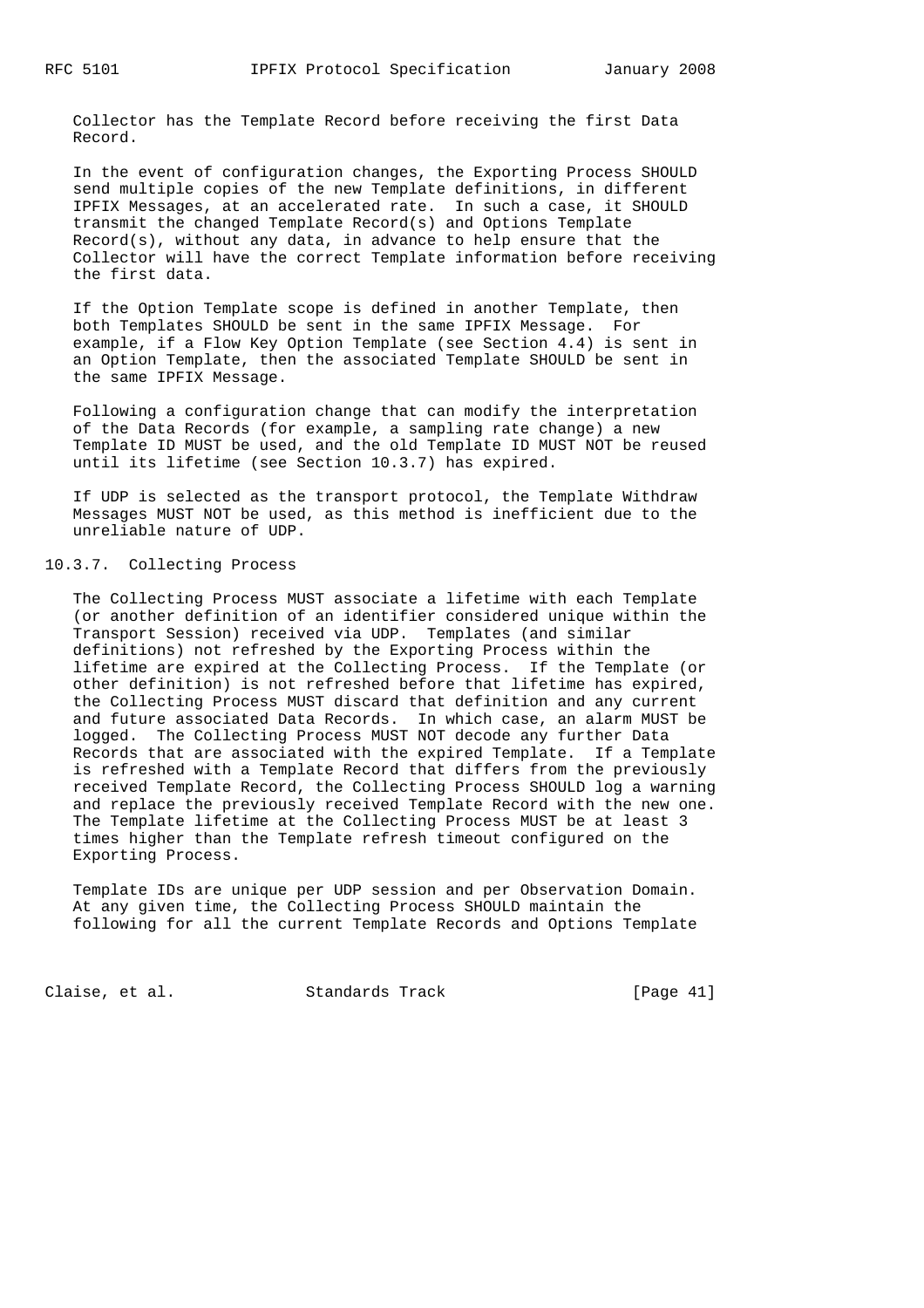Records: <IPFIX Device, Exporter source UDP port, Observation Domain ID, Template ID, Template Definition, Last Received>.

 The Collecting Process SHOULD accept Data Records without the associated Template Record (or other definitions) required to decode the Data Record. If the Template Records (or other definitions such as Common Properties) have not been received at the time Data Records are received, the Collecting Process SHOULD store the Data Records for a short period of time and decode them after the Template Records (or other definitions) are received. The short period of time MUST be lower than the lifetime of definitions associated with identifiers considered unique within the UDP session.

 If the Collecting Process receives a malformed IPFIX Message, it MUST discard the IPFIX Message and SHOULD log the error.

10.3.8. Failover

 Because UDP is not a connection-oriented protocol, the Exporting Process is unable to determine from the transport protocol that the Collecting Process is no longer able to receive the IPFIX Messages. Therefore, it cannot invoke a failover mechanism. However, the Exporting Process MAY duplicate the IPFIX Message to several Collecting Processes.

#### 10.4. TCP

This section describes how IPFIX can be transported over TCP [TCP].

10.4.1. Connection Management

10.4.1.1. Connection Establishment

 The IPFIX Exporting Process initiates a TCP connection to the Collecting Process. By default, the Collecting Process listens for connections on TCP port 4739. By default, the Collecting Process listens for secure connections on TCP port 4740 (refer to the Security Considerations section). By default, the Exporting Process tries to connect to one of these ports. It MUST be possible to configure both the Exporting Process and the Collecting Process to use a different TCP port.

 An Exporting Process MAY support more than one active connection to different Collecting Processes (including the case of different Collecting Processes on the same host).

 The Exporter MAY log an alarm if the time to establish the connection exceeds a specified threshold, configurable on the Exporter.

Claise, et al. Standards Track [Page 42]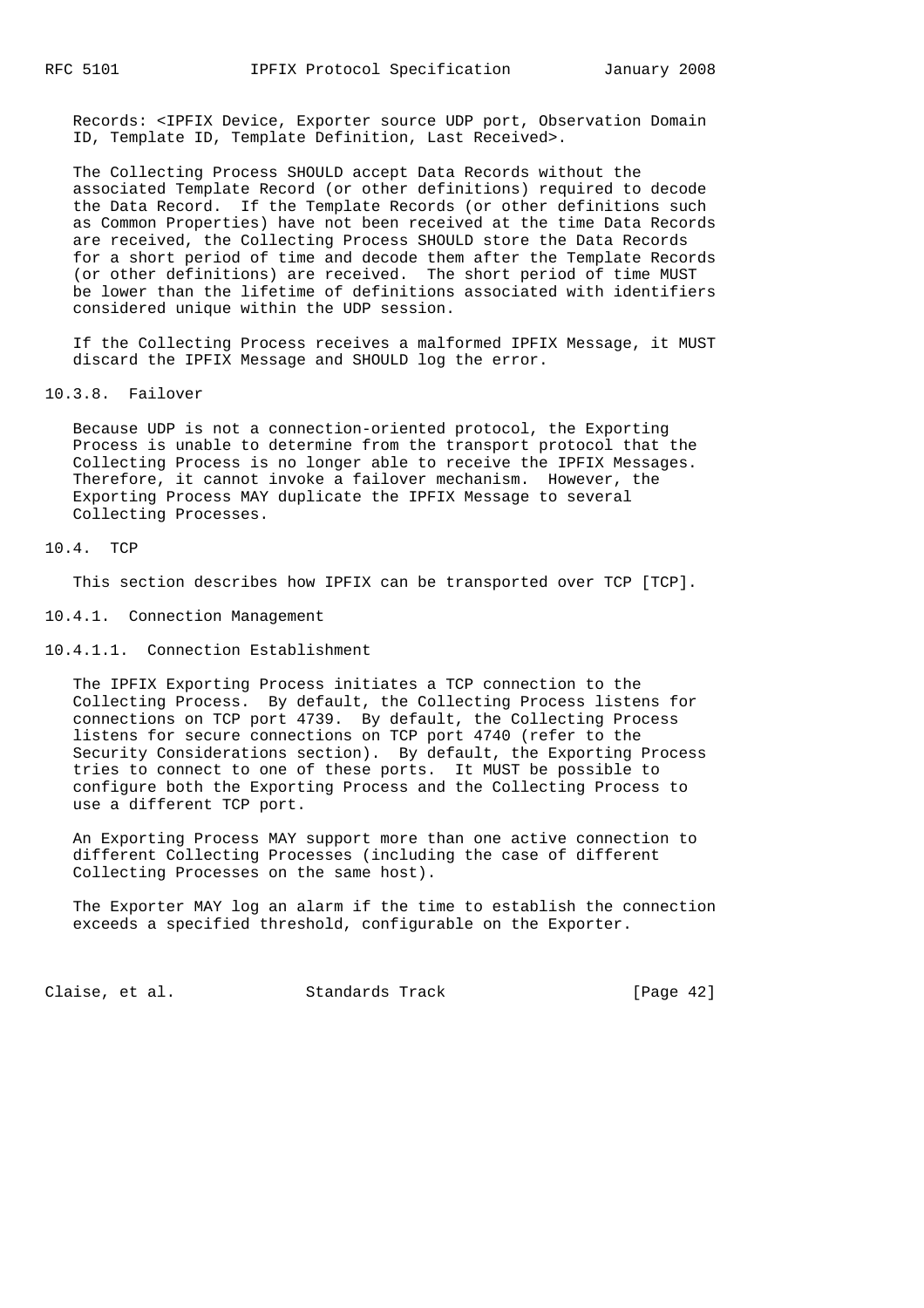## 10.4.1.2. Graceful Connection Release

 When an Exporting Process is shut down, it SHOULD shut down the TCP connection.

 When a Collecting Process no longer wants to receive IPFIX Messages, it SHOULD close its end of the connection. The Collecting Process SHOULD continue to read IPFIX Messages until the Exporting Process has closed its end.

## 10.4.1.3. Restarting Interrupted Connections

 When a Collecting Process detects that the TCP connection to the Exporting Process has terminated abnormally, it MUST continue to listen for a new connection.

 When an Exporting Process detects that the TCP connection to the Collecting Process has terminated abnormally, it SHOULD try to re-establish the connection. Connection timeouts and retry schedules SHOULD be configurable. In the default configuration, an Exporting Process MUST NOT attempt to establish a connection more frequently than once per minute.

## 10.4.1.4. Failover

 If the Collecting Process does not acknowledge the attempt by the Exporting Process to establish a connection, it will retry using the TCP exponential backoff feature.

 If Collecting Process failover is supported by the Exporting Process, a second TCP connection MAY be opened in advance.

10.4.2. Data Transmission

 Once a TCP connection is established, the Exporting Process starts sending IPFIX Messages to the Collecting Process.

## 10.4.2.1. IPFIX Message Encoding

 IPFIX Messages are sent over the TCP connection without any special encoding. The Length field in the IPFIX Message Header defines the end of each IPFIX Message and thus the start of the next IPFIX Message. This means that IPFIX Messages cannot be interleaved.

 In the case of TCP, the IPFIX Sequence Number contains the total number of IPFIX Data Records sent from this TCP connection, from the current Observation Domain by the Exporting Process, prior to the receipt of this IPFIX Message, modulo 2^32.

Claise, et al. Standards Track [Page 43]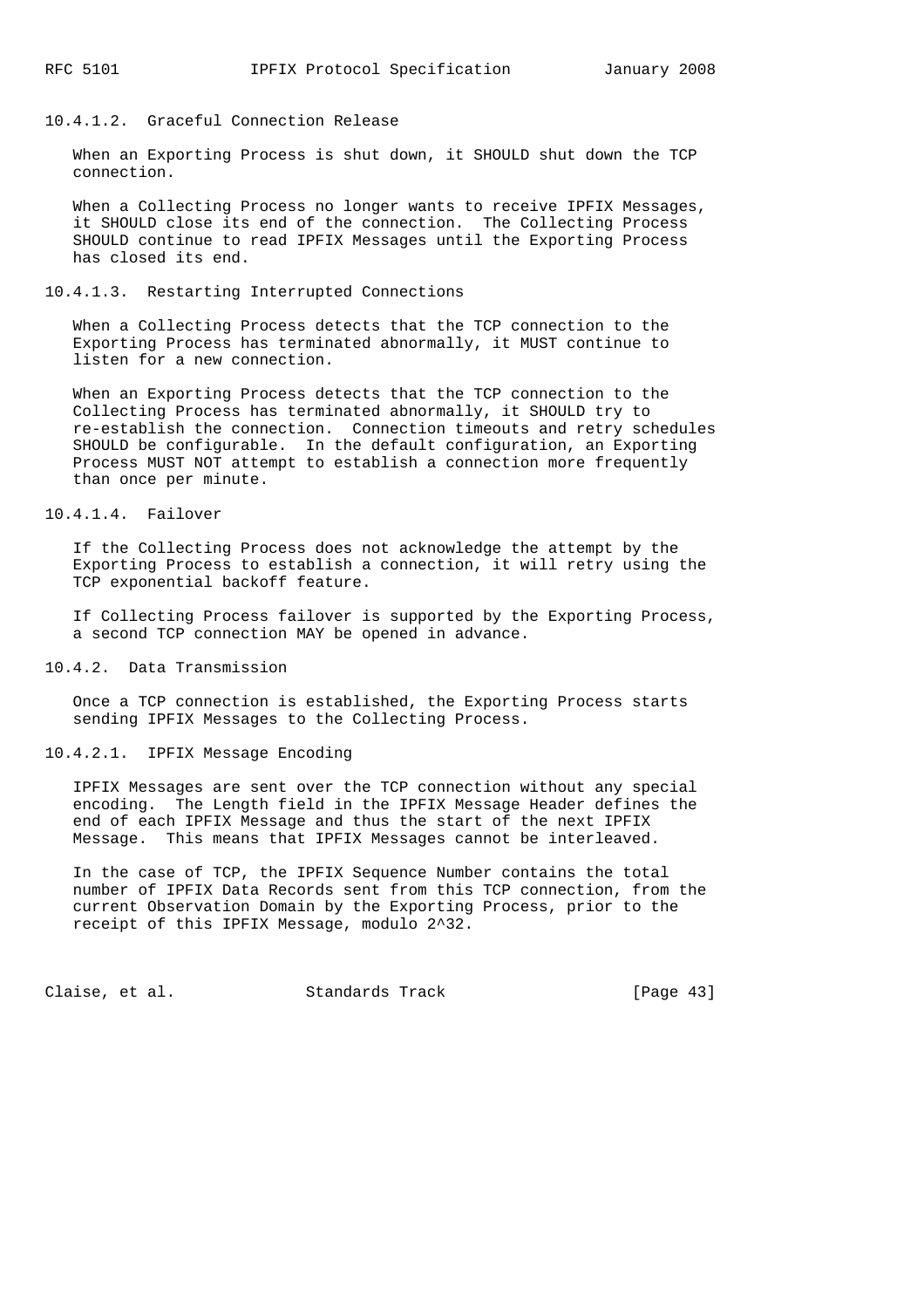If an Exporting Process exports data from multiple Observation Domains, it should be careful to choose IPFIX Message lengths appropriately to minimize head-of-line blocking between different Observation Domains. Multiple TCP connections MAY be used to avoid head-of-line between different Observation Domains.

### 10.4.2.2. Template Management

 For each Template, the Exporting Process MUST send the Template Record before exporting Data Records that refer to that Template.

 Template IDs are unique per TCP connection and per Observation Domain. A Collecting Process MUST record all Template and Options Template Records for the duration of the connection, as an Exporting Process is not required to re-export Template Records.

 When the TCP connection restarts, the Exporting Process MUST resend all the Template Records.

 When a TCP connection is closed, the Collecting Process MUST discard all Templates received over that connection and stop decoding IPFIX Messages that use those Templates.

 The Templates that are not used anymore SHOULD be deleted. Before reusing a Template ID, the Template MUST be deleted. In order to delete an allocated Template, the Template is withdrawn through the use of a Template Withdrawal Message over the TCP connection.

 If the Collecting Process receives a malformed IPFIX Message, it MUST reset the TCP connection, discard the IPFIX Message, and SHOULD log the error.

## 10.4.2.3. Congestion Handling and Reliability

 TCP ensures reliable delivery of data from the Exporting Process to the Collecting Process. TCP also controls the rate at which data can be sent from the Exporting Process to the Collecting Process, using a mechanism that takes into account both congestion in the network and the capabilities of the receiver.

 Therefore, an IPFIX Exporting Process may not be able to send IPFIX Messages at the rate that the Metering Process generates it, either because of congestion in the network or because the Collecting Process cannot handle IPFIX Messages fast enough. As long as congestion is transient, the Exporting Process can buffer IPFIX Messages for transmission. But such buffering is necessarily limited, both because of resource limitations and because of

Claise, et al. Standards Track [Page 44]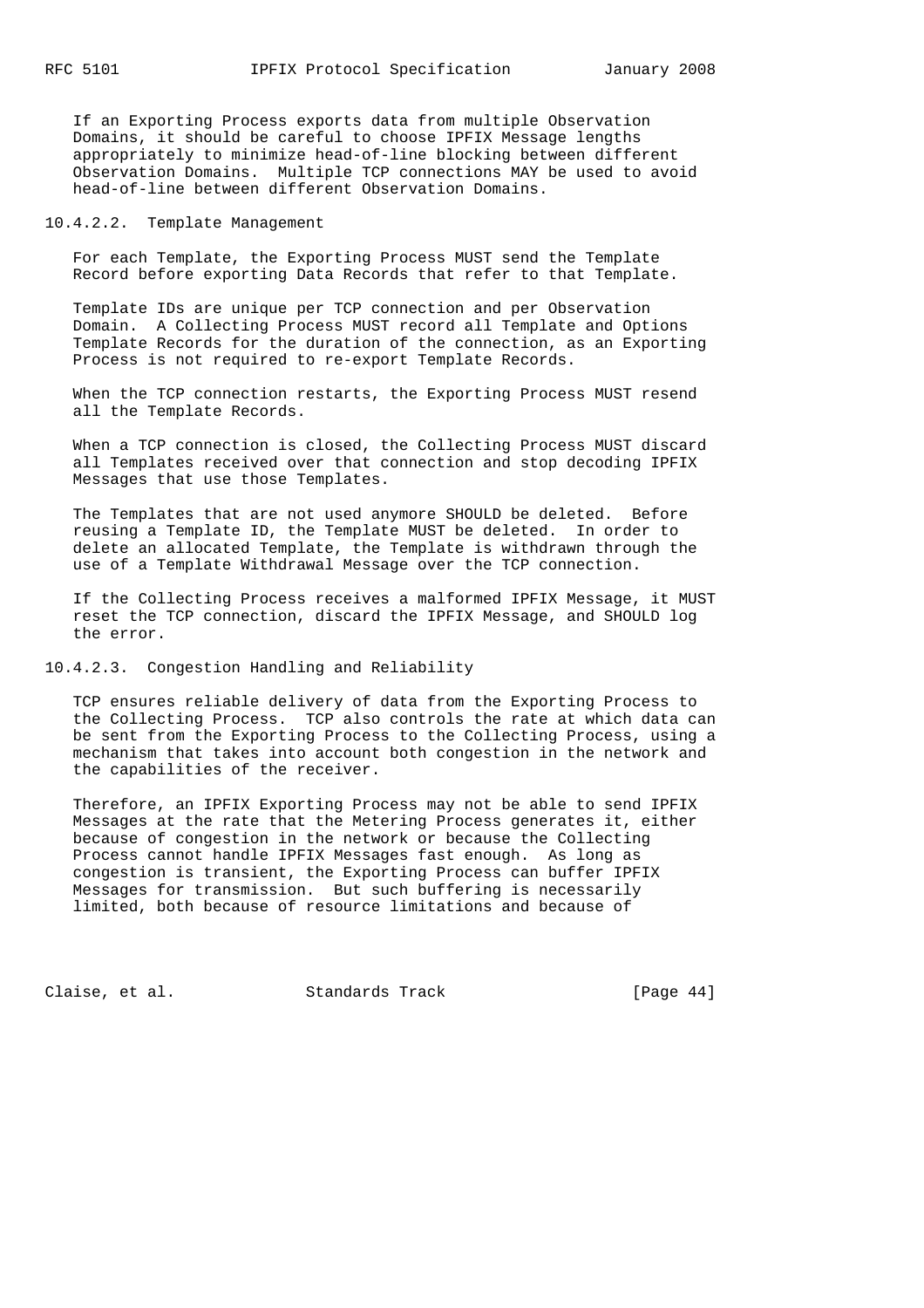timeliness requirements, so ongoing and/or severe congestion may lead to a situation where the Exporting Process is blocked.

 When an Exporting Process has Data Records to export but the transmission buffer is full, and it wants to avoid blocking, it can decide to drop some Data Records. The dropped Data Records MUST be accounted for, so that the amount can later be exported.

 When an Exporting Process finds that the rate at which records should be exported is consistently higher than the rate at which TCP sending permits, it should provide back pressure to the Metering Processes. The Metering Process could then adapt by temporarily reducing the amount of data it generates, for example, using sampling or aggregation.

10.4.3. Collecting Process

 The Collecting Process SHOULD listen for a new TCP connection from the Exporting Process.

 If the Collecting Process receives a malformed IPFIX Message, it MUST reset the TCP connection, discard the IPFIX Message, and SHOULD log the error. Note that non-zero Set padding does not constitute a malformed IPFIX Message.

 Template Sets and Option Template Sets are only sent once. The Collecting Process MUST store the Template Record information for the duration of the connection so that it can interpret the corresponding Data Records that are received in subsequent Data Sets.

 Template IDs are unique per TCP connection and per Observation Domain. If the Collecting Process receives a Template that has already been received but that has not previously been withdrawn (i.e., a Template Record from the same Exporter Observation Domain with the same Template ID received on the TCP connection), then the Collecting Process MUST shut down the connection.

 When a TCP connection is closed, the Collecting Process MUST discard all Templates received over that connection and stop decoding IPFIX Messages that use those Templates.

 If a Collecting Process receives a Template Withdrawal Message, the Collecting Process MUST delete the corresponding Template Records associated with the specific TCP connection and specific Observation Domain, and stop decoding IPFIX Messages that use the withdrawn Templates.

Claise, et al. Standards Track [Page 45]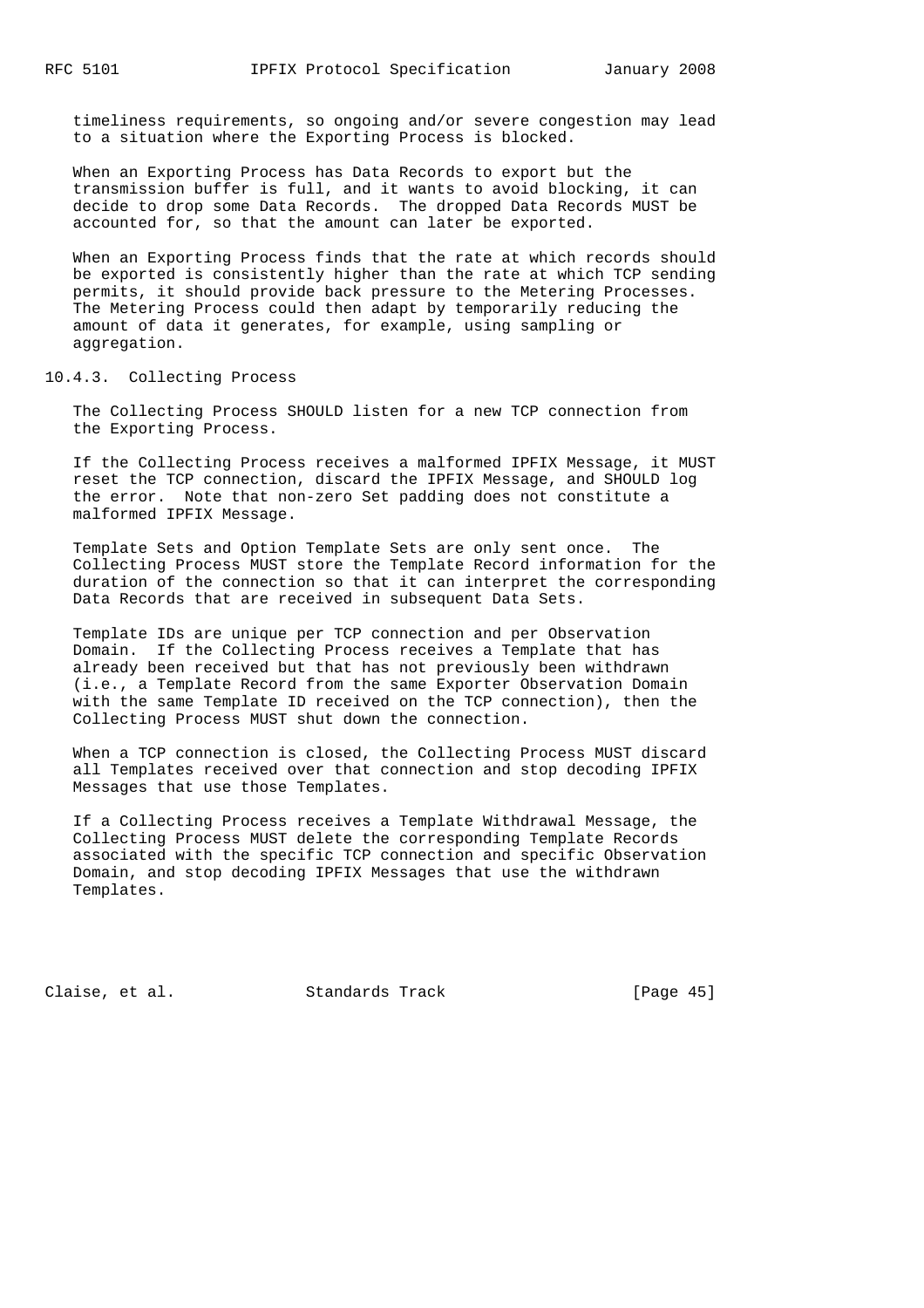If the Collecting Process receives a Template Withdrawal Message for a Template Record it has not received before on this TCP connection, it MUST reset the TCP association, discard the IPFIX Message, and SHOULD log the error as it does for malformed IPFIX Messages.

11. Security Considerations

 The security considerations for the IPFIX protocol have been derived from an analysis of potential security threats, as discussed in the "Security Considerations" section of IPFIX requirements [RFC3917]. The requirements for IPFIX security are as follows:

- 1. IPFIX must provide a mechanism to ensure the confidentiality of IPFIX data transferred from an Exporting Process to a Collecting Process, in order to prevent disclosure of Flow Records transported via IPFIX.
- 2. IPFIX must provide a mechanism to ensure the integrity of IPFIX data transferred from an Exporting Process to a Collecting Process, in order to prevent the injection of incorrect data or control information (e.g., Templates) into an IPFIX Message stream.
- 3. IPFIX must provide a mechanism to authenticate IPFIX Collecting and Exporting Processes, to prevent the collection of data from an unauthorized Exporting Process or the export of data to an unauthorized Collecting Process.

 Because IPFIX can be used to collect information for network forensics and billing purposes, attacks designed to confuse, disable, or take information from an IPFIX collection system may be seen as a prime objective during a sophisticated network attack.

 An attacker in a position to inject false messages into an IPFIX Message stream can either affect the application using IPFIX (by falsifying data), or the IPFIX Collecting Process itself (by modifying or revoking Templates, or changing options); for this reason, IPFIX Message integrity is important.

 The IPFIX Messages themselves may also contain information of value to an attacker, including information about the configuration of the network as well as end-user traffic and payload data, so care must be taken to confine their visibility to authorized users. When an Information Element containing end-user payload information is exported, it SHOULD be transmitted to the Collecting Process using a means that secures its contents against eavesdropping. Suitable mechanisms include the use of either a direct point-to-point connection or the use of an encryption mechanism. It is the

Claise, et al. Standards Track [Page 46]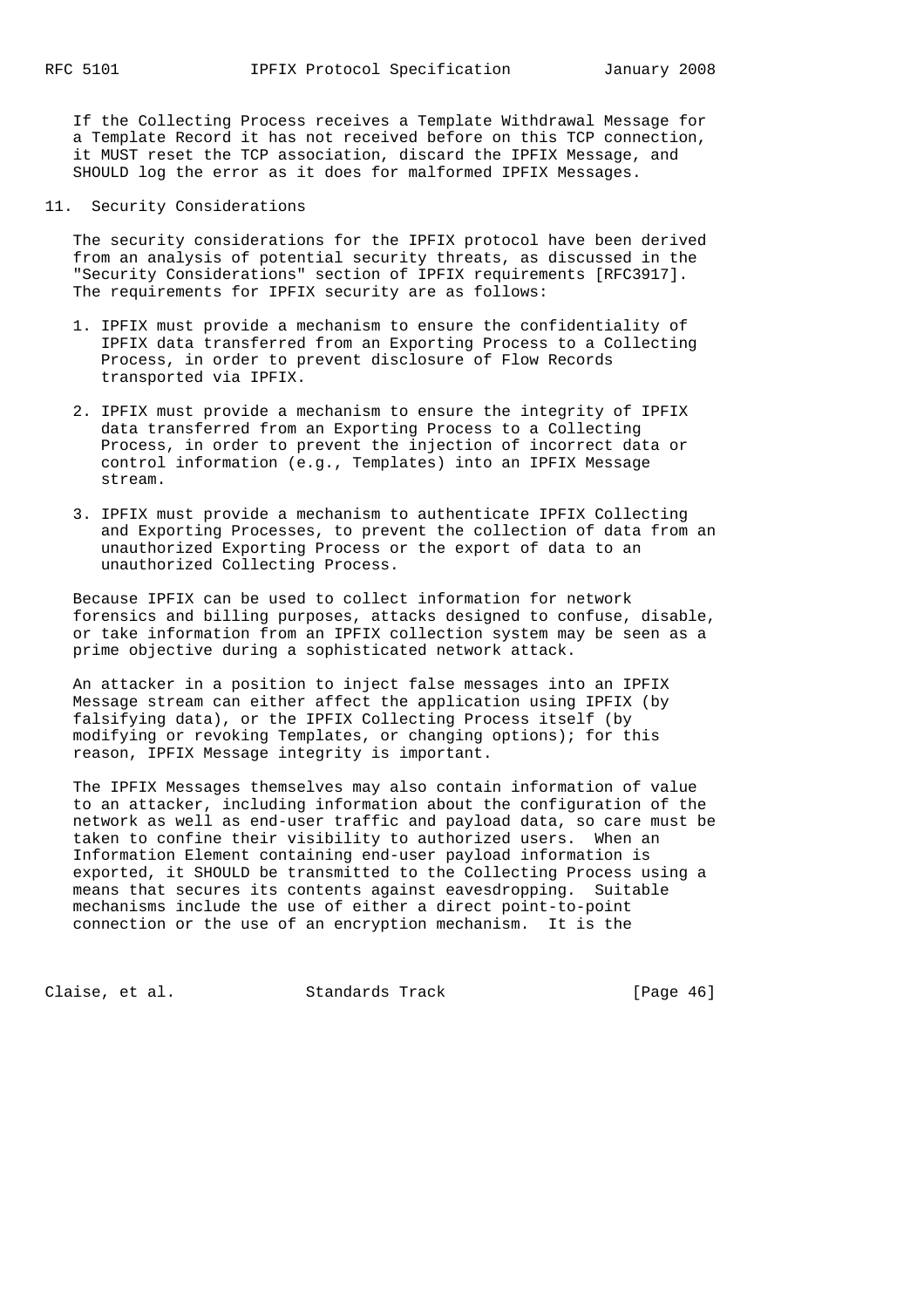responsibility of the Collecting Process to provide a satisfactory degree of security for this collected data, including, if necessary, anonymization of any reported data.

11.1. Applicability of TLS and DTLS

 Transport Layer Security (TLS) [RFC4346] and Datagram Transport Layer Security (DTLS) [RFC4347] were designed to provide the confidentiality, integrity, and authentication assurances required by the IPFIX protocol, without the need for pre-shared keys.

 With the mandatory SCTP and PR-SCTP transport protocols for IPFIX, DTLS [RFC4347] MUST be implemented. If UDP is selected as the IPFIX transport protocol, DTLS [RFC4347] MUST be implemented. If TCP is selected as the IPFIX transport protocol, TLS [RFC4346] MUST be implemented.

 Note that DTLS is selected as the security mechanism for SCTP and PR-SCTP. Though TLS bindings to SCTP are defined in [RFC3436], they require all communication to be over reliable, bidirectional streams, and require one TLS connection per stream. This arrangement is not compatible with the rationale behind the choice of SCTP as an IPFIX transport protocol.

 Note that using DTLS [RFC4347] has a vulnerability, i.e., a true man in the middle may attempt to take data out of an association and fool the sender into thinking that the data was actually received by the peer. In generic TLS for SCTP (and/or TCP), this is not possible. This means that the removal of a message may become hidden from the sender or receiver. Another vulnerability of using PR-SCTP with DTLS is that someone could inject SCTP control information to shut down the SCTP association, effectively generating a loss of IPFIX Messages if those are buffered outside of the SCTP association. In the future, techniques such as [dtls-for-sctp] could be used to overcome these vulnerabilities.

 When using DTLS over SCTP, the Exporting Process MUST ensure that each IPFIX Message is sent over the same SCTP stream that would be used when sending the same IPFIX Message directly over SCTP. Note that DTLS may send its own control messages on stream 0 with full reliability; however, this will not interfere with the processing of stream 0 IPFIX Messages at the Collecting Process, because DTLS consumes its own control messages before passing IPFIX Messages up to the application layer.

Claise, et al. Standards Track [Page 47]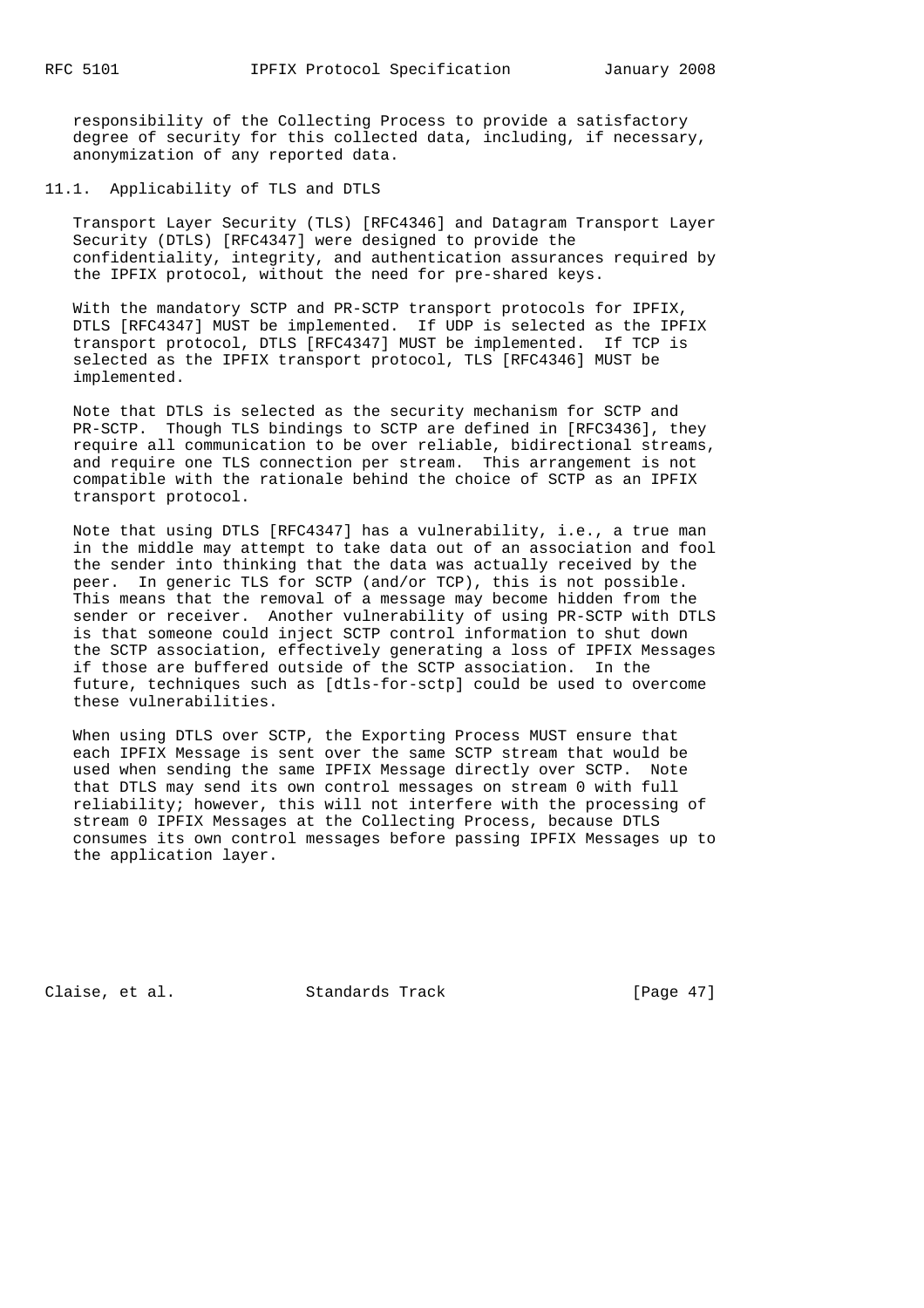### 11.2. Usage

 The IPFIX Exporting Process initiates the communication to the IPFIX Collecting Process, and acts as a TLS or DTLS client according to [RFC4346] and [RFC4347], while the IPFIX Collecting Process acts as a TLS or DTLS server. The DTLS client opens a secure connection on the SCTP port 4740 of the DTLS server if SCTP or PR-SCTP is selected as the transport protocol. The TLS client opens a secure connection on the TCP port 4740 of the TLS server if TCP is selected as the transport protocol. The DTLS client opens a secure connection on the UDP port 4740 of the DTLS server if UDP is selected as the transport protocol.

### 11.3. Authentication

 IPFIX Exporting Processes and IPFIX Collecting Processes are identified by the fully qualified domain name of the interface on which IPFIX Messages are sent or received, for purposes of X.509 client and server certificates as in [RFC3280].

 To prevent man-in-the-middle attacks from impostor Exporting or Collecting Processes, the acceptance of data from an unauthorized Exporting Process, or the export of data to an unauthorized Collecting Process, strong mutual authentication via asymmetric keys MUST be used for both TLS and DTLS. Each of the IPFIX Exporting and Collecting Processes MUST verify the identity of its peer against its authorized certificates, and MUST verify that the peer's certificate matches its fully qualified domain name, or, in the case of SCTP, the fully qualified domain name of one of its endpoints.

 The fully qualified domain name used to identify an IPFIX Collecting Process or Exporting Process may be stored either in a subjectAltName extension of type dNSName, or in the most specific Common Name field of the Subject field of the X.509 certificate. If both are present, the subjectAltName extension is given preference.

 Internationalized domain names (IDN) in either the subjectAltName extension of type dNSName or the most specific Common Name field of the Subject field of the X.509 certificate MUST be encoded using Punycode [RFC3492] as described in Section 4 of [RFC3490], "Conversion Operations".

11.4. Protection against DoS Attacks

 An attacker may mount a denial-of-service (DoS) attack against an IPFIX collection system either directly, by sending large amounts of traffic to a Collecting Process, or indirectly, by generating large amounts of traffic to be measured by a Metering Process.

Claise, et al. Standards Track [Page 48]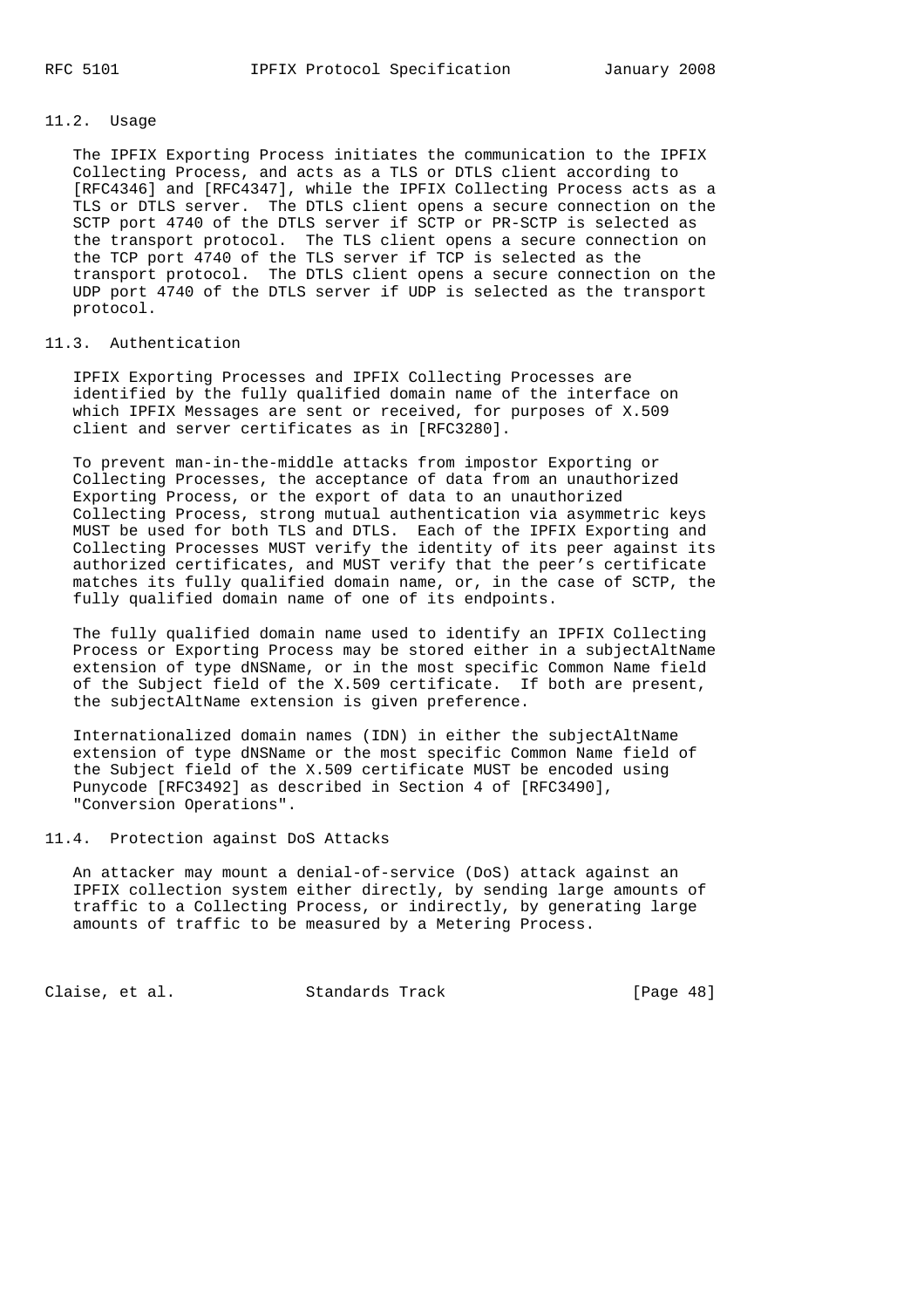Direct denial-of-service attacks can also involve state exhaustion, whether at the transport layer (e.g., by creating a large number of pending connections), or within the IPFIX Collecting Process itself (e.g., by sending Flow Records pending Template or scope information, a large amount of Options Template Records, etc.).

 SCTP mandates a cookie-exchange mechanism designed to defend against SCTP state exhaustion denial-of-service attacks. Similarly, TCP provides the "SYN cookie" mechanism to mitigate state exhaustion; SYN cookies SHOULD be used by any Collecting Process accepting TCP connections. DTLS also provides cookie exchange to protect against DTLS server state exhaustion.

 The reader should note that there is no way to prevent fake IPFIX Message processing (and state creation) for UDP & SCTP communication. The use of TLS and DTLS can obviously prevent the creation of fake states, but they are themselves prone to state exhaustion attacks. Therefore, Collector rate limiting SHOULD be used to protect TLS & DTLS (like limiting the number of new TLS or DTLS session per second to a sensible number).

 IPFIX state exhaustion attacks can be mitigated by limiting the rate at which new connections or associations will be opened by the Collecting Process, the rate at which IPFIX Messages will be accepted by the Collecting Process, and adaptively limiting the amount of state kept, particularly records waiting on Templates. These rate and state limits MAY be provided by a Collecting Process; if provided, the limits SHOULD be user configurable.

 Additionally, an IPFIX Collecting Process can eliminate the risk of state exhaustion attacks from untrusted nodes by requiring TLS or DTLS mutual authentication, causing the Collecting Process to accept IPFIX Messages only from trusted sources.

 With respect to indirect denial of service, the behavior of IPFIX under overload conditions depends on the transport protocol in use. For IPFIX over TCP, TCP congestion control would cause the flow of IPFIX Messages to back off and eventually stall, blinding the IPFIX system. PR-SCTP improves upon this situation somewhat, as some IPFIX Messages would continue to be received by the Collecting Process due to the avoidance of head-of-line blocking by SCTP's multiple streams and partial reliability features, possibly affording some visibility of the attack. The situation is similar with UDP, as some datagrams may continue to be received at the Collecting Process, effectively applying sampling to the IPFIX Message stream, implying that some forensics may be left.

Claise, et al. Standards Track [Page 49]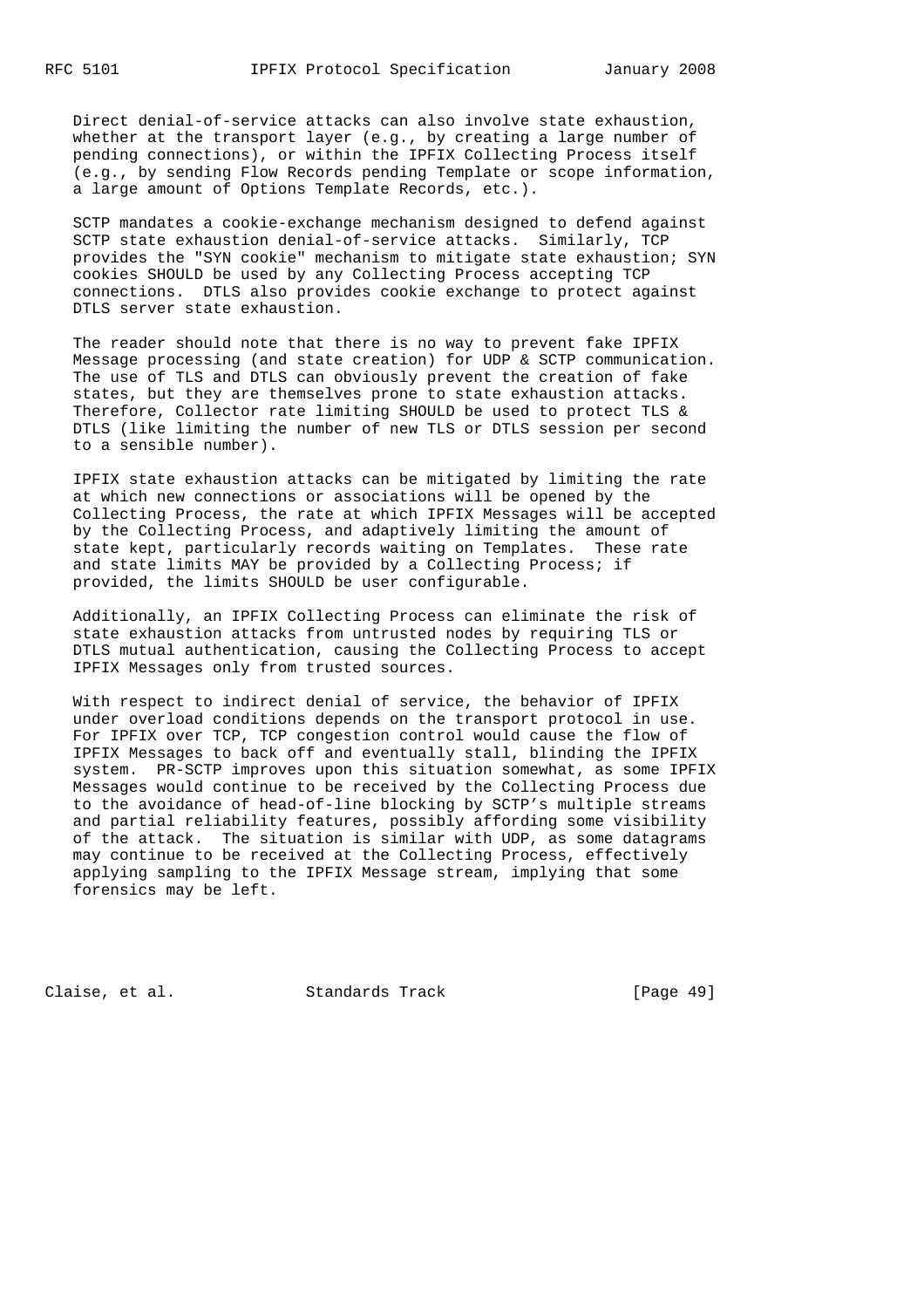To minimize IPFIX Message loss under overload conditions, some mechanism for service differentiation could be used to prioritize IPFIX traffic over other traffic on the same link. Alternatively, IPFIX Messages can be transported over a dedicated network. In this case, care must be taken to ensure that the dedicated network can handle the expected peak IPFIX Message traffic.

11.5. When DTLS or TLS Is Not an Option

 The use of DTLS or TLS might not be possible in some cases due to performance issues or other operational concerns.

 Without TLS or DTLS mutual authentication, IPFIX Exporting Processes and Collecting Processes can fall back on using IP source addresses to authenticate their peers. A policy of allocating Exporting Process and Collecting Process IP addresses from specified address ranges, and using ingress filtering to prevent spoofing, can improve the usefulness of this approach. Again, completely segregating IPFIX traffic on a dedicated network, where possible, can improve security even further. In any case, the use of open Collecting Processes (those that will accept IPFIX Messages from any Exporting Process regardless of IP address or identity) is discouraged.

 Modern TCP and SCTP implementations are resistant to blind insertion attacks (see [RFC1948], [RFC4960]); however, UDP offers no such protection. For this reason, IPFIX Message traffic transported via UDP and not secured via DTLS SHOULD be protected via segregation to a dedicated network.

## 11.6. Logging an IPFIX Attack

 IPFIX Collecting Processes MUST detect potential IPFIX Message insertion or loss conditions by tracking the IPFIX Sequence Number, and SHOULD provide a logging mechanism for reporting out-of-sequence messages. Note that an attacker may be able to exploit the handling of out-of-sequence messages at the Collecting Process, so care should be taken in handling these conditions. For example, a Collecting Process that simply resets the expected Sequence Number upon receipt of a later Sequence Number could be temporarily blinded by deliberate injection of later Sequence Numbers.

 IPFIX Exporting and Collecting Processes SHOULD log any connection attempt that fails due to authentication failure, whether due to being presented an unauthorized or mismatched certificate during TLS or DTLS mutual authentication, or due to a connection attempt from an unauthorized IP address when TLS or DTLS is not in use.

Claise, et al. Standards Track [Page 50]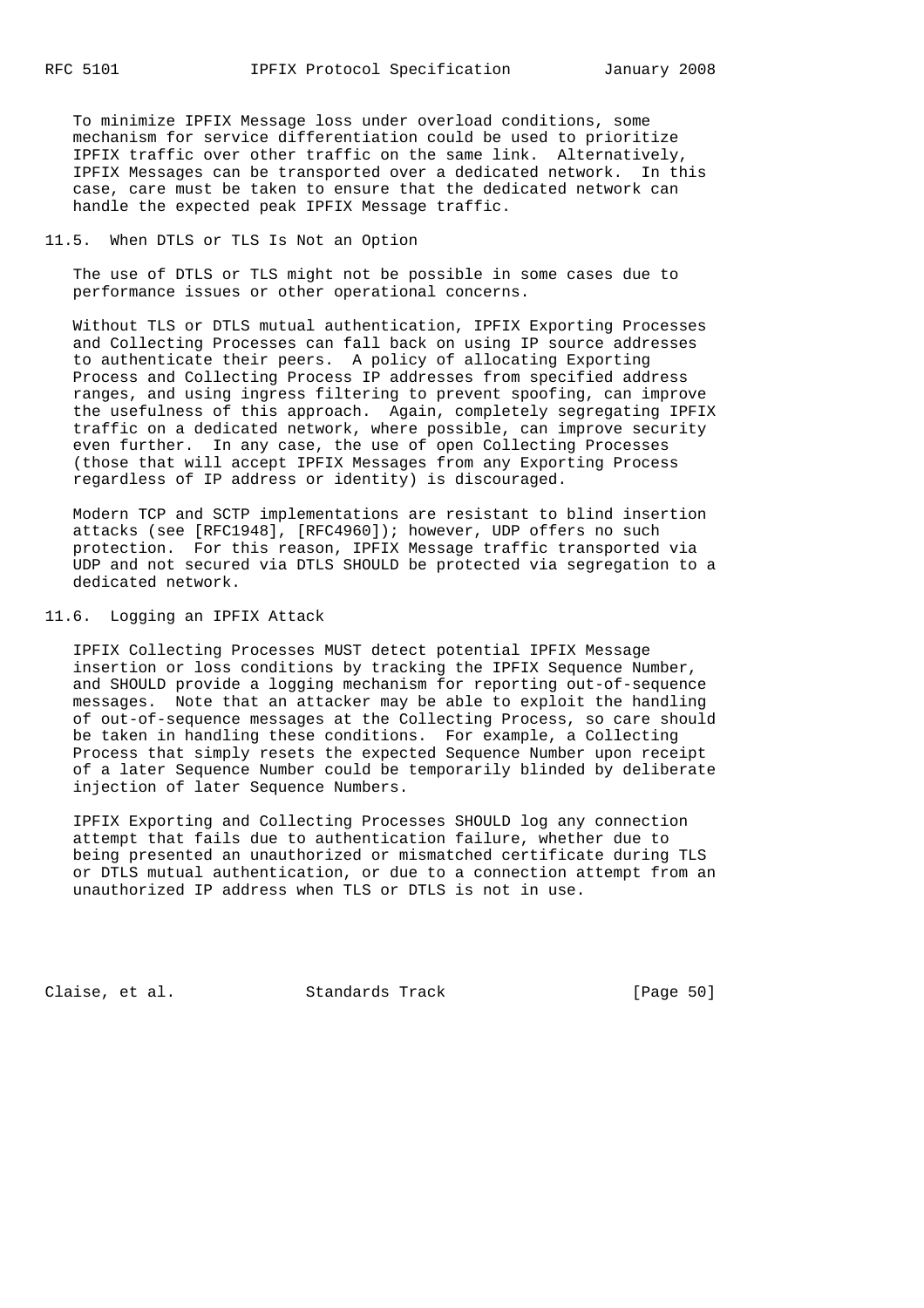IPFIX Exporting and Collecting Processes SHOULD detect and log any SCTP association reset or TCP connection reset.

### 11.7. Securing the Collector

 The security of the Collector and its implementation is important to achieve overall security. However, it is outside the scope of this document.

## 12. IANA Considerations

 IPFIX Messages use two fields with assigned values. These are the IPFIX Version Number, indicating which version of the IPFIX Protocol was used to export an IPFIX Message, and the IPFIX Set ID, indicating the type for each set of information within an IPFIX Message.

 The IPFIX Version Number value of 10 is reserved for the IPFIX protocol specified in this document. Set ID values of 0 and 1 are not used for historical reasons [RFC3954]. The Set ID value of 2 is reserved for the Template Set. The Set ID value of 3 is reserved for the Option Template Set. All other Set ID values from 4 to 255 are reserved for future use. Set ID values above 255 are used for Data Sets.

 New assignments in either IPFIX Version Number or IPFIX Set ID assignments require a Standards Action [RFC2434], i.e., they are to be made via Standards Track RFCs approved by the IESG.

Claise, et al. Standards Track [Page 51]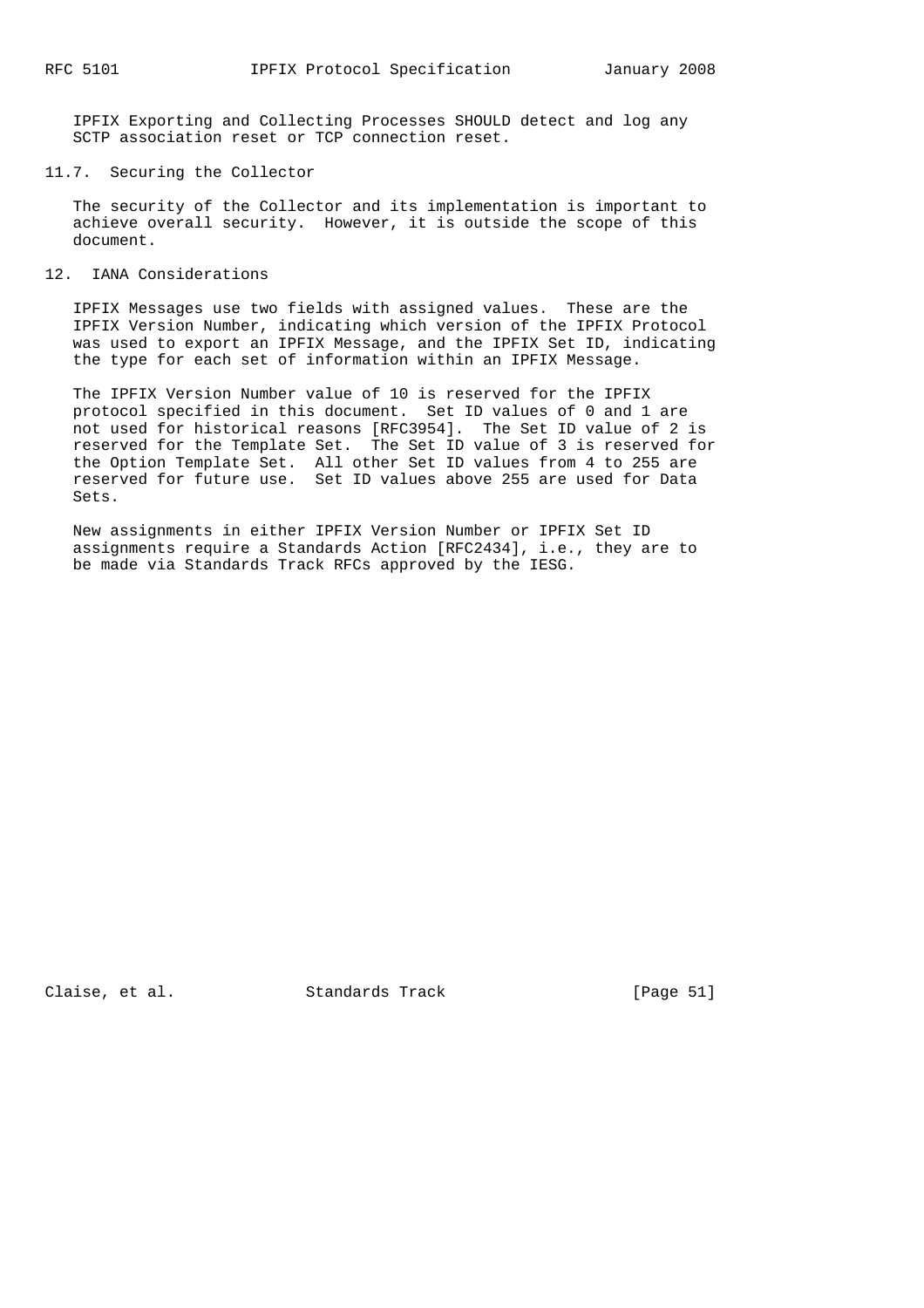## Appendix A. IPFIX Encoding Examples

 This appendix, which is a not a normative reference, contains IPFIX encoding examples.

 Let's consider the example of an IPFIX Message composed of a Template Set, a Data Set (which contains three Data Records), an Options Template Set and a Data Set (which contains 2 Data Records related to the previous Options Template Record).

IPFIX Message:

| Message<br>Header | Template<br>Set | Data<br>Set      |  |
|-------------------|-----------------|------------------|--|
|                   | (1 Template)    | (3 Data Records) |  |
|                   |                 |                  |  |
|                   |                 |                  |  |

| Options<br>Template Set<br>$\sim$<br>$(1$ Template) | Data<br>Set | (2 Data Records) |  |
|-----------------------------------------------------|-------------|------------------|--|
|                                                     |             |                  |  |

## A.1. Message Header Example

 The Message Header is composed of: 0  $1$  2 3 0 1 2 3 4 5 6 7 8 9 0 1 2 3 4 5 6 7 8 9 0 1 2 3 4 5 6 7 8 9 0 1 +-+-+-+-+-+-+-+-+-+-+-+-+-+-+-+-+-+-+-+-+-+-+-+-+-+-+-+-+-+-+-+-+ | Version = 0x000a | Length = 152 | +-+-+-+-+-+-+-+-+-+-+-+-+-+-+-+-+-+-+-+-+-+-+-+-+-+-+-+-+-+-+-+-+ Export Time +-+-+-+-+-+-+-+-+-+-+-+-+-+-+-+-+-+-+-+-+-+-+-+-+-+-+-+-+-+-+-+-+ | Sequence Number | +-+-+-+-+-+-+-+-+-+-+-+-+-+-+-+-+-+-+-+-+-+-+-+-+-+-+-+-+-+-+-+-+ Observation Domain ID +-+-+-+-+-+-+-+-+-+-+-+-+-+-+-+-+-+-+-+-+-+-+-+-+-+-+-+-+-+-+-+-+

Claise, et al. Standards Track [Page 52]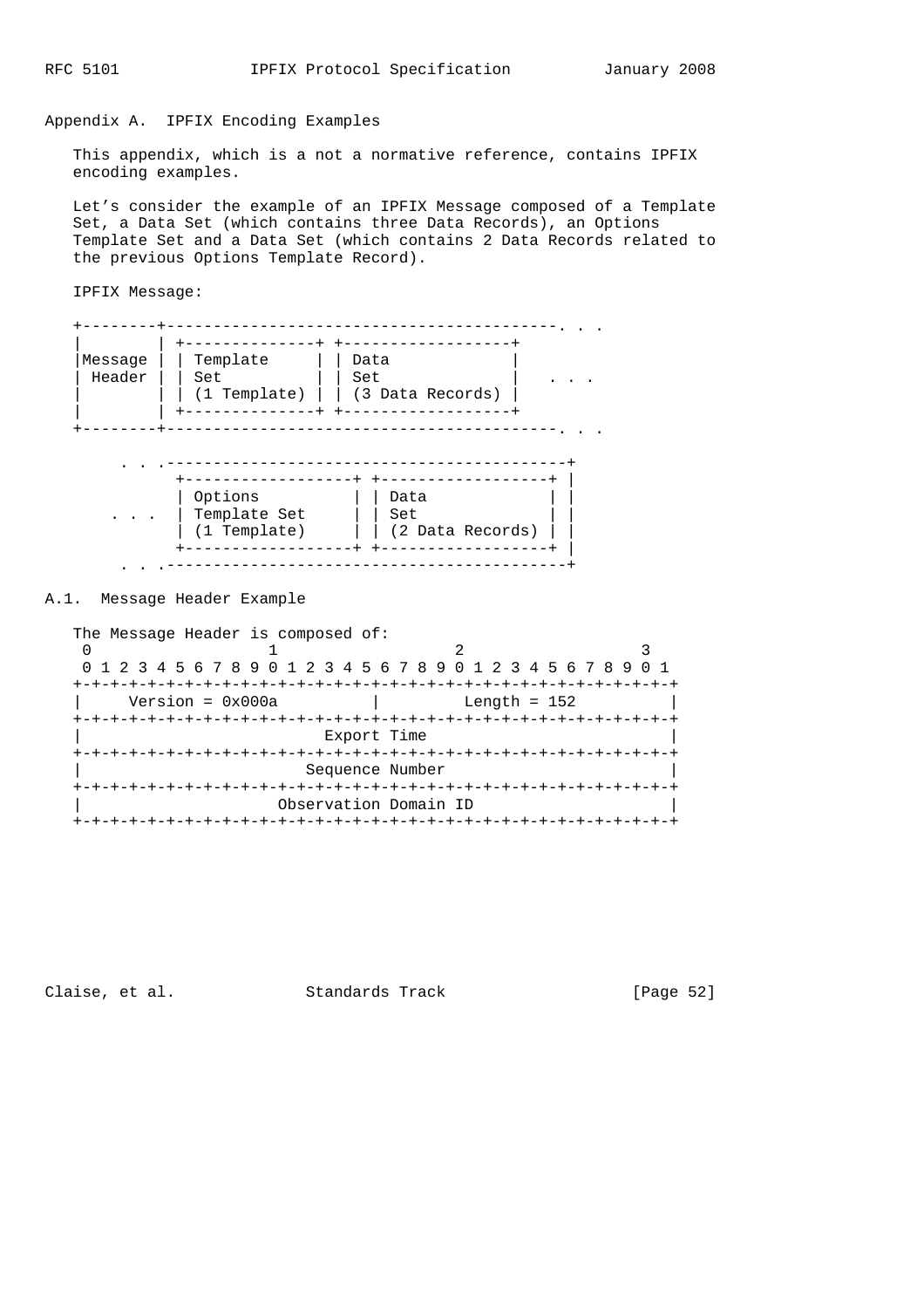A.2. Template Set Examples

A.2.1. Template Set Using IETF-Specified Information Elements

We want to report the following Information Elements:

- The IPv4 source IP address: sourceIPv4Address in [RFC5102], with a length of 4 octets
- The IPv4 destination IP address: destinationIPv4Address in [RFC5102], with a length of 4 octets
- The next-hop IP address (IPv4): ipNextHopIPv4Address in [RFC5102], with a length of 4 octets
- The number of packets of the Flow: inPacketDeltaCount in [RFC5102], with a length of 4 octets
- The number of octets of the Flow: inOctetDeltaCount in [RFC5102], with a length of 4 octets

Therefore, the Template Set will be composed of the following:

| 0 1 2 3 4 5 6 7 8 9 0 1 2 3 4 5 6 7 8 9 0 1 2 3 4 5 6 7 8 9 |                                                                                                       |  |
|-------------------------------------------------------------|-------------------------------------------------------------------------------------------------------|--|
| $Set ID = 2$<br>-+-+-+-+-+-+-+-+-+                          | -+-+-+-+-+-+-+-+-+-+-+-+-+-+-+-+-+-+-+-<br>Length = $28$ octets<br>+-+-+-+-+-+-+-+-+-+-+-+-+-+-+-+-+- |  |
| Template ID 256                                             | 1 Field Count = 5                                                                                     |  |
| $\Omega$<br>$sourceIPv4Address = 8$   Field Length = 4      |                                                                                                       |  |
| $destinationIPv4Address = 12$ Field Length = 4              |                                                                                                       |  |
| $ipNextHopIPv4Address = 15$<br>0 <sup>1</sup>               | Field Length = 4                                                                                      |  |
| $\overline{0}$<br>$inPacketDeltaCount = 2$                  | Field Length = 4                                                                                      |  |
| $\Omega$<br>$inOctoberDeltaCount = 1$                       | Field Length = 4                                                                                      |  |

A.2.2. Template Set Using Enterprise-Specific Information Elements

We want to report the following Information Elements:

 - The IPv4 source IP address: sourceIPv4Address in [RFC5102], with a length of 4 octets

Claise, et al. Standards Track [Page 53]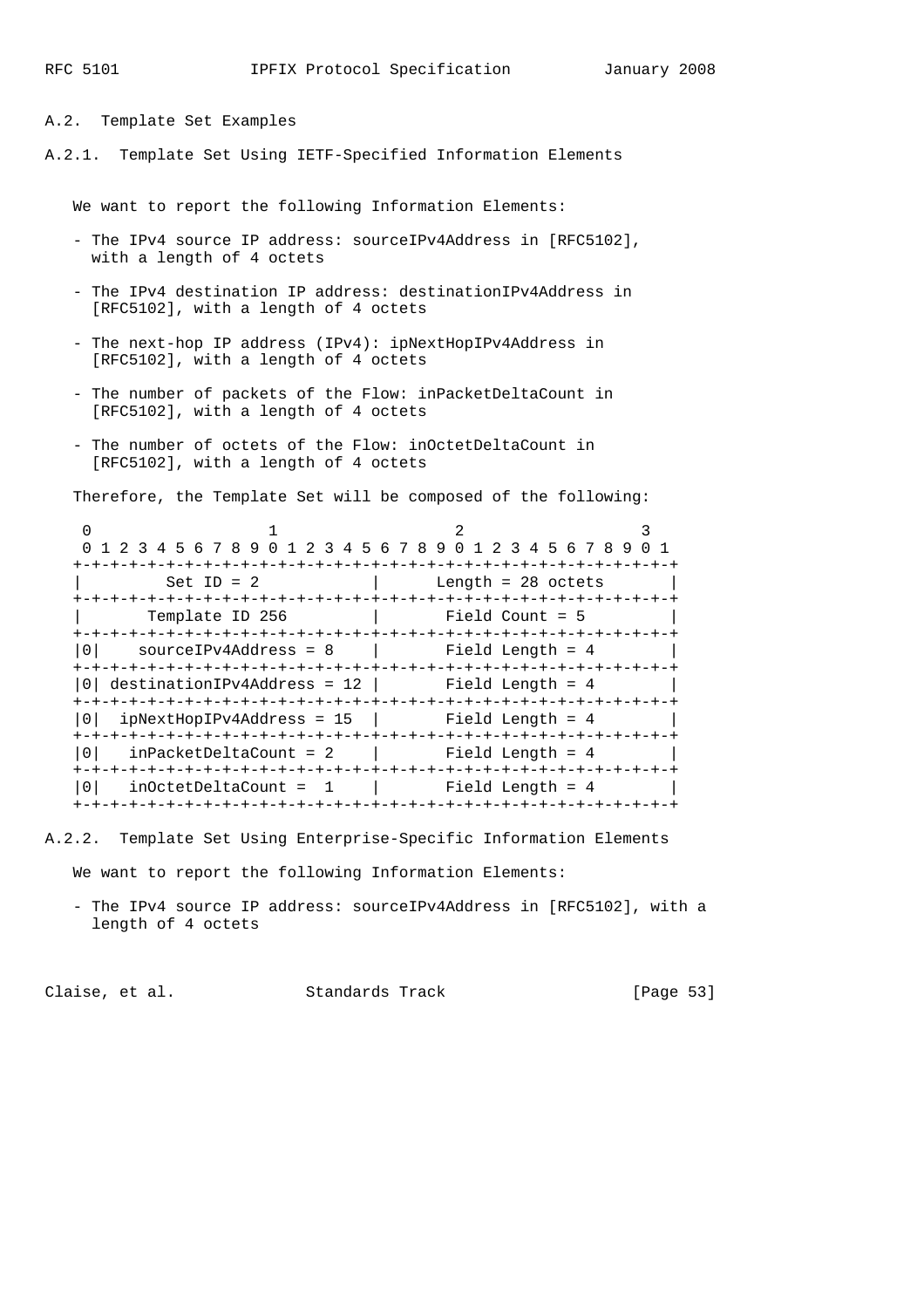- The IPv4 destination IP address: destinationIPv4Address in [RFC5102], with a length of 4 octets
- An enterprise-specific Information Element representing proprietary information, with a type of 15 and a length of 4
- The number of packets of the Flow: inPacketDeltaCount in [RFC5102], with a length of 4 octets
- The number of octets of the Flow: inOctetDeltaCount in [RFC5102], with a length of 4 octets

Therefore, the Template Set will be composed of the following:

|                 | 0 1 2 3 4 5 6 7 8 9 0 1 2 3 4 5 6 7 8 9 0 1 2 3 4 5 6 7 8 9 0 1                                                |  |  |
|-----------------|----------------------------------------------------------------------------------------------------------------|--|--|
| Set ID = $2$    | Length = 32 octets                                                                                             |  |  |
| Template ID 257 | and the state of the state of the state of the state of the state of the state of the state of the state of th |  |  |
| 10 I            | sourceIPv4Address = 8                  Field Length = 4                                                        |  |  |
|                 | $d$ estinationIPv4Address = 12   Field Length = 4                                                              |  |  |
|                 | Information Element Id. = $15$ Field Length = 4                                                                |  |  |
|                 | Enterprise number                                                                                              |  |  |
| $\Omega$        | $inPacketDeltaCount = 2$   Field Length = 4                                                                    |  |  |
| $\Omega$        | $inOctober the ItaCount = 1$ $Field Length = 4$                                                                |  |  |

Claise, et al. Standards Track [Page 54]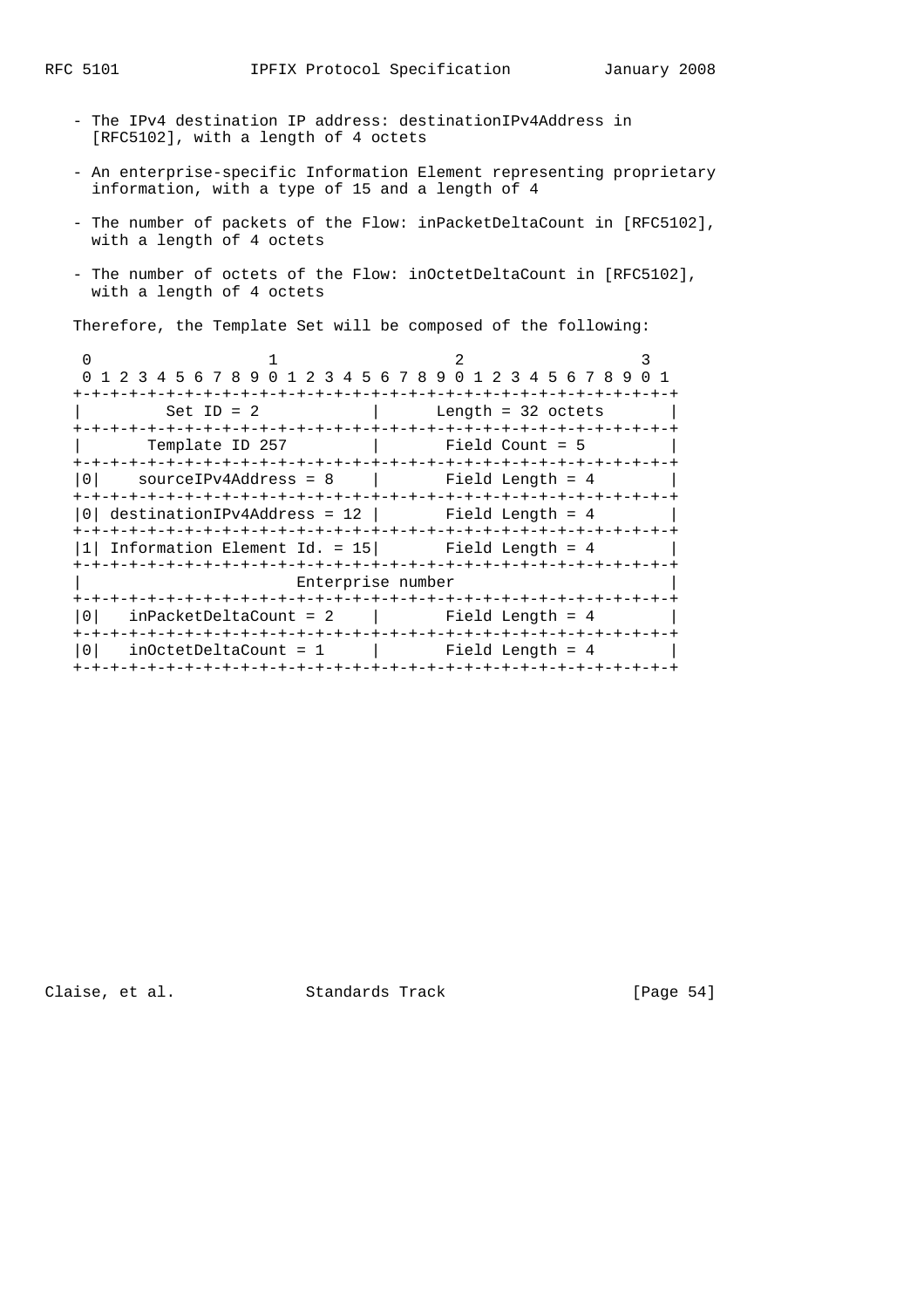# A.3. Data Set Example

In this example, we report the following three Flow Records:

| Src IP addr.                           |  | Dst IP addr.                            |   |  |             |        |  | Next Hop addr.                      |   |                                     | Packet<br>Number                      |  | Octets<br>Number                                                     |
|----------------------------------------|--|-----------------------------------------|---|--|-------------|--------|--|-------------------------------------|---|-------------------------------------|---------------------------------------|--|----------------------------------------------------------------------|
| 192.0.2.12<br>192.0.2.27<br>192.0.2.56 |  | 192.0.2.254<br>192.0.2.23<br>192.0.2.65 |   |  |             |        |  | 192.0.2.1<br>192.0.2.2<br>192.0.2.3 |   |                                     | 5009<br>748<br>5                      |  | 5344385<br>388934<br>6534                                            |
| $\Omega$                               |  |                                         | 1 |  |             |        |  |                                     | 2 |                                     |                                       |  | 3<br>0 1 2 3 4 5 6 7 8 9 0 1 2 3 4 5 6 7 8 9 0 1 2 3 4 5 6 7 8 9 0 1 |
|                                        |  | Set ID = $256$                          |   |  |             |        |  |                                     |   |                                     | Length = $64$                         |  |                                                                      |
|                                        |  |                                         |   |  | 192.0.2.12  |        |  |                                     |   |                                     |                                       |  |                                                                      |
|                                        |  |                                         |   |  | 192.0.2.254 |        |  |                                     |   |                                     | -+-+-+-+-+-+-+-+-+-+-+-+-+-+-+-+-+-+- |  |                                                                      |
|                                        |  |                                         |   |  | 192.0.2.1   |        |  |                                     |   | +-+-+-+-+-+-+-+-+-+-+-+-+-+-+       |                                       |  | $-+ - + - + - + - + - +$                                             |
|                                        |  |                                         |   |  |             | 5009   |  |                                     |   |                                     |                                       |  |                                                                      |
| +-+-+-+-+-+-+-+-+-+-+-+-+-+<br>5344385 |  |                                         |   |  |             |        |  |                                     |   |                                     |                                       |  |                                                                      |
|                                        |  |                                         |   |  | 192.0.2.27  |        |  |                                     |   | -+-+-+-+-+-+-+-+-+-+-+-+-+-+-+-+-+- |                                       |  |                                                                      |
|                                        |  |                                         |   |  | 192.0.2.23  |        |  |                                     |   | -+-+-+-+-+-+-+-+-+-+-+-+-           |                                       |  |                                                                      |
|                                        |  |                                         |   |  | 192.0.2.2   |        |  |                                     |   |                                     |                                       |  |                                                                      |
|                                        |  |                                         |   |  |             | 748    |  |                                     |   | -+-+-+-+-+-+-+-+-+-+-+-+-+-         |                                       |  | +-+-+-+-+-+-+                                                        |
|                                        |  |                                         |   |  |             | 388934 |  |                                     |   | -+-+-+-+-+-+-+-+-+-+-+-+-+-+-+-     |                                       |  | -+-+-+-+-+-+-+                                                       |
|                                        |  |                                         |   |  | 192.0.2.56  |        |  |                                     |   | -+-+-+-+-+-+-+-+-+-+-+-             |                                       |  |                                                                      |
|                                        |  |                                         |   |  | 192.0.2.65  |        |  |                                     |   | -+-+-+-+-+-+-+-+-+-+-+-+-+-+        |                                       |  | -+-+-+-+-+-+-+                                                       |
|                                        |  |                                         |   |  | 192.0.2.3   |        |  |                                     |   |                                     |                                       |  |                                                                      |
|                                        |  |                                         |   |  |             |        |  |                                     |   | -+-+-+-+-+-+-+-+-+-+-+-+-+-+-+-+-   |                                       |  |                                                                      |
| +-+-+-+-+-+-+-+-+-+-+-+-+-+<br>6534    |  |                                         |   |  |             |        |  |                                     |   |                                     |                                       |  |                                                                      |
|                                        |  |                                         |   |  |             |        |  |                                     |   |                                     |                                       |  |                                                                      |

Note that padding is not necessary in this example.

Claise, et al. Standards Track

[Page 55]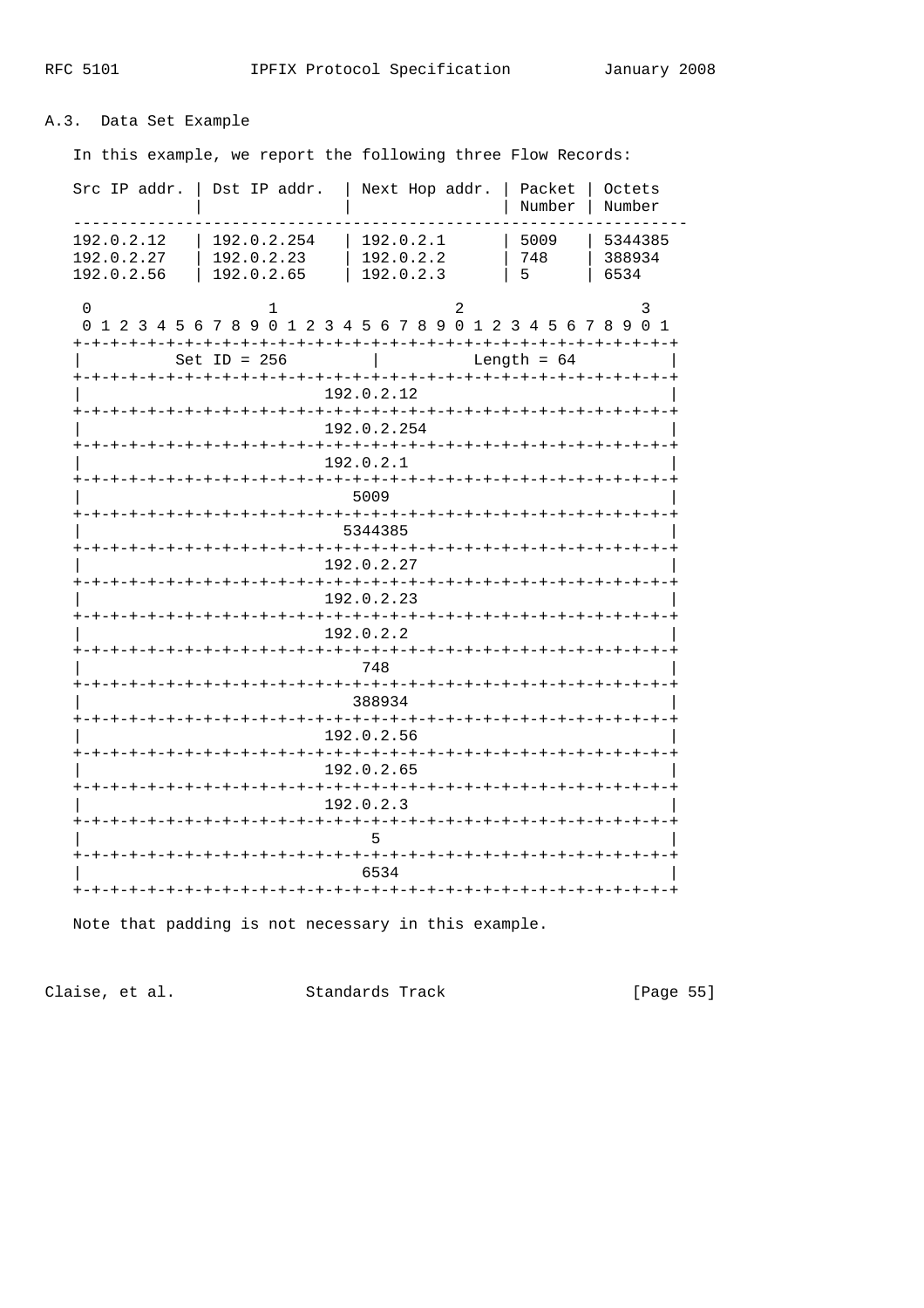## A.4. Options Template Set Examples

A.4.1. Options Template Set Using IETF-Specified Information Elements

 Per line card (the router being composed of two line cards), we want to report the following Information Elements:

- Total number of IPFIX Messages: exportedPacketCount [RFC5102], with a length of 2 octets
- Total number of exported Flows: exportedFlowCount [RFC5102], with a length of 2 octets

 The line card, which is represented by the lineCardId Information Element [RFC5102], is used as the Scope Field.

Therefore, the Options Template Set will be:

0  $1$  2 3 0 1 2 3 4 5 6 7 8 9 0 1 2 3 4 5 6 7 8 9 0 1 2 3 4 5 6 7 8 9 0 1 +-+-+-+-+-+-+-+-+-+-+-+-+-+-+-+-+-+-+-+-+-+-+-+-+-+-+-+-+-+-+-+-+  $\text{Set ID} = 3$  | Length = 24 +-+-+-+-+-+-+-+-+-+-+-+-+-+-+-+-+-+-+-+-+-+-+-+-+-+-+-+-+-+-+-+-+ | Template ID 258 | Field Count = 3 +-+-+-+-+-+-+-+-+-+-+-+-+-+-+-+-+-+-+-+-+-+-+-+-+-+-+-+-+-+-+-+-+ | Scope Field Count =  $1$  |0| lineCardId = 141 +-+-+-+-+-+-+-+-+-+-+-+-+-+-+-+-+-+-+-+-+-+-+-+-+-+-+-+-+-+-+-+-+ | Scope 1 Field Length =  $4$  |0| exportedPacketCount =  $41$  | +-+-+-+-+-+-+-+-+-+-+-+-+-+-+-+-+-+-+-+-+-+-+-+-+-+-+-+-+-+-+-+-+ | Field Length =  $2$  |0| exportedFlowCount =  $42$  | +-+-+-+-+-+-+-+-+-+-+-+-+-+-+-+-+-+-+-+-+-+-+-+-+-+-+-+-+-+-+-+-+ | Field Length = 2 | +-+-+-+-+-+-+-+-+-+-+-+-+-+-+-+-+-+-+-+-+-+-+-+-+-+-+-+-+-+-+-+-+

## A.4.2. Options Template Set Using Enterprise-Specific Information Elements

 Per line card (the router being composed of two line cards), we want to report the following Information Elements:

- Total number of IPFIX Messages: exportedPacketCount [RFC5102], with a length of 2 octets
- An enterprise-specific number of exported Flows, with a type of 42 and a length of 4 octets

 The line card, which is represented by the lineCardId Information Element [RFC5102], is used as the Scope Field.

Claise, et al. Standards Track [Page 56]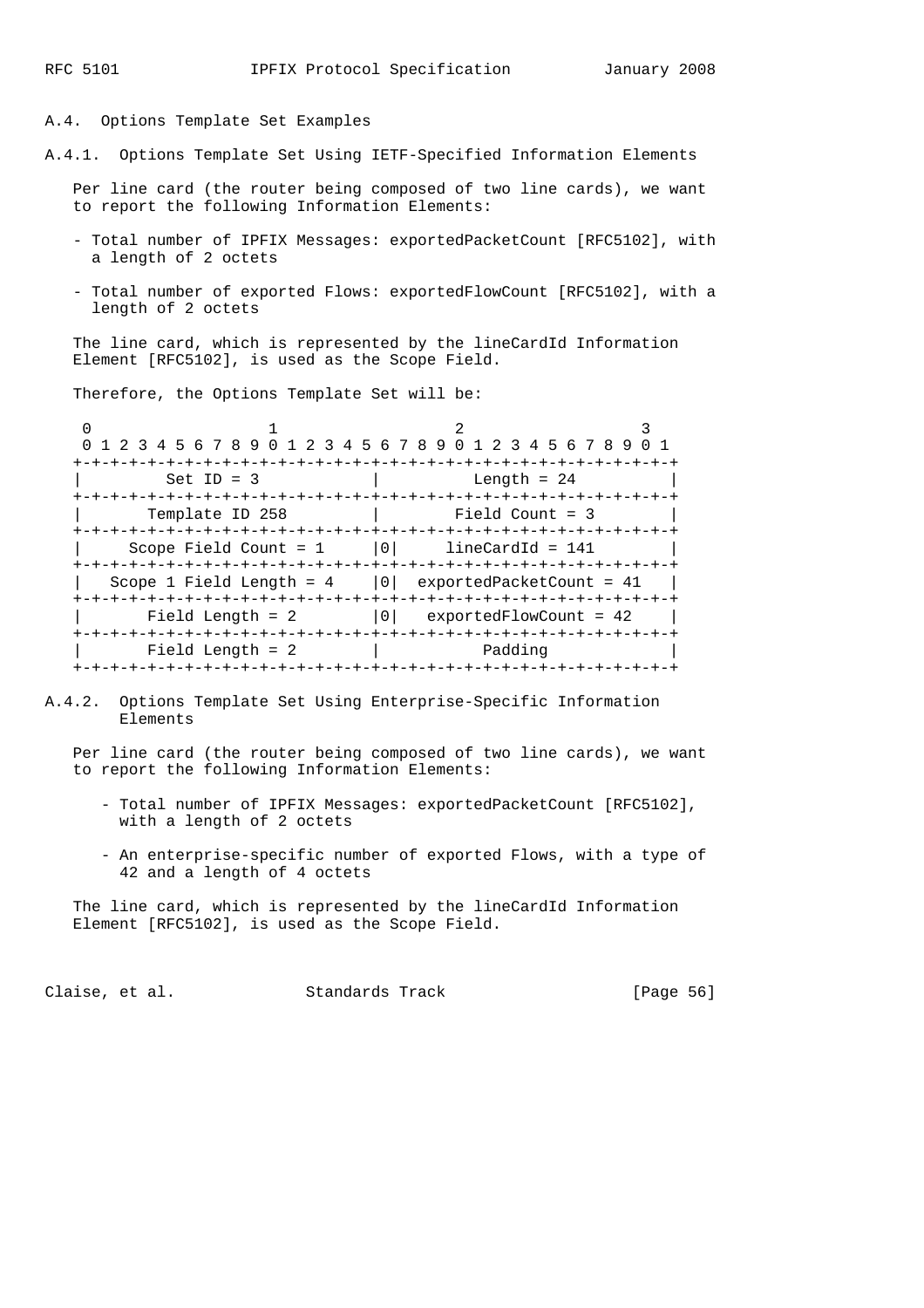The format of the Options Template Set is as follows:

| 0 1 2 3 4 5 6 7 8 9 0 1 2 3 4 5 6 7 8 9 0 1 2 3 4 5 6 7 8 9 |                               |                                    |  |
|-------------------------------------------------------------|-------------------------------|------------------------------------|--|
|                                                             | -+-+-+-+-+-+-+-+-+-+-+-+-+-+- |                                    |  |
| $Set$ ID = 3                                                |                               | Length = $28$                      |  |
|                                                             |                               |                                    |  |
| Template ID 259                                             |                               | Field Count = 3                    |  |
|                                                             |                               |                                    |  |
| Scope Field Count = $1$   0  lineCardId = 141               |                               |                                    |  |
|                                                             |                               |                                    |  |
| Scope 1 Field Length = $4$                                  |                               | $ 0 $ exportedPacketCount = 41     |  |
|                                                             |                               |                                    |  |
| Field Length = $2$                                          |                               | $ 1 $ Information Element Id. = 42 |  |
|                                                             |                               |                                    |  |
| Field Length = $4$                                          |                               | Enterprise number                  |  |
|                                                             |                               |                                    |  |
| Enterprise number                                           |                               | Padding                            |  |
|                                                             |                               |                                    |  |

A.4.3. Options Template Set Using an Enterprise-Specific Scope

 In this example, we want to export the same information as in the example in Section A.4.1:

- Total number of IPFIX Messages: exportedPacketCount [RFC5102], with a length of 2 octets
- Total number of exported Flows: exportedFlowCount [RFC5102], with a length of 2 octets

 But this time, the information pertains to a proprietary scope, identified by enterprise-specific Information Element number 123.

Claise, et al. Standards Track [Page 57]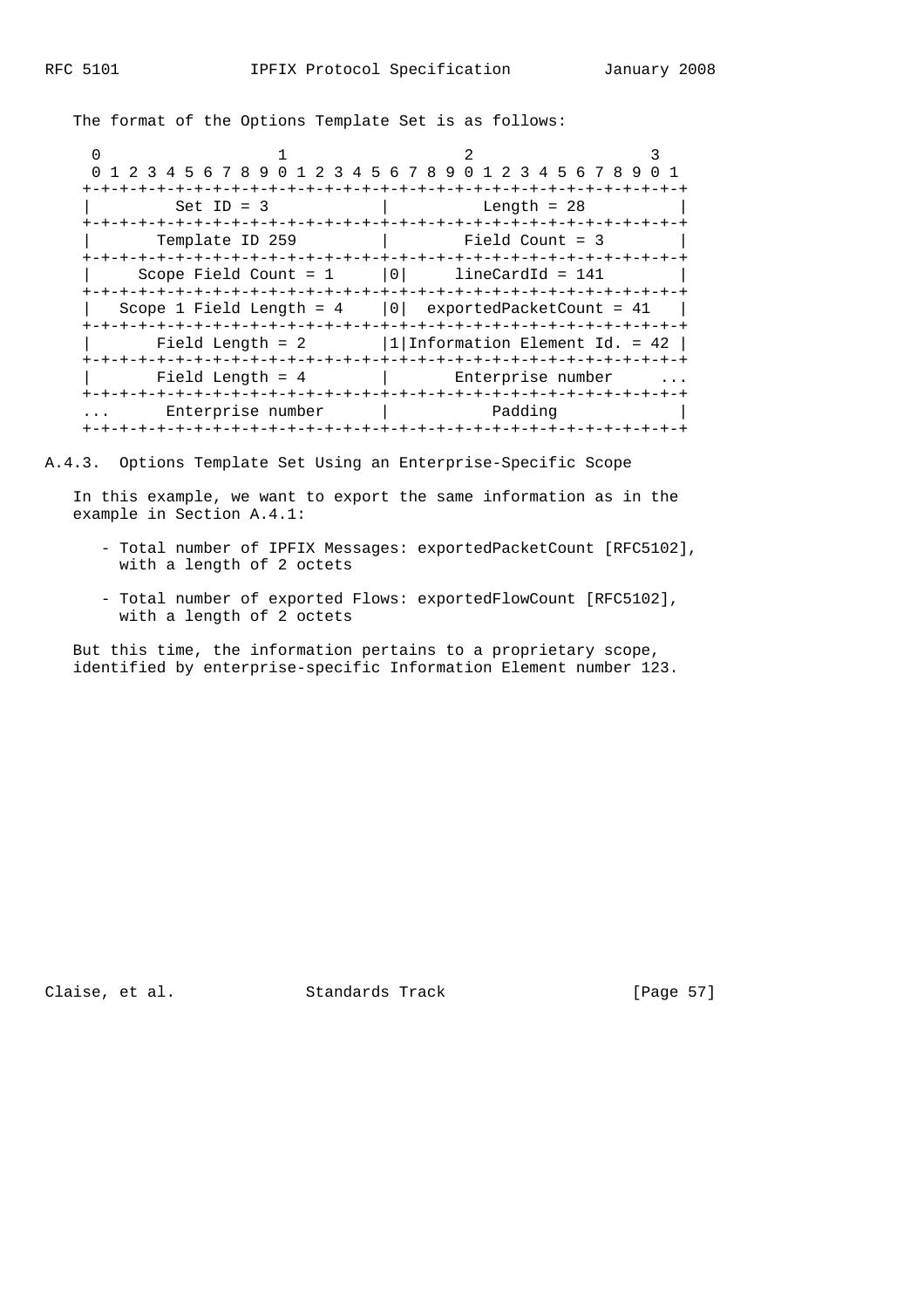The format of the Options Template Set is now as follows:

| 0 1 2 3 4 5 6 7 8 9 0 1 2 3 4 5 6 7 8 9 0 1 2 3 4 5 6 7 8 9 |                                                            |
|-------------------------------------------------------------|------------------------------------------------------------|
| $Set ID = 3$                                                | Length = $28$                                              |
| -+-+-+-+-+-+-+-+-+<br>Template ID 260                       | -+-+-+-+-+-+-+-+-+-+-+-+-+-+-+-+-+-+-+-<br>Field Count = 3 |
|                                                             | Scope Field Count = $1$       Scope 1 Infor. El. Id. = 123 |
| Scope 1 Field Length = $4$   Enterprise Number              |                                                            |
|                                                             | Enterprise Number $ 0 $ exportedPacketCount = 41           |
| Field Length = $2$                                          | $ 0 $ exportedFlowCount = 42                               |
| Field Length = $2$                                          | Padding                                                    |

A.4.4. Data Set Using an Enterprise-Specific Scope

In this example, we report the following two Data Records:

| Line Card ID                                                   | IPFIX Message         | Exported Flow Records |
|----------------------------------------------------------------|-----------------------|-----------------------|
| Line Card 1 (lineCardId=1)<br>Line Card 2 (lineCardId=2)       | 345<br>690            | 10201<br>20402        |
| 0<br>1 2 3 4 5 6 7 8 9 0 1 2 3 4 5 6 7 8 9 0 1 2 3 4 5 6 7 8 9 |                       | $+ - + - + - + - +$   |
| $Set ID = 260$                                                 | -+-+-+-+-+-+-+-+-+-+- | Length = $20$         |
|                                                                |                       |                       |
| 345                                                            |                       | 10201                 |
|                                                                |                       |                       |
| 690<br>+-+-+-+-+-+-+-+-+-+                                     |                       | 20402                 |
|                                                                |                       |                       |

Claise, et al. Standards Track [Page 58]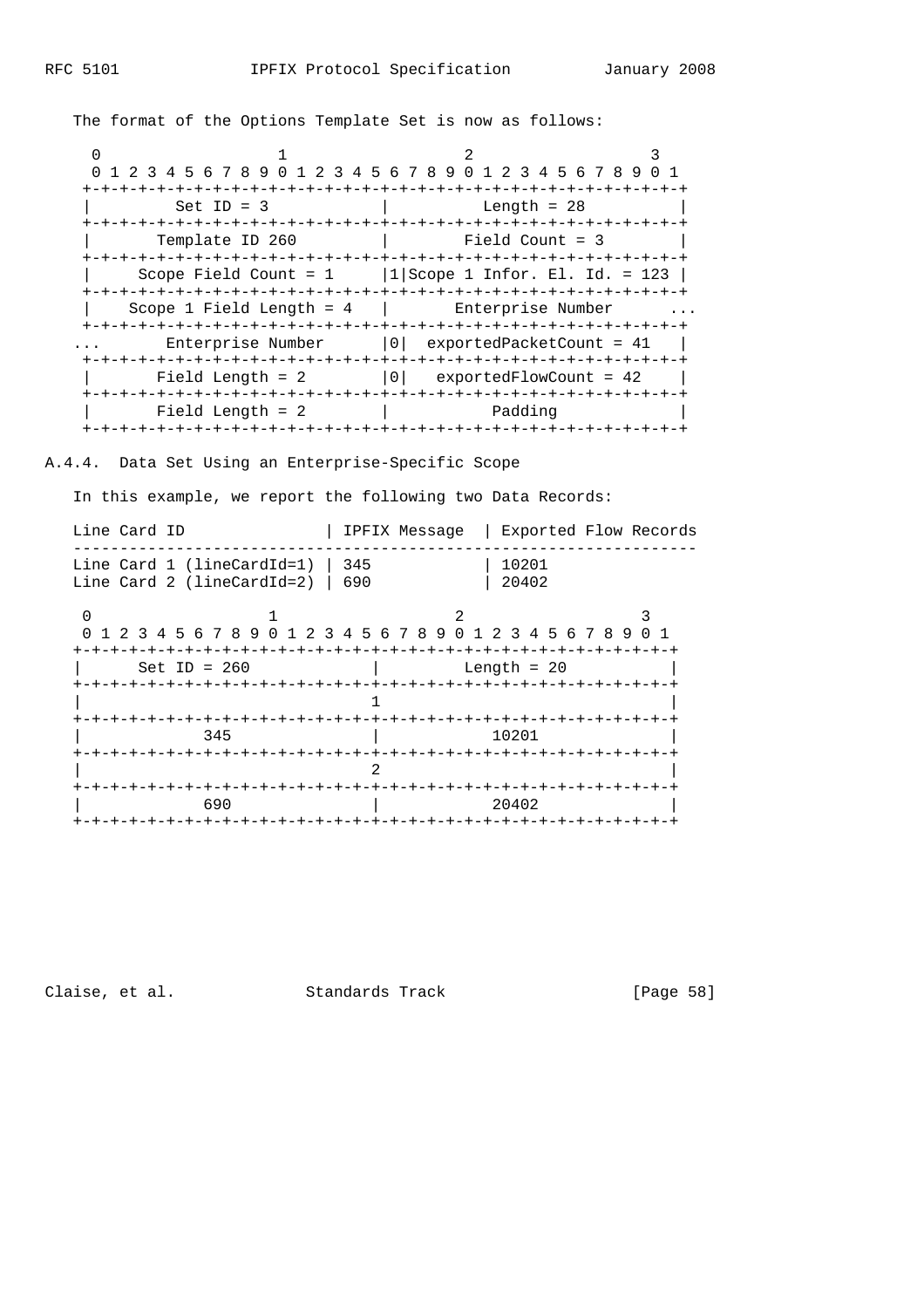# A.5. Variable-Length Information Element Examples

A.5.1. Example of Variable-Length Information Element with Length Inferior to 255 Octets

0  $1$  2 3 0 1 2 3 4 5 6 7 8 9 0 1 2 3 4 5 6 7 8 9 0 1 2 3 4 5 6 7 8 9 0 1 +-+-+-+-+-+-+-+-+-+-+-+-+-+-+-+-+-+-+-+-+-+-+-+-+-+-+-+-+-+-+-+-+ | 5 | 5 octet Information Element | +-+-+-+-+-+-+-+-+-+-+-+-+-+-+-+-+-+-+-+-+-+-+-+-+-+-+-+-+-+-+-+-+ | | +-+-+-+-+-+-+-+-+-+-+-+-+-+-+-+-+

A.5.2. Example of Variable-Length Information Element with Length 255 to 65535 Octets

| 0 1 2 3 4 5 6 7 8 9 0 1 2 3 4 5 6 7 8 9 0 1 2 3 4 5 6 7 8 9 0 1 |                                |             |  |
|-----------------------------------------------------------------|--------------------------------|-------------|--|
|                                                                 |                                |             |  |
| 255                                                             | 1000                           | $IE \ldots$ |  |
|                                                                 |                                |             |  |
|                                                                 | 1000 octet Information Element |             |  |
|                                                                 |                                |             |  |
|                                                                 |                                |             |  |
|                                                                 |                                |             |  |
|                                                                 |                                |             |  |
|                                                                 |                                |             |  |

### References

Normative References

| [RFC1305] | Mills, D., "Network Time Protocol (Version 3)    |
|-----------|--------------------------------------------------|
|           | Specification, Implementation and Analysis", RFC |
|           | 1305, March 1992.                                |

- [RFC2119] Bradner, S., "Key words for use in RFCs to Indicate Requirement Levels", BCP 14, RFC 2119, March 1997.
- [RFC2434] Narten, T. and H. Alvestrand, "Guidelines for Writing an IANA Considerations Section in RFCs", BCP 26, RFC 2434, October 1998.
- [RFC3280] Housley, R., Polk, W., Ford, W., and D. Solo, "Internet X.509 Public Key Infrastructure Certificate and Certificate Revocation List (CRL) Profile", RFC 3280, April 2002.

| Claise, et al.<br>Standards Track | [Page 59] |  |
|-----------------------------------|-----------|--|
|-----------------------------------|-----------|--|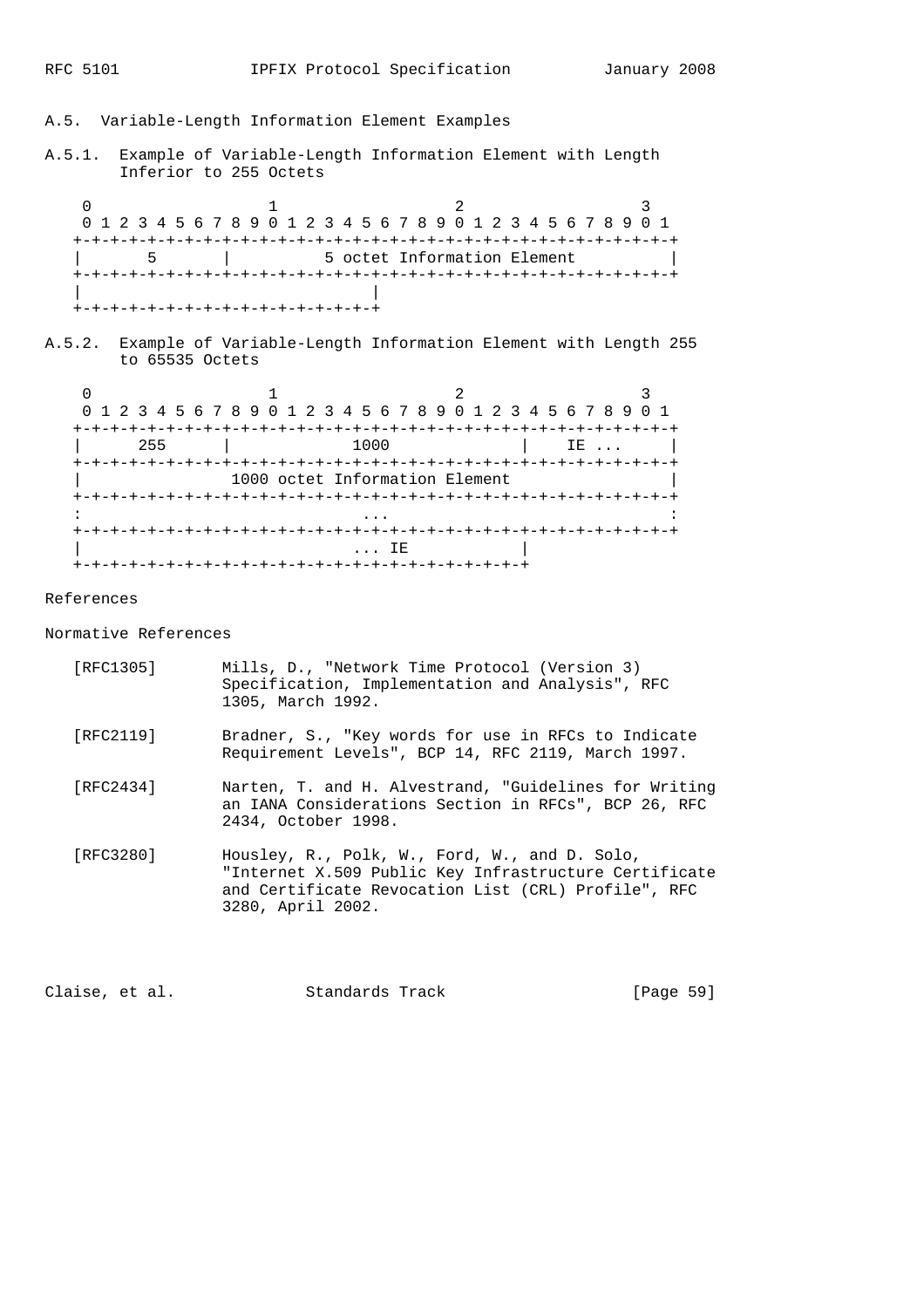- [RFC3436] Jungmaier, A., Rescorla, E., and M. Tuexen, "Transport Layer Security over Stream Control Transmission Protocol", RFC 3436, December 2002.
- [RFC3758] Stewart, R., Ramalho, M., Xie, Q., Tuexen, M., and P. Conrad, "Stream Control Transmission Protocol (SCTP) Partial Reliability Extension", RFC 3758, May 2004.
- [RFC4346] Dierks, T. and E. Rescorla, "The Transport Layer Security (TLS) Protocol Version 1.1", RFC 4346, April 2006.
- [RFC4347] Rescorla, E. and N. Modadugu, "Datagram Transport Layer Security", RFC 4347, April 2006.
- [RFC3490] Faltstrom, P., Hoffman, P., and A. Costello, "Internationalizing Domain Names in Applications (IDNA)", RFC 3490, March 2003.
- [RFC3492] Costello, A., "Punycode: A Bootstring encoding of Unicode for Internationalized Domain Names in Applications (IDNA)", RFC 3492, March 2003.
- [RFC4960] Stewart, R., Ed., "Stream Control Transmission Protocol", RFC 4960, September 2007.
- [RFC5102] Quittek, J., Bryant S., Claise, B., Aitken, P., and J. Meyer, "Information Model for IP Flow Information Export", RFC 5102, January 2008.
- [TCP] Postel, J., "Transmission Control Protocol", STD 7, RFC 793, September 1981.
- [UDP] Postel, J., "User Datagram Protocol", STD 6, RFC 768, August 1980.

### Informative References

- [IPFIX-ARCH] Sadasivan, G., Brownlee, N., Claise, B., and J. Quittek, "Architecture Model for IP Flow Information Export", Work in Progress, September 2006.
- [IPFIX-AS] Zseby, T., Boschi, E., Brownlee, N., and B. Claise, "IPFIX Applicability", Work in Progress, June 2007.
- [PEN] IANA Private Enterprise Numbers registry http://www.iana.org/assignments/enterprise-numbers.

Claise, et al. Standards Track [Page 60]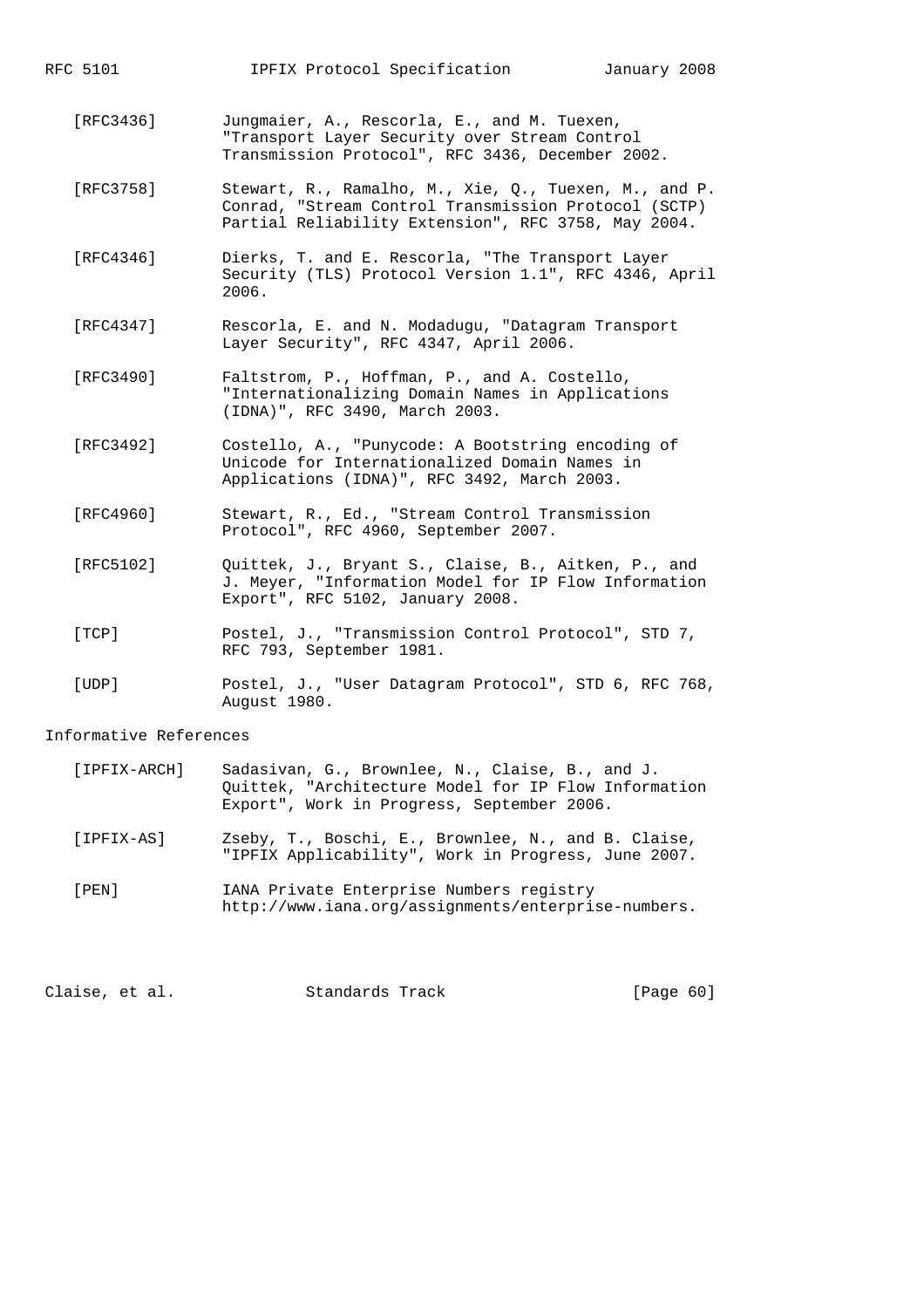- [RFC1948] Bellovin, S., "Defending Against Sequence Number Attacks", RFC 1948, May 1996.
- [RFC2579] McCloghrie, K., Perkins, D., and J. Schoenwaelder, "Textual Conventions for SMIv2", STD 58, RFC 2579, April 1999.
- [RFC3917] Quittek, J., Zseby, T., Claise, B., and S. Zander, "Requirements for IP Flow Information Export (IPFIX)", RFC 3917, October 2004.
- [RFC3550] Schulzrinne, H., Casner, S., Frederick, R., and V. Jacobson, "RTP: A Transport Protocol for Real-Time Applications", STD 64, RFC 3550, July 2003.
- [RFC3954] Claise, B., Ed., "Cisco Systems NetFlow Services Export Version 9", RFC 3954, October 2004.
- [IEEE.754.1985] Institute of Electrical and Electronics Engineers, "Standard for Binary Floating-Point Arithmetic", IEEE Standard 754, August 1985.
- [dtls-for-sctp] Tuexen, M. and E. Rescola, "Datagram Transport Layer Security for Stream Control Transmission Protocol", Work in Progress, November 2007.

### Acknowledgments

 We would like to thank the following persons: Ganesh Sadasivan for his significant contribution during the initial phases of the protocol specification; Juergen Quittek for the coordination job within IPFIX and PSAMP; Nevil Brownlee, Dave Plonka, Paul Aitken, and Andrew Johnson for the thorough reviews; Randall Stewart and Peter Lei for their SCTP expertise and contributions; Martin Djernaes for the first essay on the SCTP section; Michael Behringer and Eric Vyncke for their advice and knowledge in security; Michael Tuexen for his help regarding the DTLS section; Elisa Boschi for her contribution regarding the improvement of SCTP sections; Mark Fullmer, Sebastian Zander, Jeff Meyer, Maurizio Molina, Carter Bullard, Tal Givoly, Lutz Mark, David Moore, Robert Lowe, Paul Calato, and many more, for the technical reviews and feedback.

Claise, et al. Standards Track [Page 61]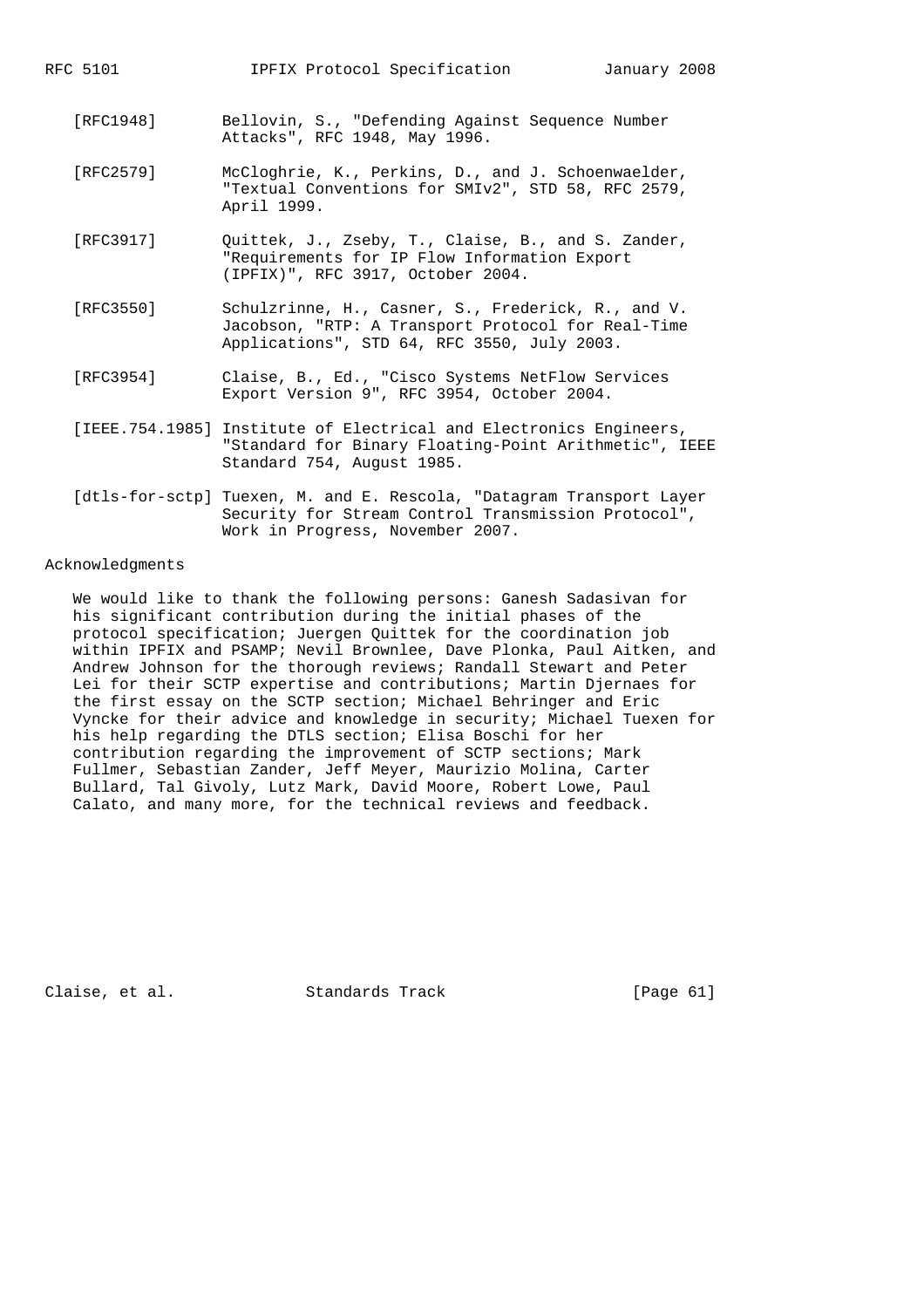Authors' Addresses Benoit Claise Cisco Systems De Kleetlaan 6a b1 1831 Diegem Belgium Phone: +32 2 704 5622 EMail: bclaise@cisco.com Stewart Bryant Cisco Systems, Inc. 250, Longwater, Green Park, Reading, RG2 6GB, United Kingdom Phone: +44 (0)20 8824-8828 EMail: stbryant@cisco.com Simon Leinen SWITCH Werdstrasse 2 P.O. Box CH-8021 Zurich Switzerland Phone: +41 44 268 1536 EMail: simon.leinen@switch.ch Thomas Dietz NEC Europe Ltd. NEC Laboratories Europe Network Research Division Kurfuersten-Anlage 36 69115 Heidelberg Germany Phone: +49 6221 4342-128 EMail: Thomas.Dietz@nw.neclab.eu Brian H. Trammell CERT Network Situational Awareness Software Engineering Institute 4500 Fifth Avenue Pittsburgh, PA 15213 United States

 Phone: +1 412 268 9748 EMail: bht@cert.org

Claise, et al. Standards Track [Page 62]